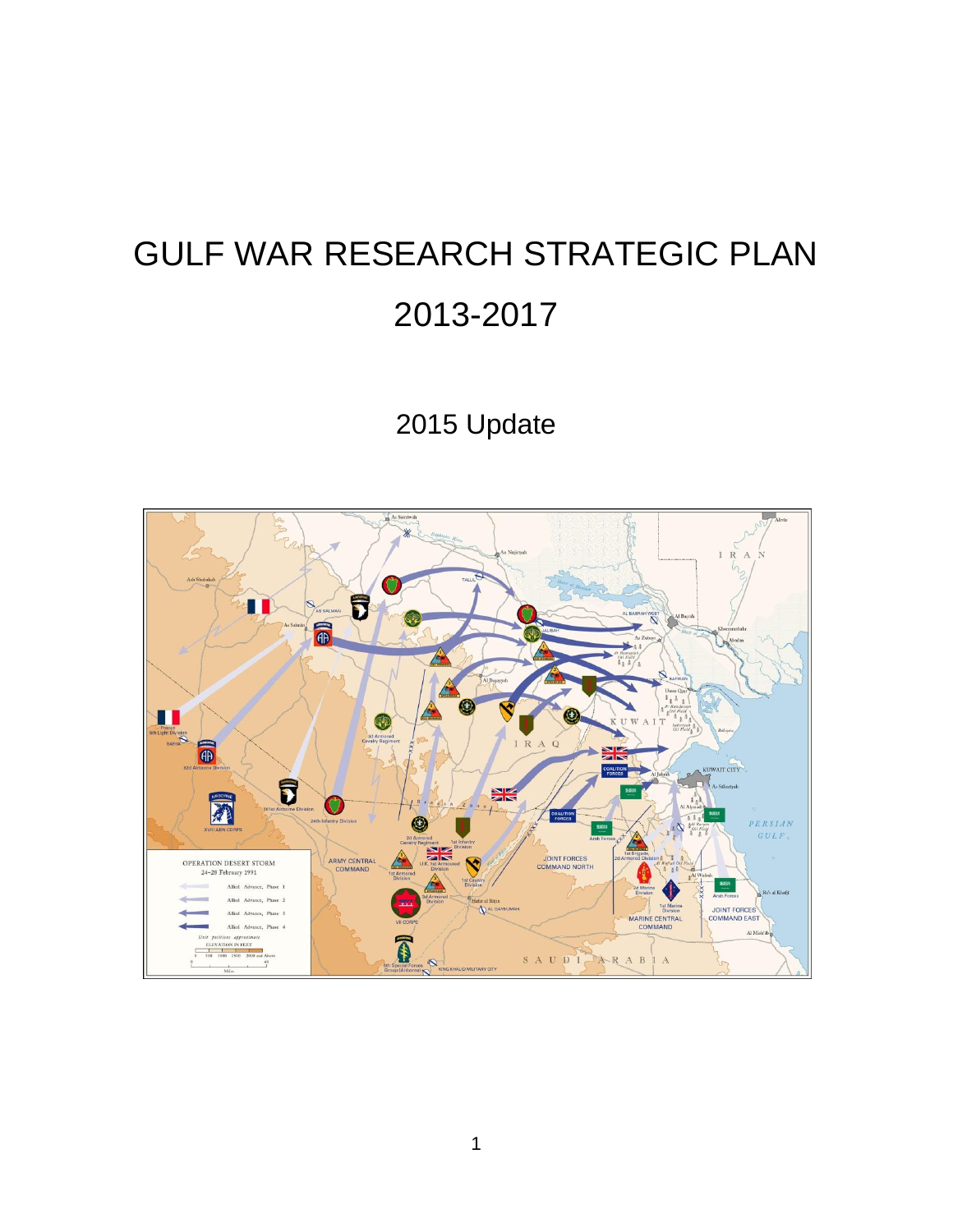# **Table of Contents**

| 1.0 |                                                                            |  |
|-----|----------------------------------------------------------------------------|--|
|     |                                                                            |  |
| 2.0 |                                                                            |  |
|     | The 1990-1991 Gulf War and the Nation's Response to the Need for<br>2.1    |  |
|     |                                                                            |  |
|     | Development of the Gulf War Research Strategic Plan 2013-2017  9<br>2.2    |  |
|     | 2.3                                                                        |  |
| 3.0 | EVOLUTION OF THE GULF WAR RESEARCH STRATEGIC PLAN  11                      |  |
| 4.0 | SUMMARY OF GULF WAR RESEARCH RESULTS AND PAST FEDERAL                      |  |
|     | 4.1 Summary of Federal Funding of Gulf War Research 1994-2014 14           |  |
| 5.0 | GULF WAR RESEARCH STRATEGIC OBJECTIVES 2013-2017 15                        |  |
|     | 5.1                                                                        |  |
|     |                                                                            |  |
|     |                                                                            |  |
|     |                                                                            |  |
|     |                                                                            |  |
|     | 5.2                                                                        |  |
|     |                                                                            |  |
|     |                                                                            |  |
|     |                                                                            |  |
|     |                                                                            |  |
|     |                                                                            |  |
|     |                                                                            |  |
|     |                                                                            |  |
|     | Establish An Evidence-Based Case Definition of Chronic Multisymptom<br>5.3 |  |
|     |                                                                            |  |
|     |                                                                            |  |
|     |                                                                            |  |
|     |                                                                            |  |
|     | 5.3.4. VA ORD Previous Research Activities Related to Case Definitions  31 |  |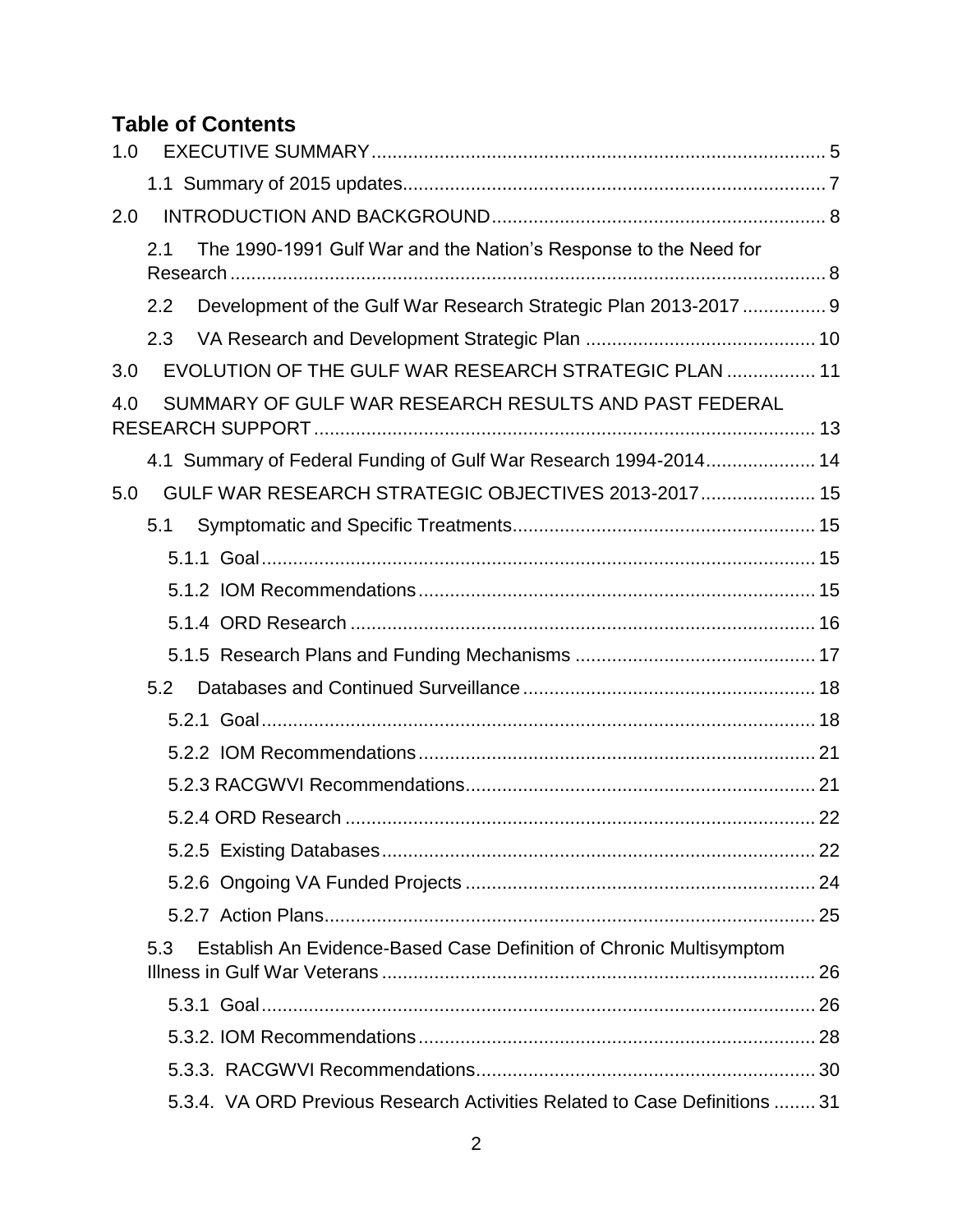| 5.4                                                                |  |
|--------------------------------------------------------------------|--|
|                                                                    |  |
|                                                                    |  |
|                                                                    |  |
|                                                                    |  |
|                                                                    |  |
| 5.5                                                                |  |
|                                                                    |  |
|                                                                    |  |
|                                                                    |  |
|                                                                    |  |
|                                                                    |  |
| 5.6                                                                |  |
|                                                                    |  |
|                                                                    |  |
|                                                                    |  |
|                                                                    |  |
|                                                                    |  |
| Improve Coordination and Communication with Stakeholders 45<br>5.7 |  |
|                                                                    |  |
|                                                                    |  |
|                                                                    |  |
|                                                                    |  |
|                                                                    |  |
| 5.8                                                                |  |
|                                                                    |  |
|                                                                    |  |
|                                                                    |  |
|                                                                    |  |
| 6.0                                                                |  |
| <b>APPENDIX I.</b>                                                 |  |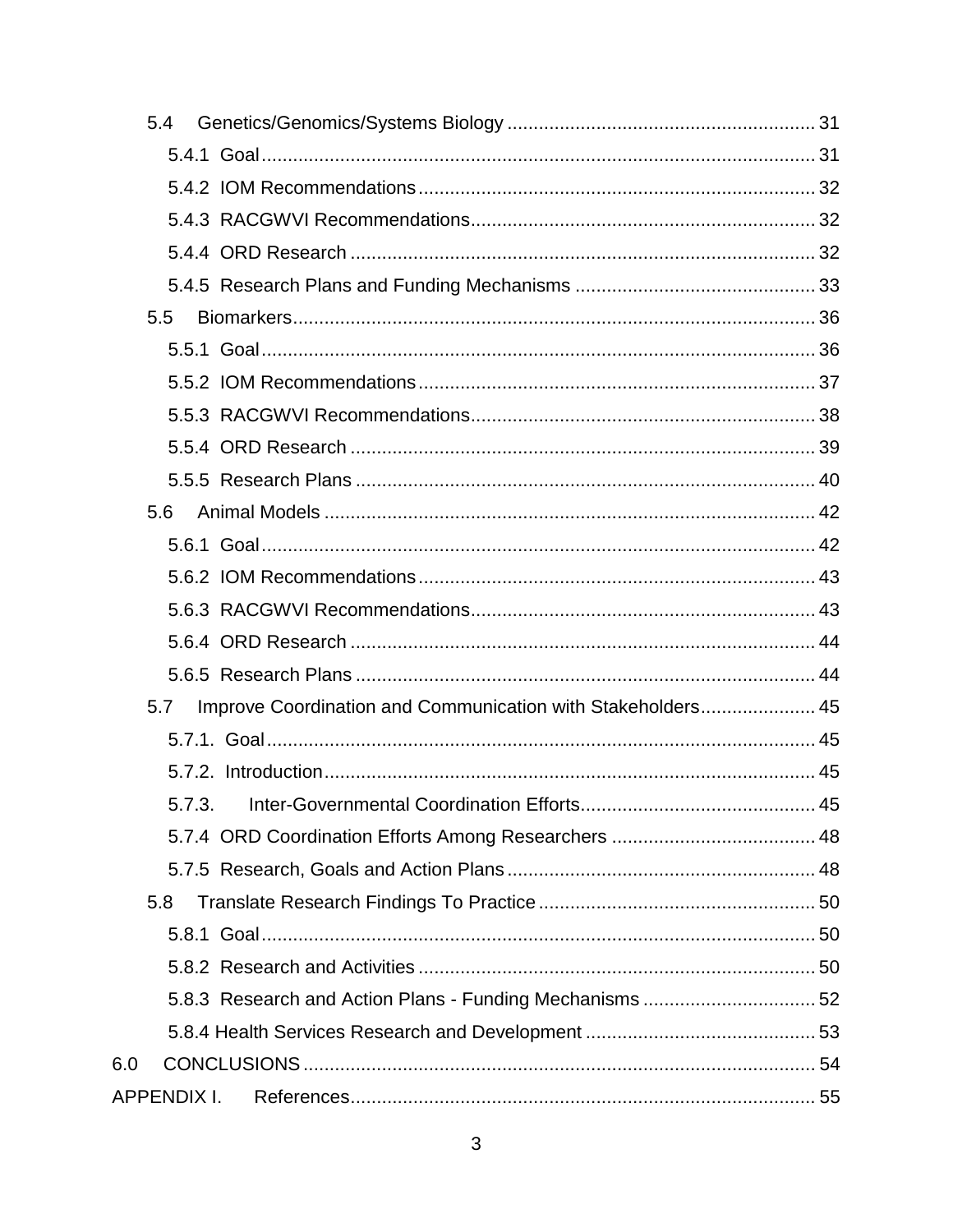|--|--|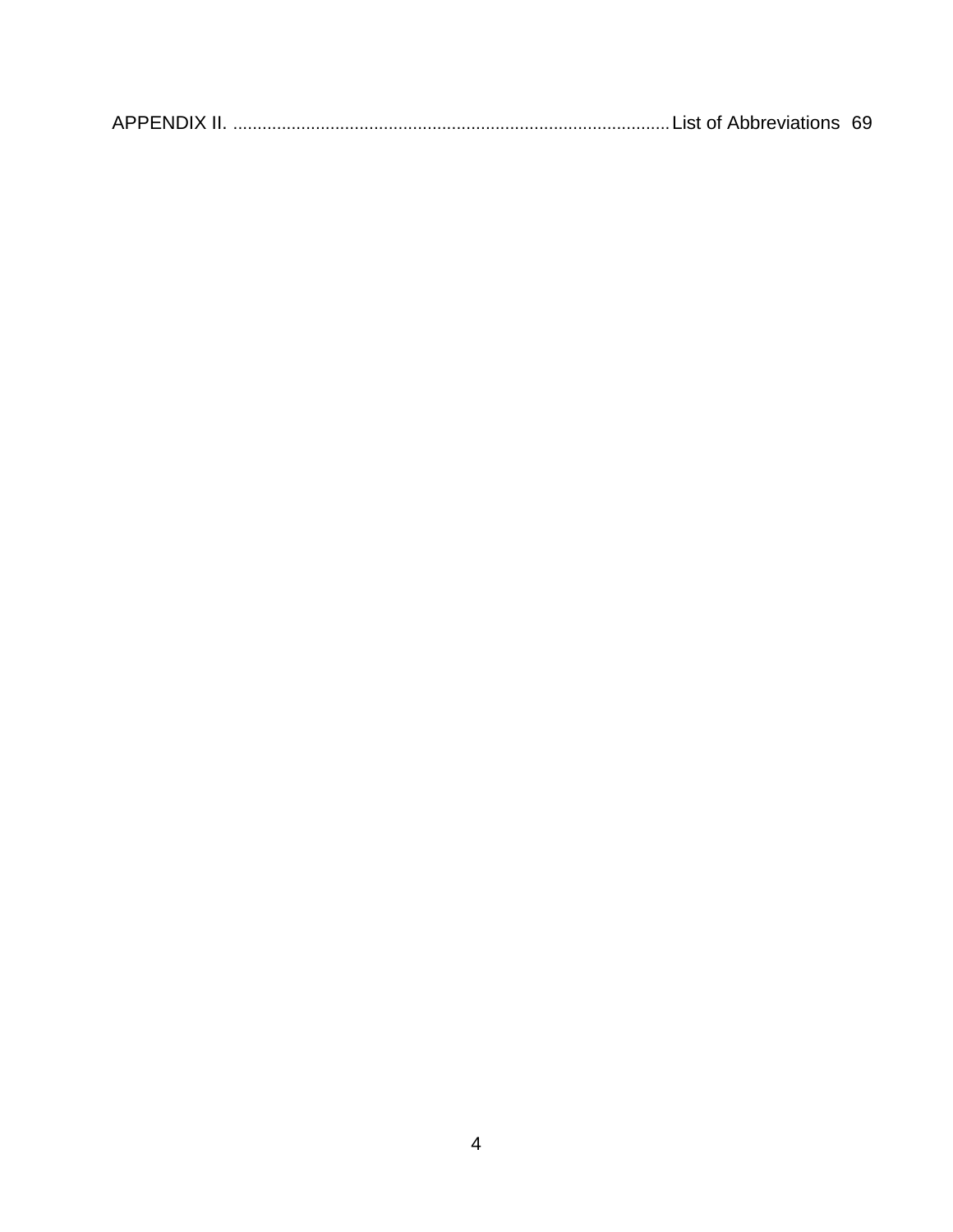#### <span id="page-4-0"></span>**1.0 EXECUTIVE SUMMARY**

After Iraq's occupation of Kuwait in August 1990, the United States deployed military personnel to Southwest Asia in support of Operations Desert Shield and Desert Storm, collectively referred to herein as the Gulf War. At the conclusion of the first year of operations on July 31, 1991, the United States had deployed 696,842 military personnel from all five services and National Guard to the Southwest Asia Theater of Operations (SWATO).

During and after their return from the SWATO, a significant proportion of Gulf War Veterans reported a range of chronic symptoms and health problems at rates that exceeded the rates for non-deployed era Veterans. These symptoms included: persistent headaches, joint and muscle pain, fatigue and sleep disturbances, attention and memory (cognitive) problems, gastrointestinal symptoms, and skin abnormalities. While some of the ill Veterans meet case definition(s) for other chronic multisymptom illnesses such as chronic fatigue syndrome or fibromyalgia, the majority have defied exact diagnosis.

Studies by the Department of Veterans Affairs (VA) and others indicate that as many as 250,000 Gulf War Veterans are affected. VA, the Department of Defense (DoD), and the Department of Health and Human Services (HHS) have funded more than 370 research projects related to the consequence of military service in the Gulf War. These studies have yielded substantial insight into the health problems of Gulf War Veterans, including physiological differences between Veterans with multisymptom illness and Veterans of the same era who were not deployed. However, neither diagnostic biomarkers nor broadly effective treatments have been identified to date. The VA and Congressionally Directed Medical Research Programs (CDMRP) Gulf War research programs continue to solicit proposals aimed at identifying new treatments for ill Gulf War Veterans. The health and well-being of Veterans is the main focus of the Gulf War Research Strategic Plan. VA is committed to studying and treating chronic multisymptom illness and any other conditions affecting Gulf War Veterans.

In 2010, an Institute of Medicine (IOM) report, *Gulf War and Health, Volume 8*, reviewed the literature and accepted that this multisymptom illness is a diagnostic entity, which it found to be associated with Gulf War service.<sup>[1, pp. 204, 256]</sup> It further found that the symptoms "cannot be reliably ascribed to any known psychiatric disorder."<sup>[1, p. 108]</sup> Rather, "it is likely that Gulf War illness results from an interplay of genetic and environmental factors." [1, p. 261]

The IOM report concluded with a call for "a renewed research effort with substantial commitment to well-organized efforts to better identify and treat multisymptom illness in Gulf War veterans  $[1, p. 261]$ ... to alleviate their suffering as rapidly and completely as possible." [1, p. 263]

In the preface to the report, the chairman of the IOM committee emphasized the need "to speed the development of effective treatments, cures, and, it is hoped, preventions."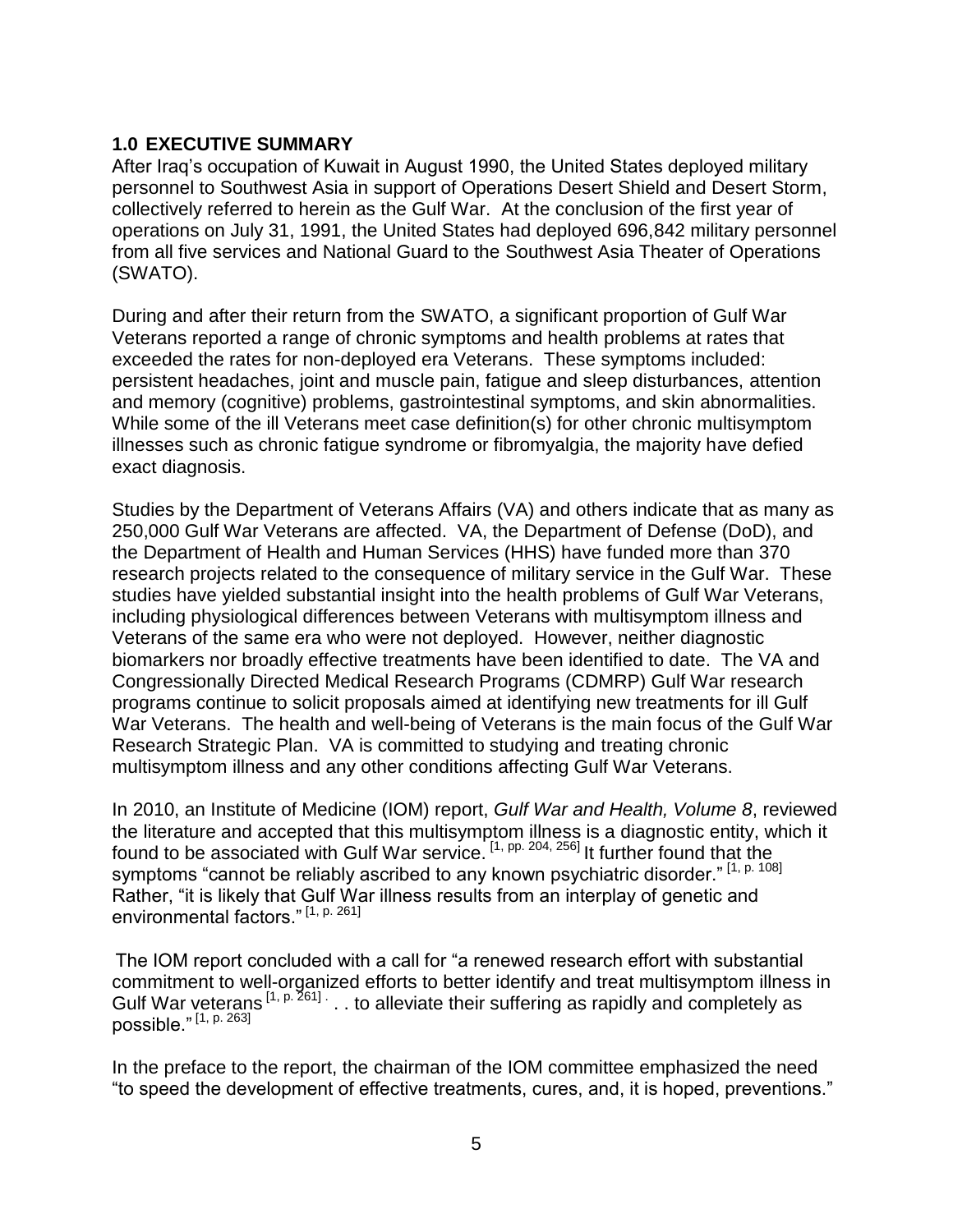He stressed that the committee regarded this goal as achievable: "We believe that, through a concerted national effort and rigorous scientific input, answers can likely be found." [1]

The *Gulf War Research Strategic Plan 2013-2017 (2015 update)* is VA's response to the reports of the IOM and the Research Advisory Committee on Gulf War Veterans' Illnesses (RACGWVI), as well as other information. Its overall goals are to:

- Improve the health and well-being of Gulf War Veterans.
- Utilize emerging knowledge to prevent similar war-related illnesses in the future.

As recommended by the IOM, the Plan has two branches that:

- Monitor the health of Gulf War Veterans.
- Identify diagnostic biomarkers and treatments for ill Gulf War Veterans.

Recognizing the need, articulated by the IOM, to accomplish this mission *rapidly*, the Plan establishes a program to identify biomarkers and treatments within the time frame of the Plan -- five years. VA's ability to process requests for applications (RFA) frequently and to establish other research projects through executive action give it the flexibility to move at this accelerated pace. The Plan has six major sections:

- 1.0 Executive Summary
- 2.0 Introduction and Background
- 3.0 Evolution of the Gulf War Research Strategic Plan
- 4.0 Summary of Gulf War Research Results and Past Federal Research Support
- 5.0 Gulf War Research Strategic Objectives 2013-2017
- 6.0 Conclusions

The eight strategic goals that the *Gulf War Research Strategic Plan 2013-2017*  advances are presented in detail in Section 5 of the Plan:

- 5.1. Symptomatic and Specific Treatments
- 5.2. Databases and Continued Surveillance
- 5.3. Establish a Case Definition of Chronic Multisymptom Illness
- 5.4. Genetics/Genomics/Systems Biology
- 5.5. Biomarkers
- 5.6. Animal Models
- 5.7. Coordination and Communication with Federal Partners, Researchers, and the Private Sector
- 5.8. Translation of Research into Practice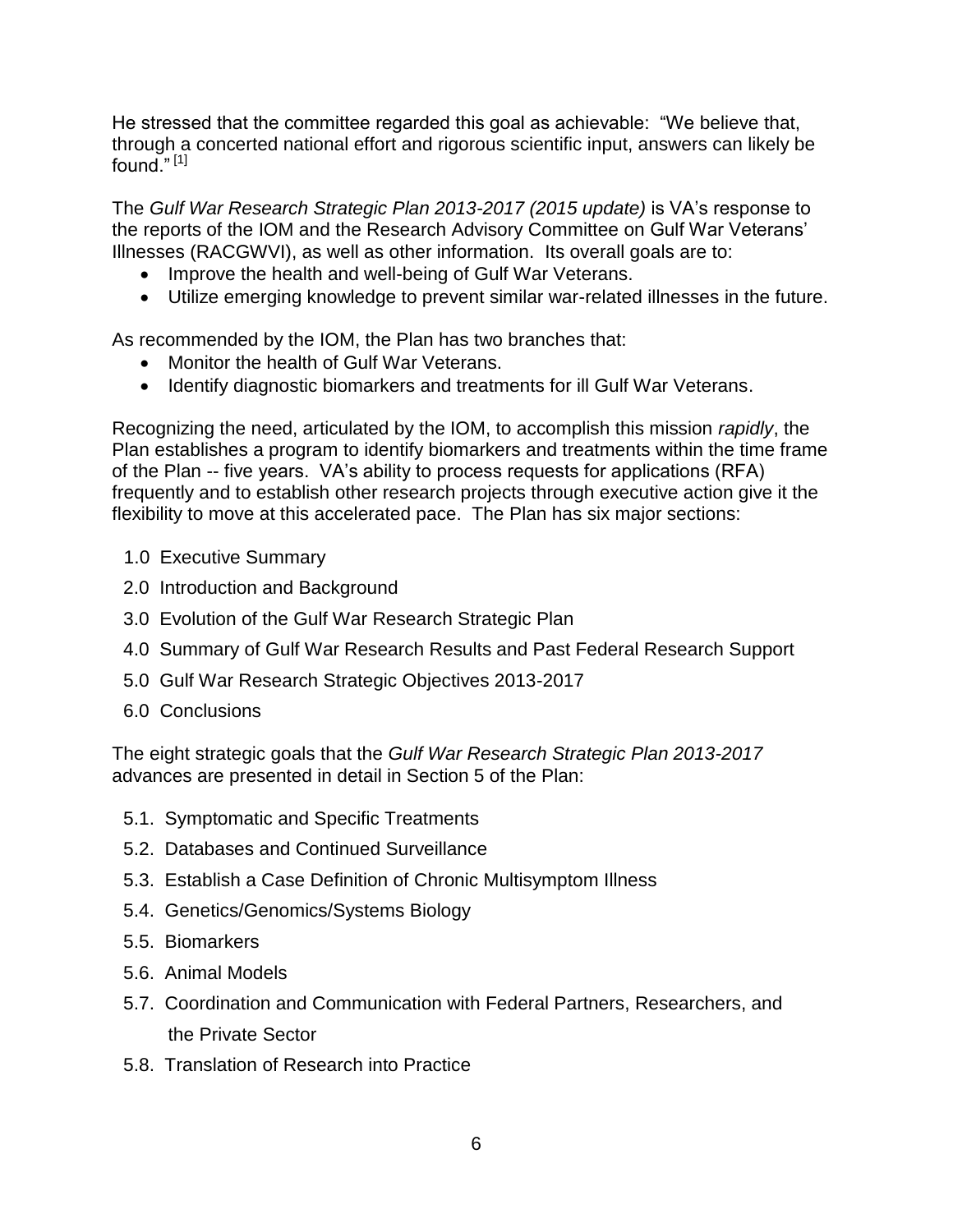Since the overall goals of the Strategic Plan are improved health and prevention, the first specific goal presented focuses on symptomatic and specific treatments. The Strategic Plan then presents scientific approaches that are most likely to yield improvements in treatment, health and prevention. These sections are followed by approaches to enhance coordination and communication between partners and researchers. The Strategic Plan then ends with approaches to translate research into practice to yield improved treatments, health and prevention.

Although progress has been made in Gulf War research, much work remains to be done. This *Gulf War Research Strategic Plan 2013-2017 (2015 update)* has been formulated to accelerate this progress. The Plan will be reviewed periodically by the National Research Advisory Council (NRAC) and the RACGWVI, and updated as needed.

#### <span id="page-6-0"></span>**1.1 Summary of 2015 updates**

In all sections where appropriate, old IOM and RACGWVI recommendations were updated and replaced with newer recommendations when available. ORD Gulf War research projects were updated to reflect newly-funded projects. Appendix I was removed.

The most extensive update is to Section 5.3, which now reflects the findings of the new IOM reports regarding research case definitions for Gulf War Illness and treatment for chronic multisymptom illness.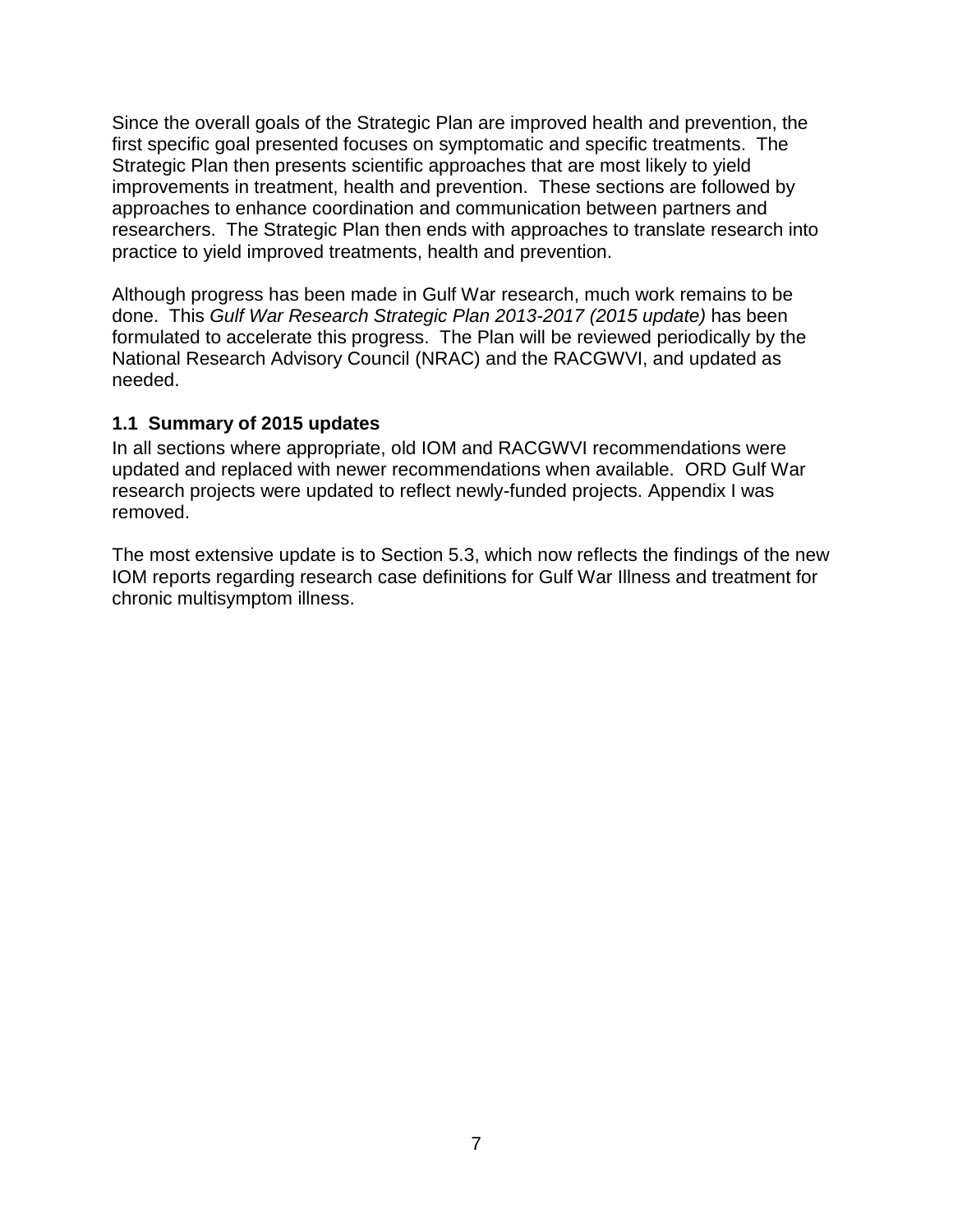#### <span id="page-7-0"></span>**2.0 INTRODUCTION AND BACKGROUND**

#### <span id="page-7-1"></span>**2.1 The 1990-1991 Gulf War and the Nation's Response to the Need for Research**

After Iraq's occupation of Kuwait in August 1990, the United States deployed military personnel to Southwest Asia in support of Operations Desert Shield and Desert Storm, collectively referred to herein as the Gulf War. At the conclusion of the first year of operations on July 31, 1991, the United States had deployed 696,842 military personnel from all five services and National Guard to the Southwest Asia Theater of Operations (SWATO).

During and after their return from the SWATO, a significant proportion of Gulf War Veterans reported a range of chronic symptoms and health problems at rates that exceeded the rates for non-deployed era Veterans. These symptoms included: persistent headaches, joint and muscle pain, fatigue and sleep disturbances, attention and memory (cognitive) problems, gastrointestinal symptoms, and skin abnormalities. While some of the ill Veterans meet case definition(s) for other chronic multisymptom illnesses such as chronic fatigue syndrome or fibromyalgia, the majority have defied exact diagnosis.

On August 31, 1993, pursuant to Public Law 102-585, President Clinton named the Secretary of Veterans Affairs to coordinate research on the health consequences of service in the Gulf War. VA initially carried out its coordinating role through the auspices of the Persian Gulf Interagency Research Coordinating Council (PGIRCC). On January 21, 1994, the Secretaries of DoD, HHS, and VA announced the establishment of the Persian Gulf Veterans Coordinating Board (PGVCB) to coordinate efforts to resolve the health concerns of Gulf War Veterans. PGVCB developed three mission objectives, and assigned each to a separate working group: the Clinical Working Group, the Research Working Group, and the Disability and Benefits Working Group. The Research Working Group (RWG) subsumed PGIRCC responsibilities. In 1995, the PGVCB developed a contextual framework for evaluating research related to military service in the 1990-1991 Gulf War.<sup>[2]</sup> To that end, the PGVCB identified 19 major epidemiological research questions and subsequently added two additional questions in 1996.<sup>[3]</sup> This framework was published as the "Working Plan for Research on Persian Gulf War Veterans' Illnesses" and has served as the guiding principles for Gulf War research up to the present day. To date, VA, DoD, and HHS have funded 370 research projects pertaining to the health consequences of military service in the 1990-1991 Gulf War, as reported annually to Congress.

These studies have yielded substantial insight into the health problems of Gulf War Veterans, including physiological differences between Veterans with multisymptom illness and Veterans of the same era who were not deployed. However, neither diagnostic biomarkers nor effective treatments have been identified. Studies by VA and others indicate that as many as 250,000 Gulf War Veterans are affected. In 2010, an IOM report, *Gulf War and Health, Volume 8*, reviewed this literature and accepted that this multisymptom illness is a diagnostic entity, which it found to be associated with Gulf War service. <sup>[1, pp. 204,256]</sup> It further found that the symptoms "cannot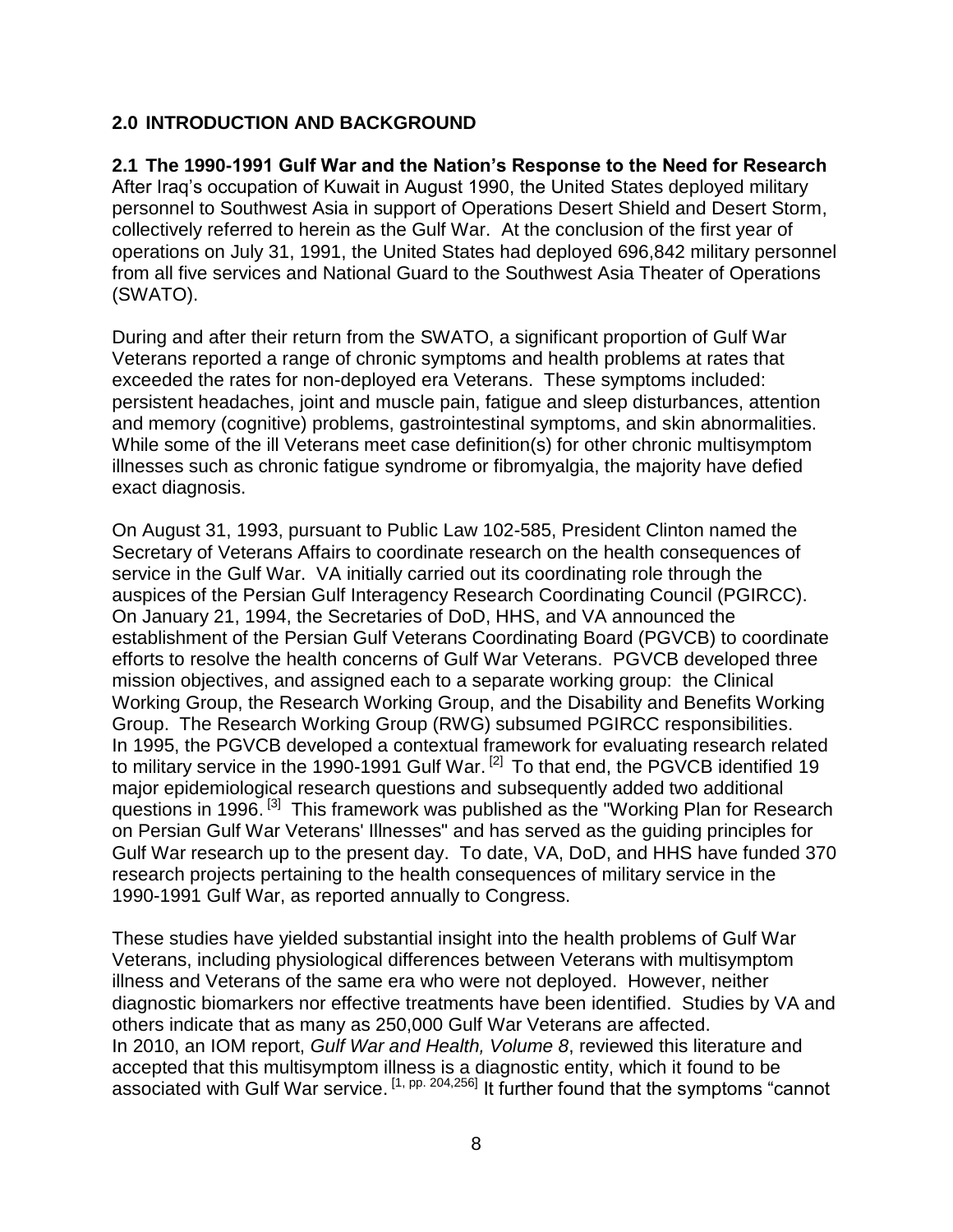be reliably ascribed to any known psychiatric disorder."  $[1, p. 108]$  Rather, "it is likely that Gulf War illness results from an interplay of genetic and environmental factors." [1, p. 261]

The IOM report concluded with a call for "a renewed research effort with substantial commitment to well-organized efforts to better identify and treat multisymptom illness in Gulf War veterans  $[1, p. 261]$  . . to alleviate their suffering as rapidly and completely as possible." [1, p. 263]

In the preface to the report, the chairman of the IOM committee emphasized the need "to speed the development of effective treatments, cures, and, it is hoped, preventions." He stressed that the committee regarded this goal as achievable: "We believe that, through a concerted national effort and rigorous scientific input, answers can likely be found." [1]

#### <span id="page-8-0"></span>**2.2 Development of the Gulf War Research Strategic Plan 2013-2017**

The original *Gulf War Research Strategic Plan 2013-2017* was the most recent and substantial revision of the original "Working Plan" put forth in 1995-96.<sup>[2] [3]</sup> It represented VA's response to the need and opportunity identified by the 2010 IOM report and the 2008 RACGWVI report.

In the process of developing the original Gulf War Research Strategic Plan, VA's office of Research and Development (ORD) utilized two Federal advisory committees, the RACGWVI and the NRAC. ORD's Gulf War Steering Committee (GWSC) was established as a sub-committee specifically to provide guidance and review of the original plan. An outline of a draft strategic plan was discussed at the GWSC meeting in April, 2011. In June, 2011, a draft prepared by ORD was presented to the RACGWVI by the chairman of the GWSC. Based on the ensuing discussion, the GWSC chairman suggested the formation of 10 working groups to recommend modifications and improvements to the draft plan.

The working groups generally consisted of six or more individuals who were either RACGWVI members, NRAC members, GWSC members, VA employees, or scientists/physicians recommended by RACGWVI or VA. More than 45 individuals participated, and 9 of the working groups held meetings between September and November, 2011. These groups were responsible for reviewing the sections of the draft strategic plan which dealt with introductory and background material, symptomatic and specific treatments, databases and surveillance, case definitions, genetics and genomics, biomarkers, animal models, coordination among stakeholders, and translation of research into practice.

The recommendations of these groups were submitted for consideration at a GWSC meeting in December, 2011. The GWSC provided guidance to the final working group whose task it was to combine the recommendations of the other nine working groups. This group held meetings in December, 2011, and January, 2102, in preparation for the RACGWVI meeting held in January and February 2012.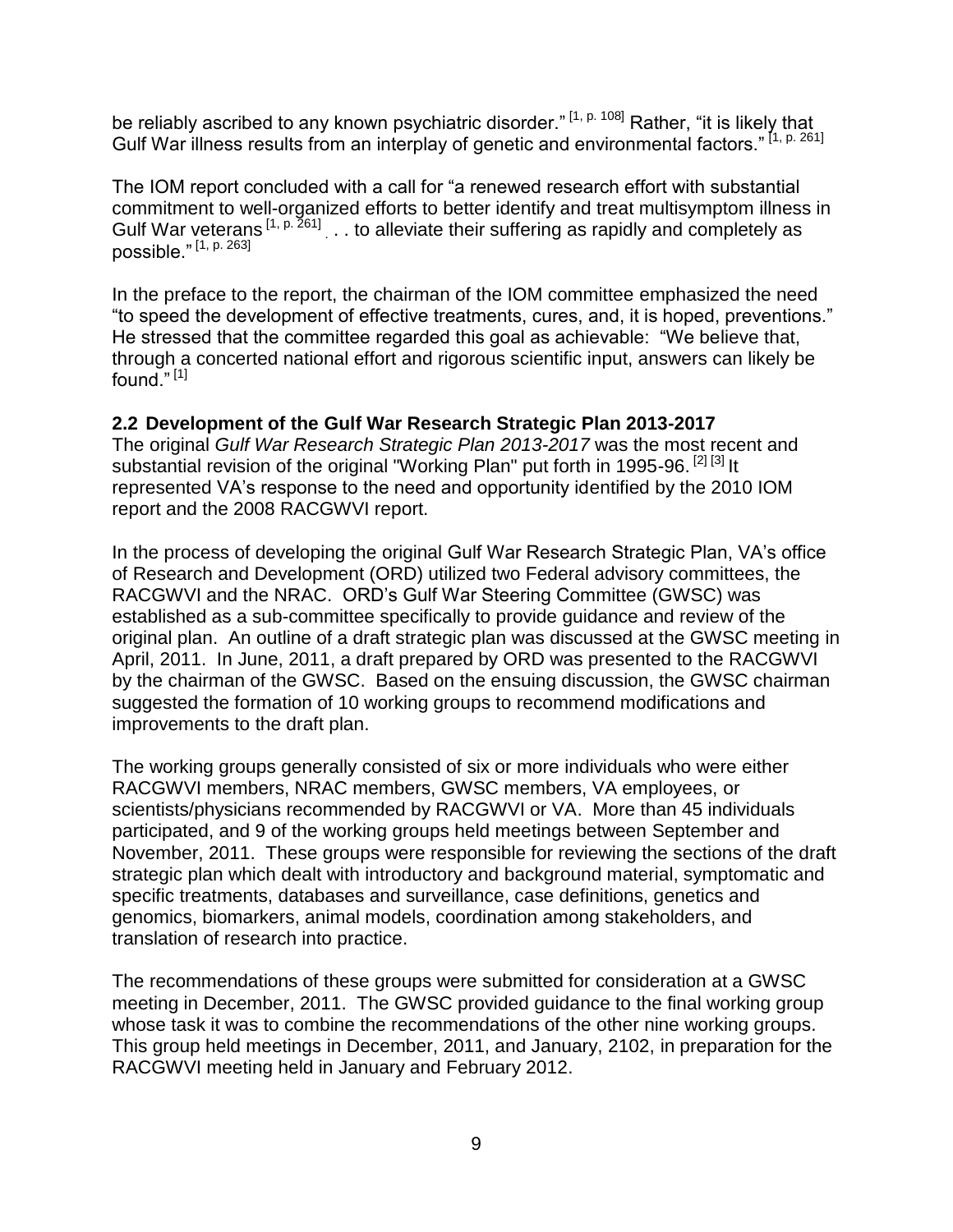In late January, 2012, at a meeting of the RACGWVI, which was also attended by some members of the NRAC and GWSC, the revised draft Gulf War Research Strategic Plan was discussed at length. After the meeting, additional revisions were made based on the recommendations of the RACGWVI and the mission of VA, and the newly revised Gulf War Research Strategic Plan was presented to the entire NRAC at their meeting in late February, 2012. With NRAC recommendations, the draft Gulf War Research Strategic Plan was ready for final review by the RACGWVI and NRAC at their respective meetings in June, 2012. Having successfully completed the intent of its charter, the GWSC was dissolved when the final Gulf War Research Strategic Plan was approved by VA.

In developing this update to the Gulf War Research Strategic Plan, ORD has again relied upon the expertise of our Federal advisory committees. The NRAC and RACGWVI will review this plan periodically to recommend updates as needed.

#### <span id="page-9-0"></span>**2.3 VA Research and Development Strategic Plan**

The *Gulf War Research Strategic Plan 2013-2017* is informed by and consistent with both the *VA Research and Development Strategic Plan* (new plan currently under development) and the Veterans Health Administration (VHA) *Blueprint for Excellence (*[http://www.va.gov/HEALTH/docs/VHA\\_Blueprint\\_for\\_Excellence.pdf](http://www.va.gov/HEALTH/docs/VHA_Blueprint_for_Excellence.pdf) *).*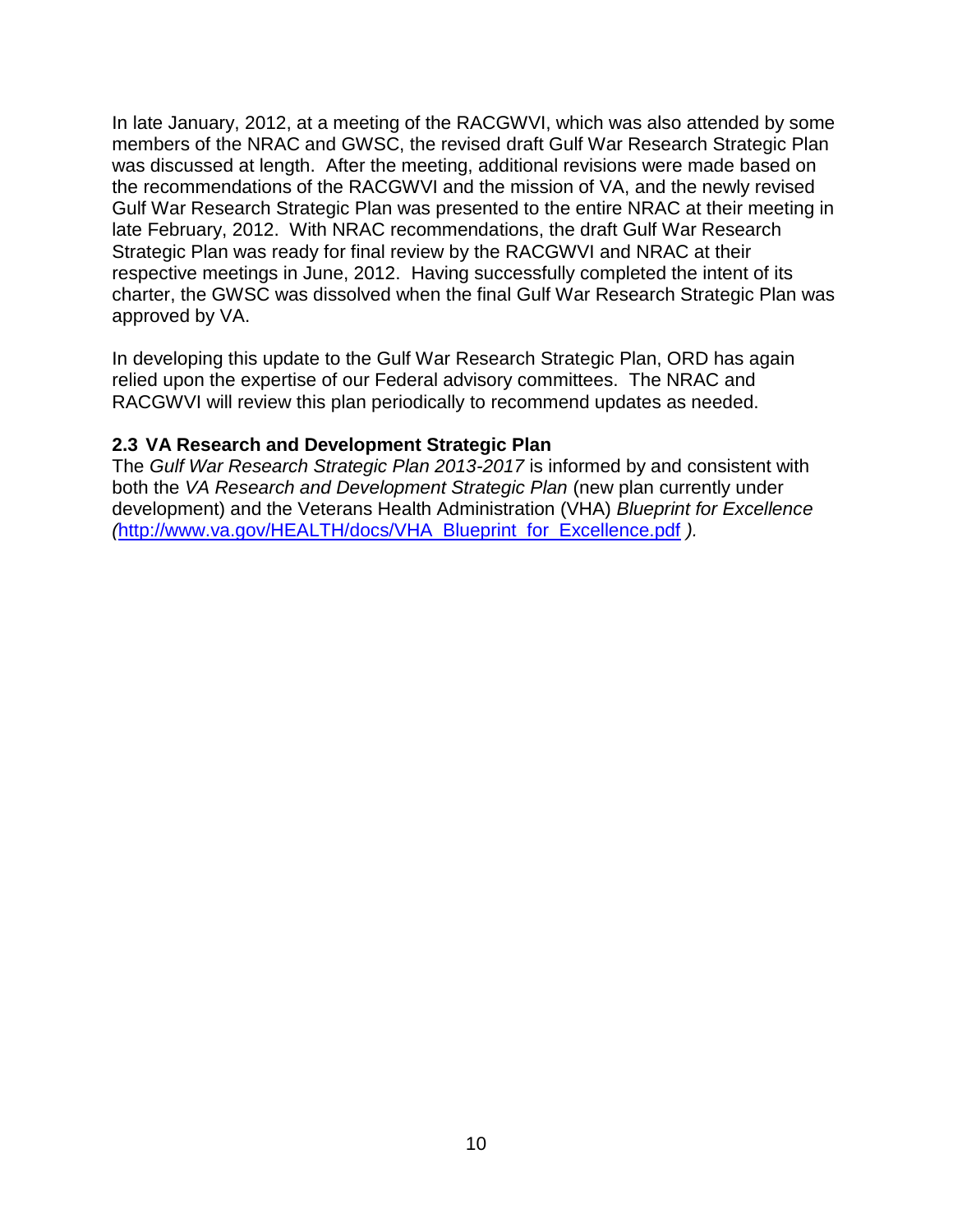#### <span id="page-10-0"></span>**3.0 EVOLUTION OF THE GULF WAR RESEARCH STRATEGIC PLAN**

During deployment to the Gulf, and as Servicemembers began returning from the Gulf, it became apparent that some Servicemembers and Veterans were showing symptoms that were difficult to explain using current diagnostic criteria for illnesses. In January 1994, the Secretaries of DoD, HHS and VA announced the establishment of the PGVCB to coordinate efforts to resolve the health concerns of Gulf War Veterans.

A critical unresolved issue was whether deployed Service members were experiencing these symptoms at a higher rate than comparable non-Gulf War Servicemembers and Veterans. In addition, many Servicemembers and Veterans were questioning whether the illnesses that are common and diagnosable were etiologically linked to their service in the Gulf War. It became apparent to both DoD and VA that scientific and medical research would be required to address this complex issue. The question then had to be answered: "What research needs to be undertaken?" [2] [3] The PGVCB established three primary mission objectives to achieve through interagency coordination:

- Ensure all Veterans receive the complete range of health care services necessary to evaluate and treat Gulf War-related health problems.
- Develop a research program that produces a complete and accurate understanding of Gulf War-related health problems.
- Develop clear, consistent guidelines for evaluating disabilities related to Persian Gulf service.

Three broad research goals were presented in the original 1995-96 Working Plan:

- Establish the nature and prevalence of symptoms, diagnosable illnesses, and unexplained conditions among Persian Gulf Veterans in comparison to appropriate control groups.
- Identify the possible risk factors for any illnesses, beyond those expected to occur, among Persian Gulf Veterans.
- Identify appropriate diagnostic tools, treatment methods, and prevention strategies for any excess illness conditions found among Persian Gulf Veterans.

The plan also identified a number of areas for which significant gaps in knowledge existed at that time:

- Information on the prevalence of symptoms, illnesses, and/or diseases within other coalition forces.
- Information on the prevalence of symptoms, illnesses, and/or diseases within indigenous populations within the Persian Gulf area including Saudi Arabia and Kuwait.
- Information on the prevalence of adverse reproductive outcomes among Persian Gulf Veterans and their spouses.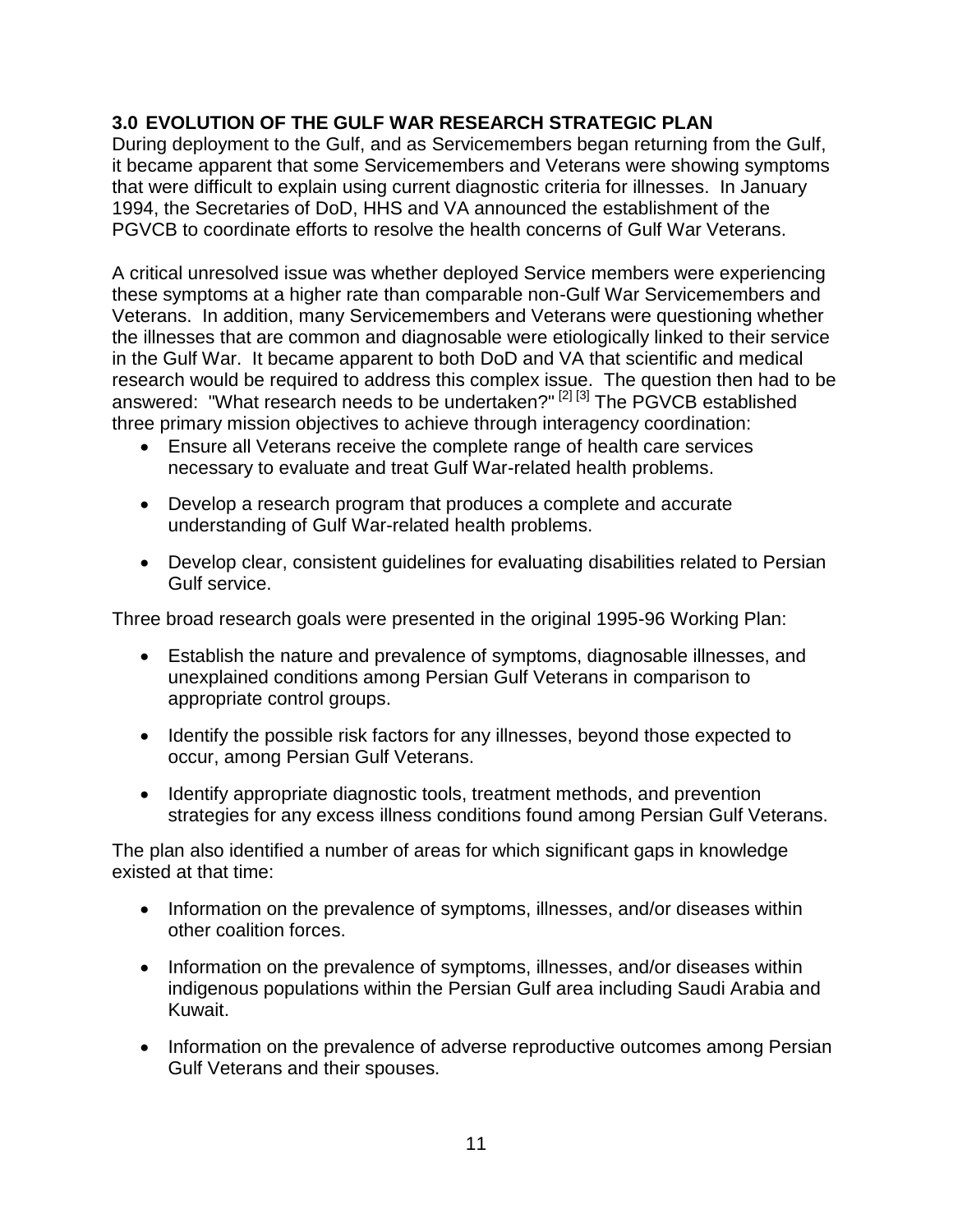- Simple and sensitive tests for *Leishmania tropica* infection that could lead to quantification of the prevalence of *L. tropica* infection among Persian Gulf Veterans.
- Information on the long-term, cause-specific mortality among Persian Gulf Veterans.

In the revised 1996 Working Plan, 21 epidemiological research questions were formulated. <sup>[3]</sup> These research questions have served as the guiding principles for Federally-funded Gulf War research up to the present day. The strategic elements described below in Section 5.0 have been formulated to accelerate progress in improving the health and well-being of Gulf War Veterans.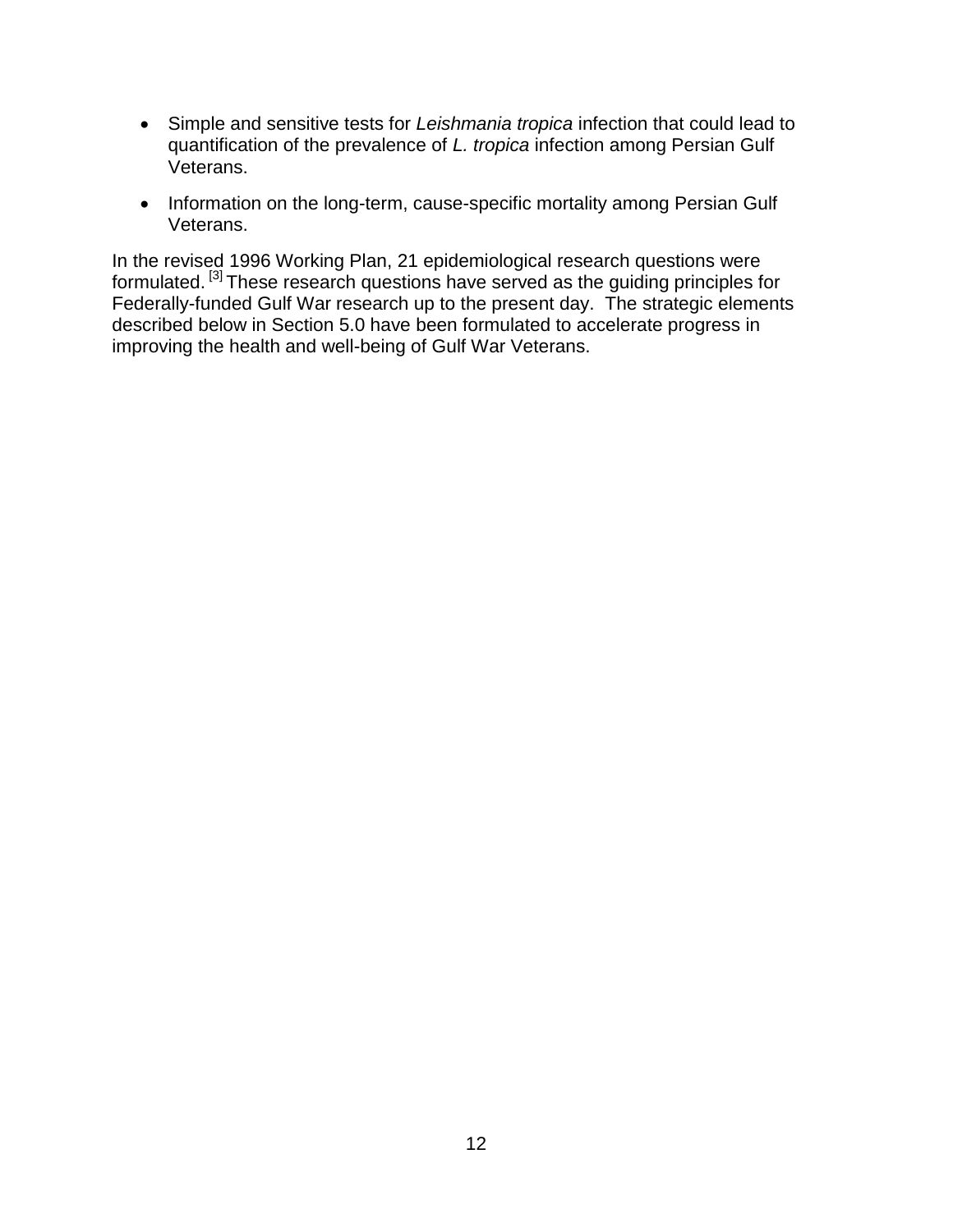#### <span id="page-12-0"></span>**4.0 SUMMARY OF GULF WAR RESEARCH RESULTS AND PAST FEDERAL RESEARCH SUPPORT**

Several IOM reports have been published since the original plan was completed, including:

- *Chronic Multisymptom Illness in Gulf War Veterans: Case Definitions Reexamined.* [4]
- *Gulf War and Health, Volume 9: Long-Term Effects of Blast Exposures.* [5]
- *Gulf War and Health: Treatment for Chronic Multisymptom Illness.* [6]

The IOM is generally regarded as the "Gold Standard" with respect to evaluating the results of research programs that are published in the peer-reviewed literature, including publications resulting from Federally-funded research programs across agencies. The VA first contracted with the IOM to review Gulf War research and produce such reports in 2000. [4] [5] [6] [7] [8] [9] [10] [11] [12] [13] [1] [14] [15] [16] [17] [18] [19]

These IOM assessments are used by the VA and other Federal agencies to help determine and reassess the extent to which the collective findings of completed Gulf War Illnesses research projects have in fact addressed key Gulf War research questions, and whether research questions being investigated remain relevant. The IOM report of 2010 is an independent, thorough and comprehensive analysis of past Gulf War Research results across the VA and all federal agencies<sup>[1]</sup> In addition, the RACGWVI has released one report since the publication of the original plan: *[Gulf War](http://www.va.gov/RAC-GWVI/docs/Committee_Documents/GWIandHealthofGWVeterans_RAC-GWVIReport_2008.pdf)  [Illness and the Health of Gulf War Veterans:](http://www.va.gov/RAC-GWVI/docs/Committee_Documents/GWIandHealthofGWVeterans_RAC-GWVIReport_2008.pdf) Research Update and Recommendations, 2009-2013*. [20]

By carefully comparing the RACGWVI and IOM reports, as well as other information, the present *Gulf War Research Strategic Plan 2013-2017 (2015 Update)* identifies the areas of research that appear most likely to succeed in providing new information that will help Gulf War Veterans. [21] [22] [23] [24] [25] [26]

For the findings that have emerged from past research, readers are referred to these reports. The findings most relevant to future research are summarized in Section 5 below. Additional information is available in the [Annual Reports to Congress on](http://www.research.va.gov/resources/pubs/pubs_individual.cfm?Category=Gulf%20War%20Reports)  [Federally Funded Research on Gulf War Veterans' Illnesses](http://www.research.va.gov/resources/pubs/pubs_individual.cfm?Category=Gulf%20War%20Reports) prepared by the joint VA/DoD Deployment Health Working Group (DHWG). [27] [28] [29] [30] [31] [32] [33] [34] [35] [36] [37] [38] [39] [40] [41]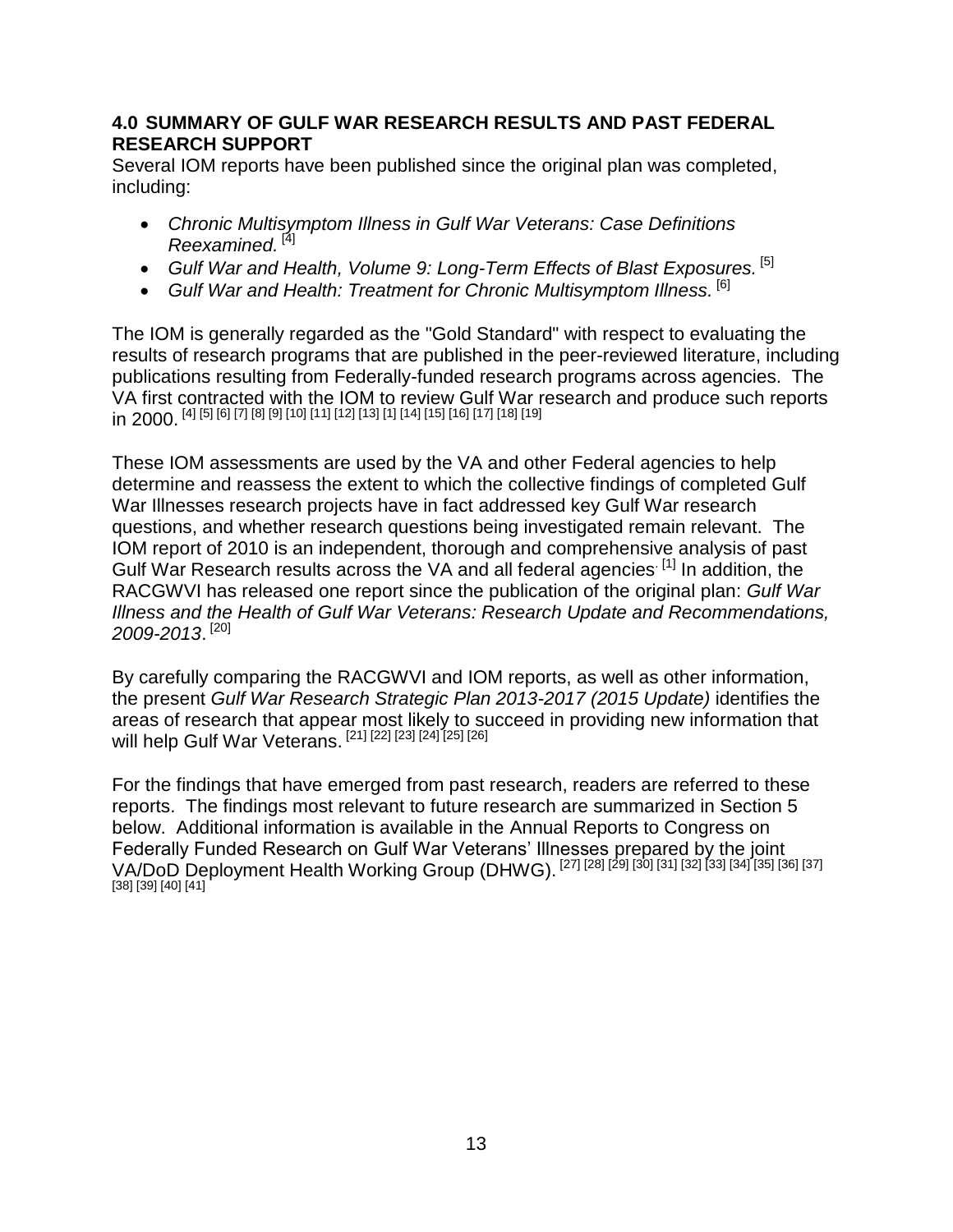| <b>Fiscal</b><br>Year<br>(FY) | VA*              |                           | University of<br><b>Texas</b><br>Southwestern<br>(UTSW)<br>Contract** |                                      | DoD*          |                                      | HHS*           |                           | <b>FY Total</b> |
|-------------------------------|------------------|---------------------------|-----------------------------------------------------------------------|--------------------------------------|---------------|--------------------------------------|----------------|---------------------------|-----------------|
| 1994                          | \$<br>1,157,879  | \$                        | 0                                                                     | \$                                   | 6,492,882     | \$                                   | $\Omega$       | \$                        | 7,650,761       |
| 1995                          | \$<br>2,334,083  | $\overline{\$}$           | $\mathbf 0$                                                           | $\overline{\$}$                      | 10,973,000    | $\overline{\mathcal{S}}$             | 2,514,762      | $\overline{\$}$           | 15,821,845      |
| 1996                          | \$<br>3,853,095  | $\overline{\$}$           | $\mathbf 0$                                                           | \$                                   | 11,905,214    | \$                                   | 1,616,755      | $\overline{\$}$           | 17,375,064      |
| 1997                          | \$<br>2,834,790  | $\frac{6}{9}$             | $\overline{0}$                                                        | \$                                   | 28,880,536    | \$                                   | $\Omega$       | $\overline{\$}$           | 31,715,326      |
| 1998                          | \$<br>4,722,820  |                           | $\mathbf 0$                                                           | \$                                   | 13,213,232    | $\overline{\$}$                      | 1,634,347      | \$                        | 19,570,399      |
| 1999                          | \$<br>9,006,155  | $\overline{\$}$           | $\overline{0}$                                                        | \$                                   | 22,674,338    | $\overline{\mathcal{E}}$             | 1,640,378      | $\overline{\$}$           | 33,320,871      |
| 2000                          | \$<br>12,020,519 | $\frac{6}{9}$             | $\mathbf 0$                                                           | \$                                   | 23,847,679    | $\overline{\boldsymbol{\mathsf{S}}}$ | 1,567,439      | $\overline{\mathfrak{s}}$ | 37,435,637      |
| 2001                          | \$<br>8,576,675  |                           | $\mathbf 0$                                                           | \$                                   | 31,587,006    | $\overline{\$}$                      | 998,870        | $\overline{\$}$           | 41,162,551      |
| 2002                          | \$<br>4,512,676  | \$                        | $\mathbf 0$                                                           | \$                                   | 18,827,819    | $\overline{\boldsymbol{\mathsf{S}}}$ | 799,814        | $\overline{\mathfrak{s}}$ | 24,140,309      |
| 2003                          | \$<br>5,746,467  | $\overline{\$}$           | $\overline{0}$                                                        | \$                                   | 16,419,497    | $\overline{\$}$                      | 964,105        | $\overline{\mathbf{S}}$   | 23,130,069      |
| 2004                          | \$<br>7,644,560  | $\frac{6}{9}$             | $\overline{0}$                                                        | \$                                   | 11,096,063    | $\overline{\mathcal{S}}$             | 466,126        | $\overline{\mathbf{S}}$   | 19,206,749      |
| 2005                          | \$<br>9,484,679  |                           | $\boldsymbol{0}$                                                      | \$                                   | 10,091,848    | $\overline{\$}$                      | 466,481        | $\overline{\$}$           | 20,043,008      |
| 2006                          | \$<br>13,013,552 | $\overline{\$}$           | $\overline{0}$                                                        | $\overline{\boldsymbol{\mathsf{S}}}$ | 10,128,261    | $\overline{\$}$                      | 455,587        | $\overline{\mathfrak{s}}$ | 23,597,400      |
| 2007                          | \$<br>7,059,061  | \$                        | 15,000,000                                                            | \$                                   | 3,417,570     | $\overline{\boldsymbol{\mathsf{S}}}$ | 441,974        | \$                        | 25,918,605      |
| 2008                          | \$<br>6,934,214  | \$                        | 15,000,000                                                            | \$                                   | 11,672,967    | $\overline{\boldsymbol{\mathsf{S}}}$ | 433,467        | $\overline{\mathbf{S}}$   | 34,040,648      |
| 2009                          | \$<br>9,628,318  | $\overline{\mathfrak{s}}$ | 6,972,481                                                             | $\overline{\mathbf{S}}$              | 10,380,423    | $\overline{\mathbf{S}}$              | 0              | $\overline{\mathfrak{s}}$ | 26,981,222      |
| 2010                          | \$<br>11,567,997 | \$                        | 2,288,755                                                             | \$                                   | 10,384,231    | $\overline{\mathbf{S}}$              | 0              | $\overline{\mathbf{S}}$   | 24,240,983      |
| 2011                          | \$<br>5,537,539  | $\overline{\$}$           | 31,472                                                                | \$                                   | 10,280,922    | $\overline{\$}$                      | $\overline{0}$ | $\overline{\$}$           | 15,849,933      |
| 2012                          | \$<br>6,723,556  |                           | \$0                                                                   | \$                                   | 11,714,301    |                                      | \$0            | $\overline{\mathbf{S}}$   | 18,437,857      |
| 2013                          | \$<br>7,937,878  |                           | \$0                                                                   | \$                                   | 24,540,670    |                                      | \$0            | \$                        | 32,520,615      |
| §2014                         | \$<br>9,737,878  |                           | $\overline{\$}0$                                                      | \$                                   | 2,791,031     |                                      | \$0            |                           | \$12,528,909    |
| Total<br>1994-<br>2014        | \$150,026,097    |                           | \$39,292,708                                                          |                                      | \$301,319,490 |                                      | \$14,000,105   | \$                        | 504,638,400     |

#### <span id="page-13-0"></span>**4.1 Summary of Federal Funding of Gulf War Research 1994-2014**

\* Funds expended to support Gulf War research projects

\*\* Funds obligated for reimbursement to UTSW at completion of contracted work on individual task orders

§ Current estimate of VA, DoD, and HHS funds allocated for Gulf War research in FY 2014. DoD estimate does not include CDMRP funds.

The VA estimate for FY2010 includes 40 percent of magnetic resonance imaging (MRI) equipment upgrade at San Francisco, California for Gulf War research.

This estimate does not include expenditures from the VA medical care appropriation of \$3.7 million for the Veterans Equitable Resource Allocation (VERA) System to support funded Gulf War research projects. Historically, these costs have not been included in the FY expenditures reported above.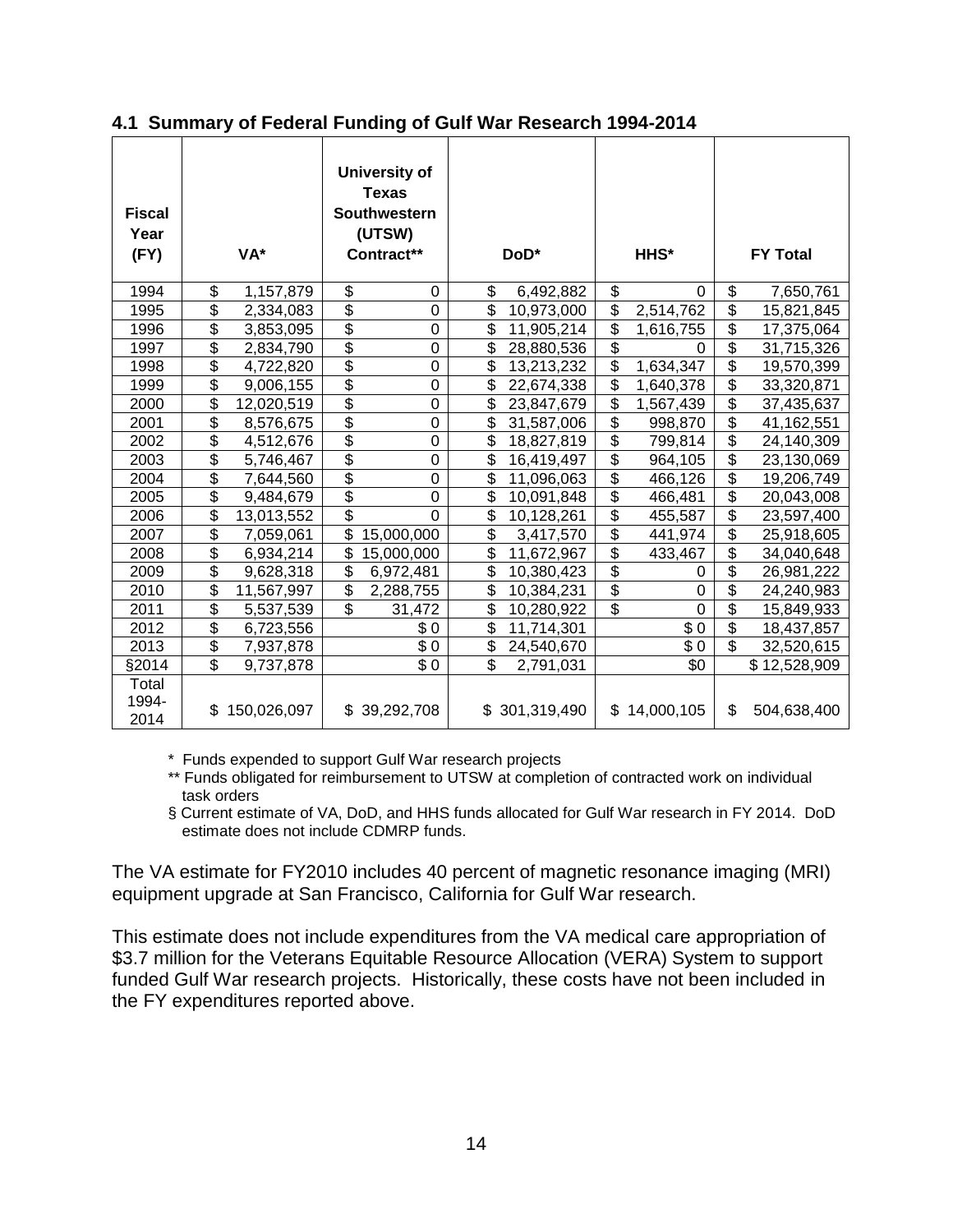#### <span id="page-14-0"></span>**5.0 GULF WAR RESEARCH STRATEGIC OBJECTIVES 2013-2017**

#### <span id="page-14-1"></span>**5.1 Symptomatic and Specific Treatments**

#### <span id="page-14-2"></span>**5.1.1 Goal**

*To develop symptomatic and specific treatments for ill Gulf War Veterans.* 

The most urgently needed Gulf War research studies are those that advance identification of effective treatments that can substantially improve Veterans' health and quality of life, and this is the focus of the Gulf War research portfolio. To address this important objective, both DoD and VA have funded a growing number of treatmentrelated studies in recent years. These include clinical studies to evaluate treatments for chronic multisymptom illness in affected Veterans, as well as preclinical studies to evaluate treatments to improve neurobiological parameters. Even if the molecular mechanisms behind Gulf War Veterans' illnesses (GWVI) are not fully understood, it is possible to study and develop treatments that may improve a Veteran's medical condition. As the molecular mechanisms which may explain the causal relationship of toxic insults and observed symptoms are continuing to be discovered – using information revealed in genetic/genomic, biomarker and model organism research – systematic approaches to the development of specific or causative treatments for GWVI will be pursued. This will initially involve mechanistic proof-of-concept studies in both animals and humans and can be rapidly scaled up to larger programs using the cooperative studies clinical trials resources of the VA.

#### <span id="page-14-3"></span>**5.1.2 IOM Recommendations**

The IOM recommended that "future studies funded and conducted by the Department of Veterans Affairs to assess treatments for chronic multisymptom illness should adhere to the methodologic and reporting guidelines for clinical trials, including appropriate elements (problem– patient–population, intervention, comparison, and outcome of interest) to frame the research question, extended follow-up, active comparators (such as standard-of-care therapies), and consistent, standardized, validated instruments for measuring outcomes." <sup>[6, p. 191]</sup>

Additionally, "the Department of Veterans Affairs should fund and conduct studies of interventions that evidence suggests may hold promise for treatment of chronic multisymptom illness. Specific interventions could include biofeedback, acupuncture, St. John's wort, aerobic exercise, motivational interviewing, and multimodal therapies." [6, p. 191]

#### **5.1.3 RACGWVI Recommendations**

"The Committee believes that the first priority of federal Gulf War illness research must be the identification of effective treatments to improve the health of Gulf War veterans and to protect the health of current and future American servicemen and women at risk of similar exposures."<sup>[20, p. 77]</sup>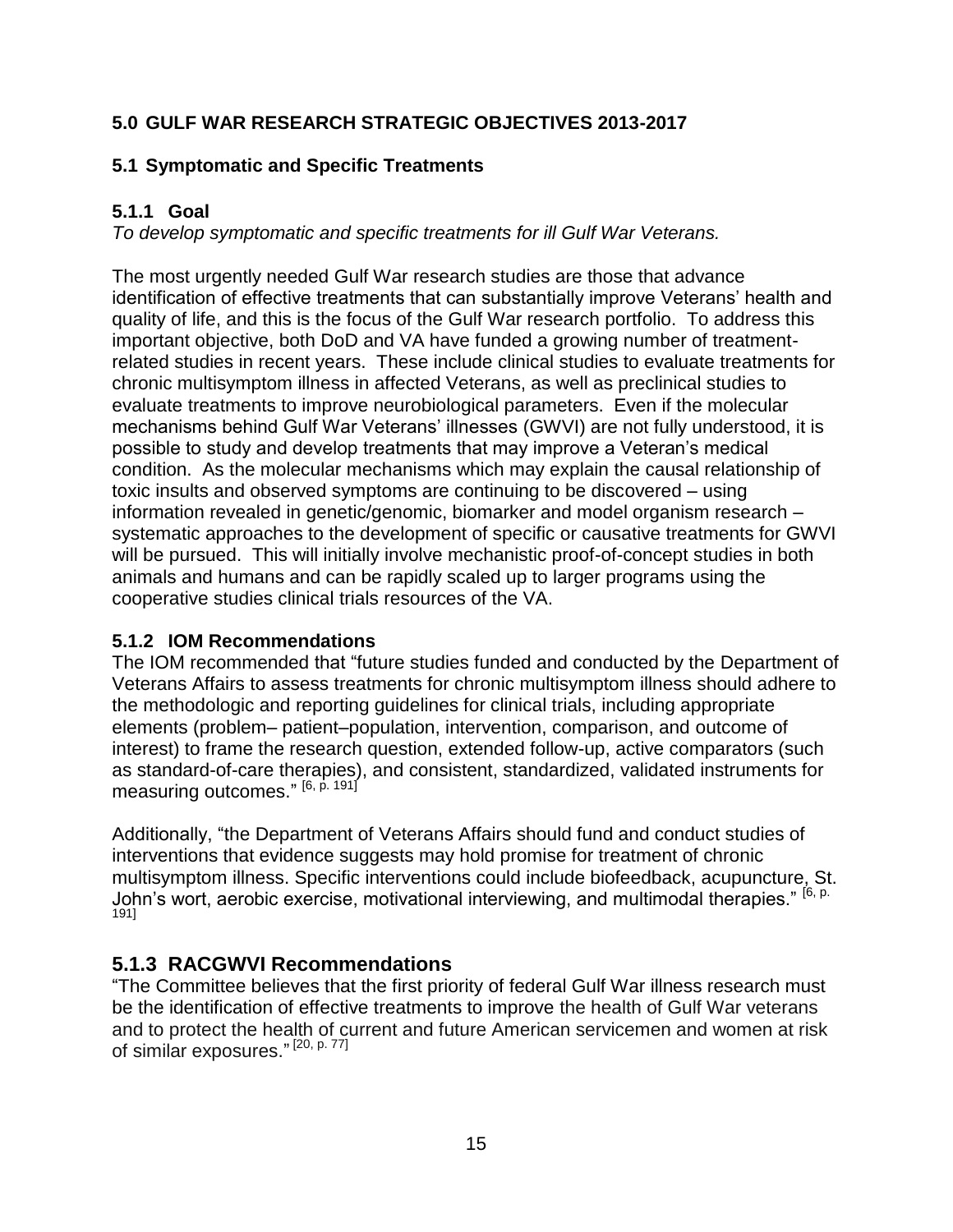The RACGWVI recommended pursuit of treatment approaches based on known mechanistic pathways of Gulf War illness, which could also lead to significant breakthroughs in the treatment of other exposure-related occupational health problems.

Although the perfect animal model of Gulf War illness has not yet been developed, the RACGWVI recommended preclinical animal models be used to develop and test new treatments focused on pathobiological mechanisms of Gulf War illness and the effects of Gulf War theater exposures.

Additional recommendations from the RACGWVI include:

#### **BOX 1: RACGWVI: Critical Elements of Gulf War Research** [20, p. 77]

1. Clear, operationalized case definitions for Gulf War illness and other diagnostic subgroups for whom treatments are designed are essential.

2. Clear, operationalized definitions of the clinical targets for treatment must be included in the research plan.

3. Treatment outcomes must be clearly defined so that it is possible to quantify quantified improvements associated with interventions.

4. Where possible, treatment outcomes should include improvement in measures associated with expressions of underlying pathology (abnormal laboratory and functional assays).

- Use of Center- and consortium based treatment research efforts to capitalize on multi-disciplinary expertise and multi-pronged approaches to treatment targets and pre-clinical trials.
- Support, through the VA Cooperative Studies Program, for confirmation validation of safety and efficacy from initial Phase I/II trials conducted by the DoD CDMRP.
- Publication of data on effective treatments from VA's 2005 longitudinal survey.
- Reconducting the IOM review of treatments by Gulf War Veterans' medical practitioners ordered by Congress in 2010 (Public Law 111-275, 2010, Section 805)
- Ensure that VA annual reports to Congress on Gulf War illness research funded by VA include only studies and treatment trials in which the health of Gulf War Veterans is the central focus and the study participants are primarily Gulf War Veterans.

#### <span id="page-15-0"></span>**5.1.4 ORD Research**

A number of treatment projects are currently underway or recently completed. Examples of recent ORD research in this area are provided below.

As part of an ORD-funded Career Development Award, a pilot clinical trial was conducted to determine whether nasal continuous positive airway pressure (CPAP) alleviates the symptoms of Veterans with Gulf War illnesses and sleep disordered breathing (SDB). Compared to the nine sham nasal CPAP recipients, the eight participants receiving therapeutic nasal CPAP experienced significant improvements in pain (34 percent), fatigue (38 percent), cognitive function (33 percent), sleep quality (41 percent), physical health (34 percent), and mental health (16 percent). [42]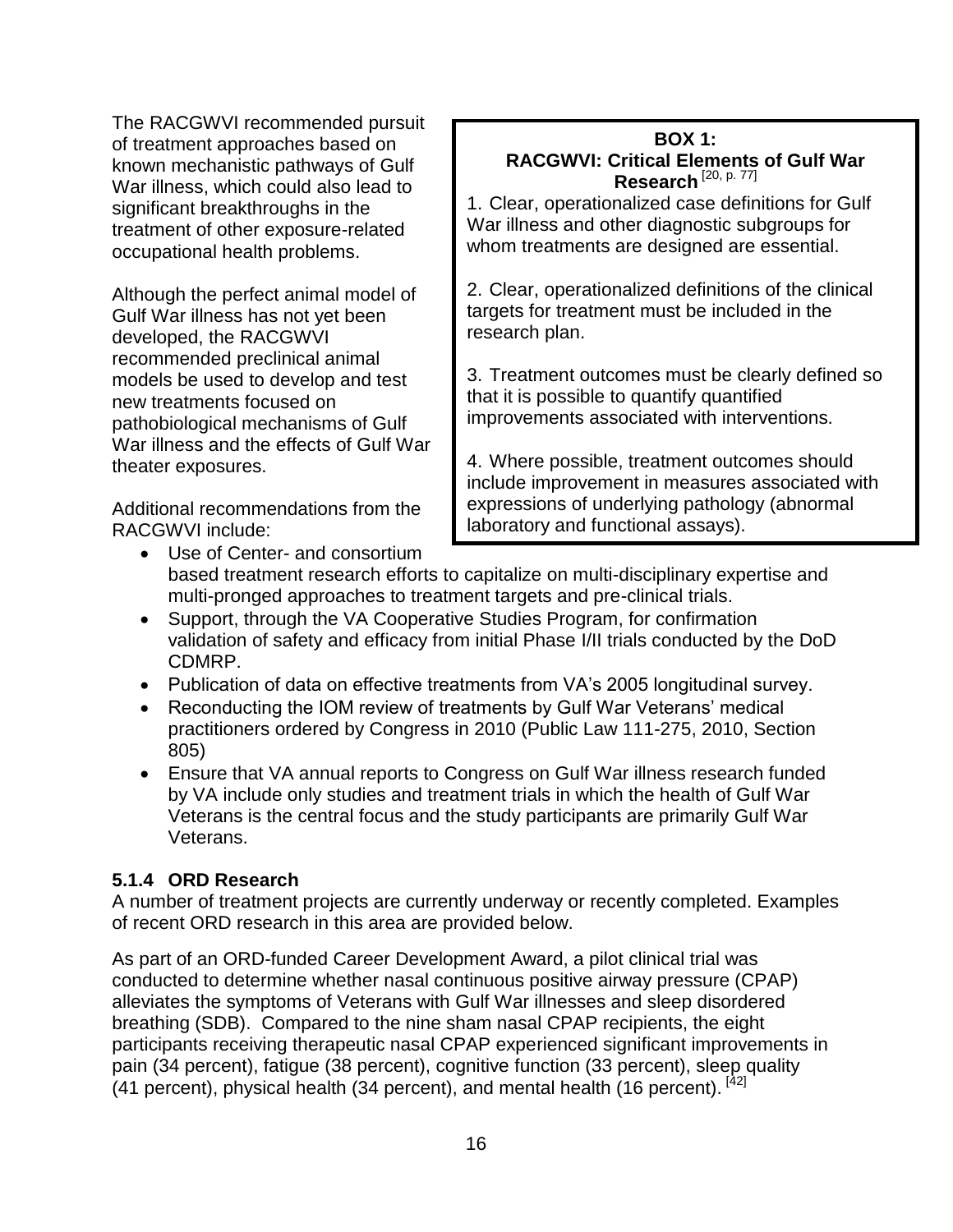In a study of potential new treatments for irritable bowel syndrome (IBS), the expression of glutamine synthetase and its complementary miRNA in blood microvesicles and gut tissues of IBS patients were studied. Data from 19 diarrhea-predominant IBS subjects and 10 controls supported the conclusion that glutamate-ammonia ligase (GLUL) regulates intestinal membrane permeability and miR-29a regulates both GLUL and intestinal membrane permeability. Targeting this signaling pathway could lead to a new therapeutic approach to the treatment of patients with IBS, especially because small molecules that mimic or inhibit miRNA-based mechanisms are readily available. [43] A 2015 study in this area found that for patients with IBS with diarrhea, miR-29 targets and reduces expression of proteins that increase intestinal permeability; strategies to block miR-29 might restore intestinal permeability in IBS patients with diarrhea.<sup>[44] [45]</sup> Trials are underway to test miRNA-based therapies for primary liver cancer and other malignancies (https://www.clinicaltrials.gov/ct2/show/NCT01829971?term=mirna+therapeutics&rank=115 ).

A randomized controlled multi-site clinical trial was developed through the Cooperative Studies Program (CSP) to compare the effectiveness of cognitive behavioral therapy (CBT), exercise and the combination of both for improving physical functioning and reducing the symptoms of GWVI. The results suggested that CBT and/or exercise can provide modest relief for some of the symptoms of chronic multisymptom illnesses such as GWVI. [46]

The state of the cardiopulmonary system is important for planning treatments that involve exercise. A study of metabolic responses to maximal exercise in Gulf War Veterans with chronic fatigue syndrome (CFS) was compared with a control group who did not have CFS. Compared with healthy controls, Veterans who report multiple medically unexplained symptoms and meet criteria for CFS do not show a decreased exercise capacity. Thus, it does not appear that the pathology of Gulf War Veterans with CFS includes a deficiency with mobilizing the cardiopulmonary system for strenuous physical effort.<sup>[47]</sup>

#### <span id="page-16-0"></span>**5.1.5 Research Plans and Funding Mechanisms**

VA has an established research infrastructure to support research projects of various sizes and complexity. Current pilot studies will be evaluated for expansion to larger trials. VA researchers will investigate new treatments and approaches for evaluating new treatments including:

 A goal to expand the number of treatment trials within the 5-year strategic planning period will be established in order to increase the chance of obtaining more viable and effective treatments for GWVI. The goal is dependent on successful identification of potential treatment targets and completion of preclinical development. A more focused effort to identify mechanistic-based treatments for GWVI will be a priority. Examples of studies targeted to reported biomarkers of GWVI will include but not be limited to treatments to regulate neuroendocrine function, coagulation, immune and inflammatory alterations, and neuropsychological and neuroimaging differences reported in ill Gulf War Veterans. Detailed studies of the gastrointestinal microbiome in Gulf War Veterans and controls could be performed and may lead to probiotic or antibiotic treatments. Specific therapies from this research could include antioxidants,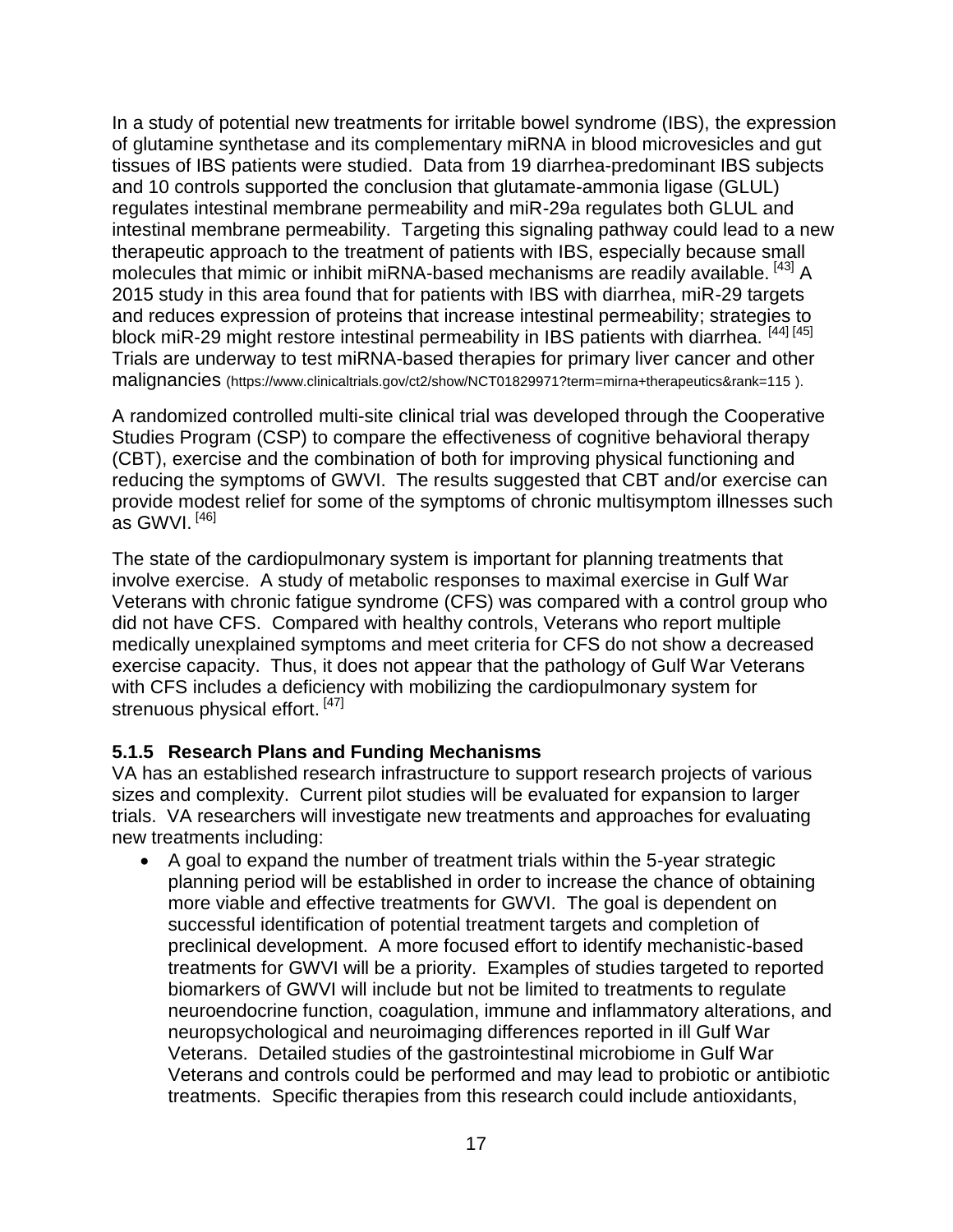anticoagulants, immune modulators, IL1 antagonists, and other inflammatory modulators, neuroendocrine modulators, intranasal insulin and other cognitive enhancers.

- Expand the number of "small projects" (pilot trials) in the area of new treatments that could lead to larger studies (individual pilot projects, single-site pilot clinical trials).
- Establish a virtual Gulf War Treatment Research Coordinating Activity to identify potential pilot study hypotheses and track their results as appropriate.
- In order to identify at-risk Veterans who could benefit from enhanced preventive medical care including obesity prevention, smoking cessation, and other programs, ORD will work with the VHA Office of Health Information Governance (10P2C) to develop a mechanism to identify Gulf War Veterans in the computerized patient record system. This could assist primary care and specialty providers in their attempts to provide optimal care.
- More complementary and alternative or integrative medicine therapies should also be studied for GWVI. Such treatments could include mindfulness based therapies as well as acupuncture, laser acupuncture, Tai-Chi, Qi gong, meditation, nutritional therapies, and probiotics.
- Cognitive rehabilitation therapy should be studied for the management of cognitive difficulties associated with GWVI.
- Explicit criteria (case definition) for chronic multisymptom illness will be adopted and used as uniformly as practical in clinical research on proposed therapies.
- Consider replicating small projects when applicable with studies at multiple sites.
- Transition promising treatment studies to a national multi-site clinical trial.

The VA funding mechanisms for symptomatic and specific treatments will initially be through RFAs, then followed by CSP development of multisite trials as warranted by preliminary data and as funding allows.

#### <span id="page-17-0"></span>**5.2 Databases and Continued Surveillance**

#### <span id="page-17-1"></span>**5.2.1 Goal**

*To enhance ongoing surveillance efforts of Gulf War and Gulf War Era Veterans, to improve the usefulness of existing databases, and to develop new databases to address specific research questions.*

Although the 1990-1991 Gulf War was brief, a substantial proportion of Veterans who served in that conflict have reported difficult-to-diagnose health problems since their return from that theater. In addition to considering the chronic undiagnosed symptoms associated with Gulf War service, research studies have provided preliminary indications that a number of diagnosed medical conditions may affect 1991 Gulf War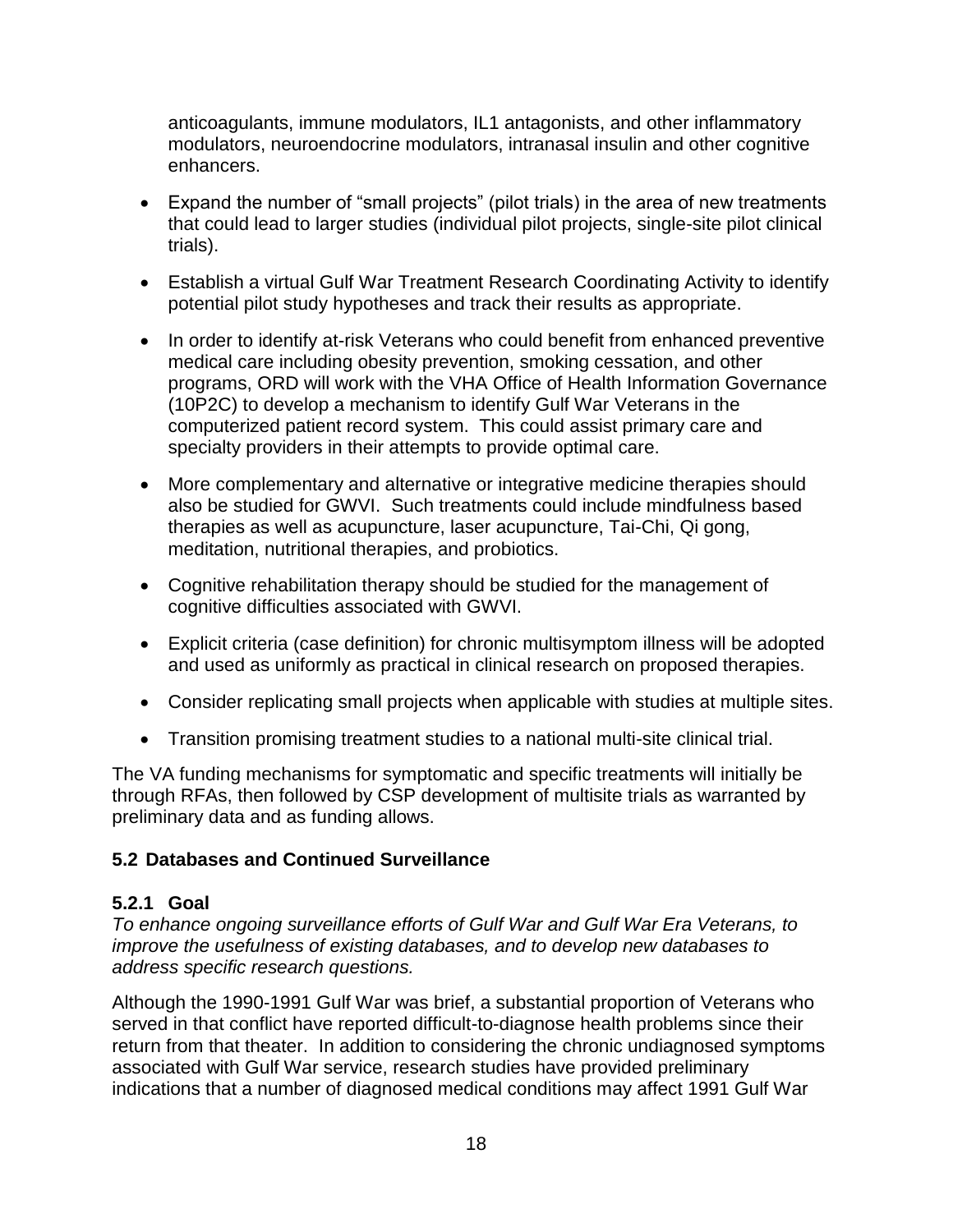Veterans at excess rates. In the years since the Gulf War, Federal committees and scientific advisory panels have regularly identified the importance of coordinating Federal data-collection efforts and resources to provide a clearer picture of the health status of 1990-1991 Gulf War Veterans. In particular, these panels have pointed to the importance of monitoring the health of Gulf War Veterans over time to identify the occurrence and prognoses of undiagnosed and diagnosed health conditions affecting this population.

Literature reviews conducted by the IOM, however, continue to indicate there is insufficient information to determine whether or not Gulf War Veterans have been affected by diagnosed medical conditions at excess rates. In addition, studies in recent years have increasingly identified differences in the health and mortality experience of Gulf War personnel who served in different locations and/or had different experiences and exposures during deployment. Findings of this nature highlight the importance of assessing Gulf War data and monitoring health outcomes in identifiable Gulf War Veteran subgroups, including women who served in this deployment. Overall, important questions remain concerning the impact of the 1990-1991 Gulf War on the health and lives of the Veterans who served there.

Currently, multiple large population-based databases, an extensive number of administrative datasets, and a large number of smaller databases provide important information on the health of Gulf War Veterans. However, existing databases are usually stand-alone with limited ability to link to other databases and to other information on Gulf War Veterans. Establishing linkages across databases will facilitate improved understanding of the health status of Gulf War Veterans. Existing databases should be combined with newly-developed databases as necessary to address specific projects when it is clear that doing so will address a specific problem. This will require breaking down institutional barriers within VA and between VA, DoD, and academic research centers. Human subject protections will also need to be addressed since informed consent forms signed by Veterans for previous research projects likely did not address the potential to link their data to other data sources. In addition, it would be useful to have a data warehouse to serve as a repository for these data as well as an access point for researchers seeking to use data to address research questions on the health of Gulf War Veterans. This warehouse could include the protocols under which the data were collected and information on the structure and content of each database to facilitate usage of these data.

Although some existing databases are longitudinal in nature, most were not conceived to address surveillance of the health of Gulf War Veterans over time. Increased and improved surveillance efforts are essential to understanding the long-term health consequences of having served in the Gulf War.

Two previous studies collected data on treatments used for Gulf War Veterans with multisymptom illness to determine which of these treatments may be effective. The continuing paucity of effective treatments for Veterans suffering from chronic multisymptom illness needs to be addressed. Improved data linkages and surveillance techniques - coupled with emerging data-discovery methods to identify patterns in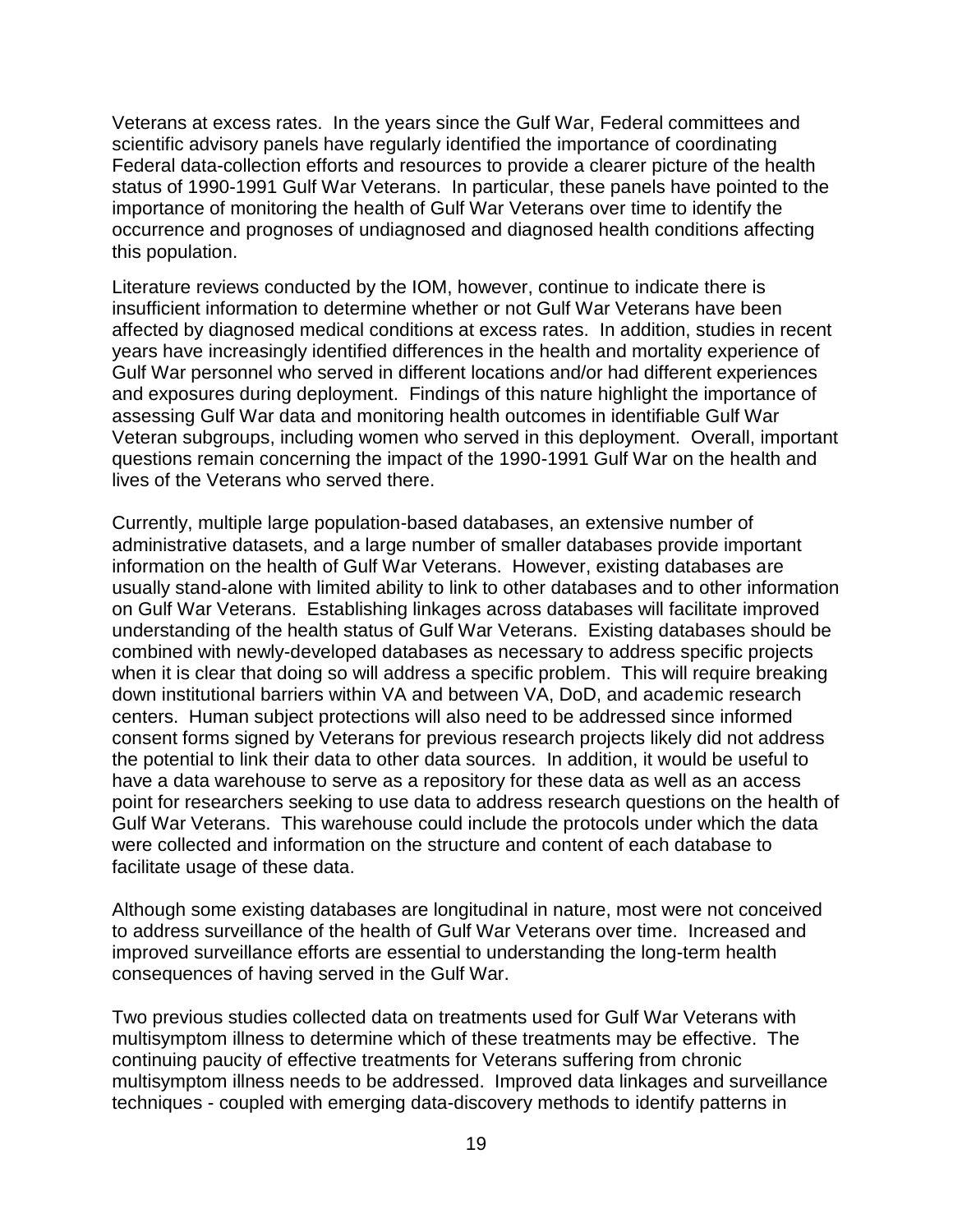unstructured data, such as the electronic health record - will enhance the ability to identify potentially effective treatments, move them into controlled trials to validate their effectiveness, and institute treatment programs using those treatments found to be effective.

Some population-based research related to Gulf War Veterans has been limited by relatively low participation rates. In addition, studies of Gulf War Veterans who receive VA health care services do not take into account the health concerns of Veterans who do not seek VA health care services. Other data-collection approaches and database designs - such as disease case registries and a twin registry - may offer advantages over population-based studies in addressing other sections of this strategic plan. In that regard, twin studies can enable investigators to answer questions about combatrelated illness and injury, health outcomes, aging and other issues that are not easily answered with other designs. The classical twin method, which capitalizes on the fact that monozygotic (MZ) twins share 100 percent of their genes and dizygotic (DZ) twins share on average 50 percent of their genes, enables investigators to examine the genetic and shared environmental contributions to any characteristic or health condition, such as those related to Gulf War exposure.

Alternatively, the co-twin control design with MZ twins who are discordant for the characteristic of interest is ideal for assessing long-term effects of conditions such as chronic multisymptom illness that may be linked to environmental exposures. The co-twin control design can be especially powerful if the twin pairs are examined longitudinally to distinguish emerging health conditions related to Gulf War service from general health conditions that arise in a population as it ages.

In addition to the efforts already described, a repository of research results should be developed to keep stakeholders and researchers informed of emerging results. A group also should be formed to regularly review this repository to identify promising directions where additional research should be directed and where treatments indicate potential benefit.

Based on this background and review of previous recommendations and research, the following goals and objectives are put forward and discussed in detail later in this section:

- Promote ongoing surveillance efforts of Gulf War and Gulf War Era Veterans.
- Work to improve the usefulness of existing databases by linking them and then integrating them into a data warehouse and making them available for use by researchers.
- Develop new databases optimized to address specific research questions.

These objectives are intended to support the other initiatives in the strategic plan, specifically: assessment of specific treatments; ongoing detection of increased incidence and prevalence of health conditions; and improved case definitions, genetics/genomics, and biomarkers.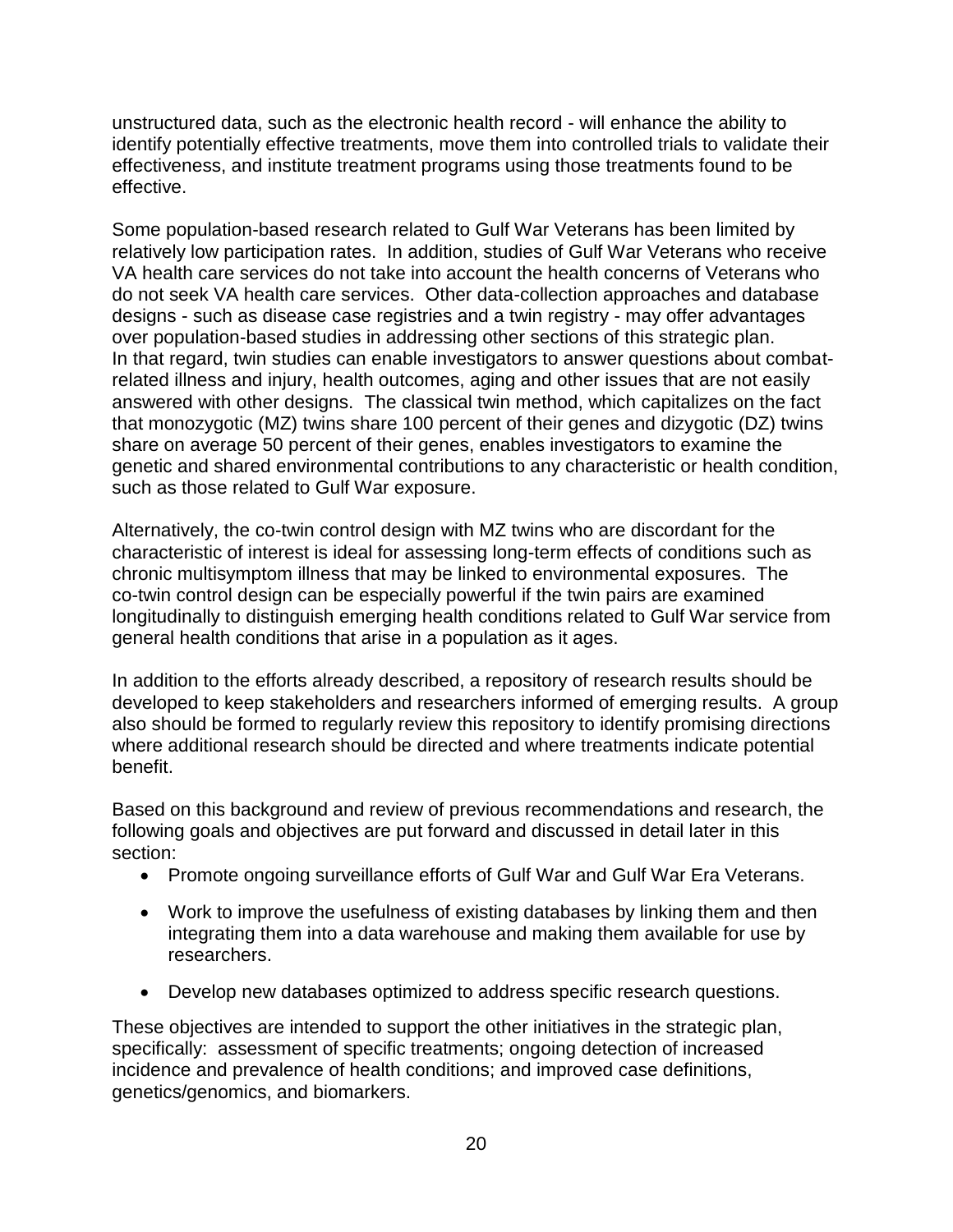#### <span id="page-20-0"></span>**5.2.2 IOM Recommendations**

In its 2010 report, *Update of Health Effects of Serving in the Gulf War*, the IOM noted that the path forward for research should include continued health surveillance of Gulf War Veterans over time. The IOM panel recommended longitudinal evaluation of mortality, cancer, psychiatric outcomes and neurologic disorders in deployed and nondeployed Gulf War Era Veterans including, in particular, both amyotrophic lateral sclerosis and multiple sclerosis. Veterans should also be followed over time to assess rates of diseases of aging, such as cardiovascular and neurodegenerative diseases [1, p. 255]

#### <span id="page-20-1"></span>**5.2.3 RACGWVI Recommendations**

Ongoing monitoring and surveillance of the Gulf War veteran population is critical as this veteran group ages. Such surveillance should include outcomes such as Gulf War illness; neurological disorders, including Parkinson's disease; autoimmune conditions such as multiple sclerosis; brain, lung and other cancers; cardiovascular disorders and dysfunction; sleep dysfunction; adverse reproductive outcomes and birth defects; general ill health and disability; mortality, and other disorders and outcomes that emerge as important during the surveillance process. The following specific recommendations were made:

- 1. Ongoing assessment of Gulf War illness and its impact on the health and lives of Gulf War veterans is critical. VA's longitudinal survey currently in process should be extended to add a symptom inventory adequate to define the illness according to existing commonly-used case definitions, as previously recommended by the Committee:
- 2. Survey data should be used to flag conditions of possible importance and followed up with detailed investigation, including the clinical evaluations that are required to determine specific medical diagnoses affecting Gulf War veterans at excess rates.
- 3. A study on the prevalence of "multiple sclerosis, Parkinson's disease, and brain cancers, as well as central nervous system abnormalities that are difficult to precisely diagnose" in Gulf War and recent Iraq/Afghanistan war veterans was required by Congress in 2008 (Public Law 110-389, 2008, Section 804) and should be carried out. These assessments should be published at a minimum of five-year intervals.
- 4. Systematic assessment of overall and disease-specific mortality in all Gulf War veterans and in specific subgroups of interest is essential. The results of these assessments should also be published at five-year intervals.
- 5. VA's longitudinal survey should be used to assess rates of medical conditions, including neurological and behavioral disorders and birth defects, in children of Gulf War era veterans. Survey data can be used to flag conditions of possible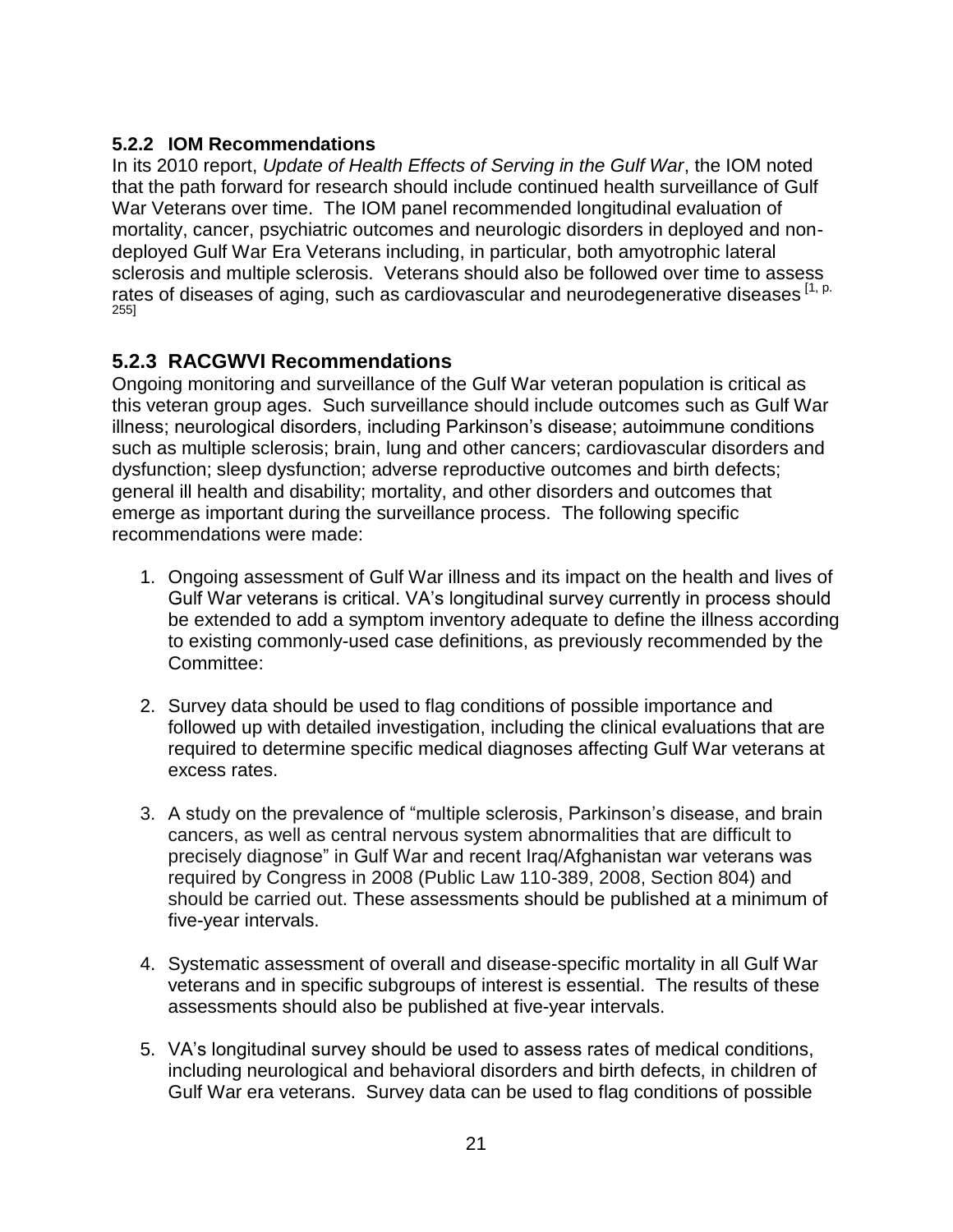concern and followed up. It is also important that VA publish results from studies of veterans' children that were conducted over 10 years ago.

6. Evaluation of health outcomes in Gulf War veterans in subgroups of potential importance is critical as some health outcomes are related to specific exposures and experiences in theater. These subgroups can be defined by suspected or documented exposures in theater, geographical locations in the Gulf War theater, or other predictors.<sup>[20, pp. 38,81]</sup>

#### <span id="page-21-0"></span>**5.2.4 ORD Research**

A 2013 study examined the research tools of 12 large epidemiologic studies and 2 registries that have focused on 1990-1991 Gulf War Era Veterans to identify gaps and overlaps of efforts to date, and advance the development of future Gulf War Era survey tools. The review found that questions regarding exposures were more similar across studies, while neurocognitive and psychological tools were the most variable. Future surveys need to consider how their design can yield data comparable with previous surveys, and adding specimen and genetic analyses could greatly enhance survey data. [48]

A recent project examined the relative risk estimates for multiple sclerosis (MS) and other demyelinating disease (ODD) based on onset, deployment status, and exposures. Among 696,118 deployed and 1,785,215 nondeployed personnel from the Gulf War era, 1,841 incident cases of definite MS and ODD were identified (387 among deployed, 1454 among nondeployed). Military deployment for 1990-1991 Gulf War Veterans was not found to be a risk factor for developing MS. [49]

#### <span id="page-21-1"></span>**5.2.5 Existing Databases**

#### *5.2.5.1 Existing large population-based datasets from Federally sponsored research studies of 1991 Gulf War Era Veterans*

- Datasets assembled for VA mortality studies of Gulf War Era Veterans ( $n = \sim 1.5$ ) million Gulf War Era Veterans).
- 1995 National Survey of Gulf War Era Veterans and Their Families (n=30,000 Veterans) (Phases I, II and III) and the 2005 follow-up Longitudinal Health Study of Persian Gulf War Era Veterans and Their Families by the VA Office of Public Health. (Another OPH follow-up study was completed in 2013 .)
- DoD study of Navy Seabees (n=12,000).
- DoD-sponsored study of U.K. Gulf War and Bosnia Era Veterans (n=8,000).
- Centers for Disease Control (CDC) and Prevention study of Air Force Gulf War Era Veterans (n=4,000).
- CDC and VA study of Iowa Gulf War Era Veterans (n=3,800).
- VA-contracted Military Health Study (n=8,000).
- VA-Portland survey of Gulf War Era Veterans in Pacific Northwest ( $n = -1,000$ ).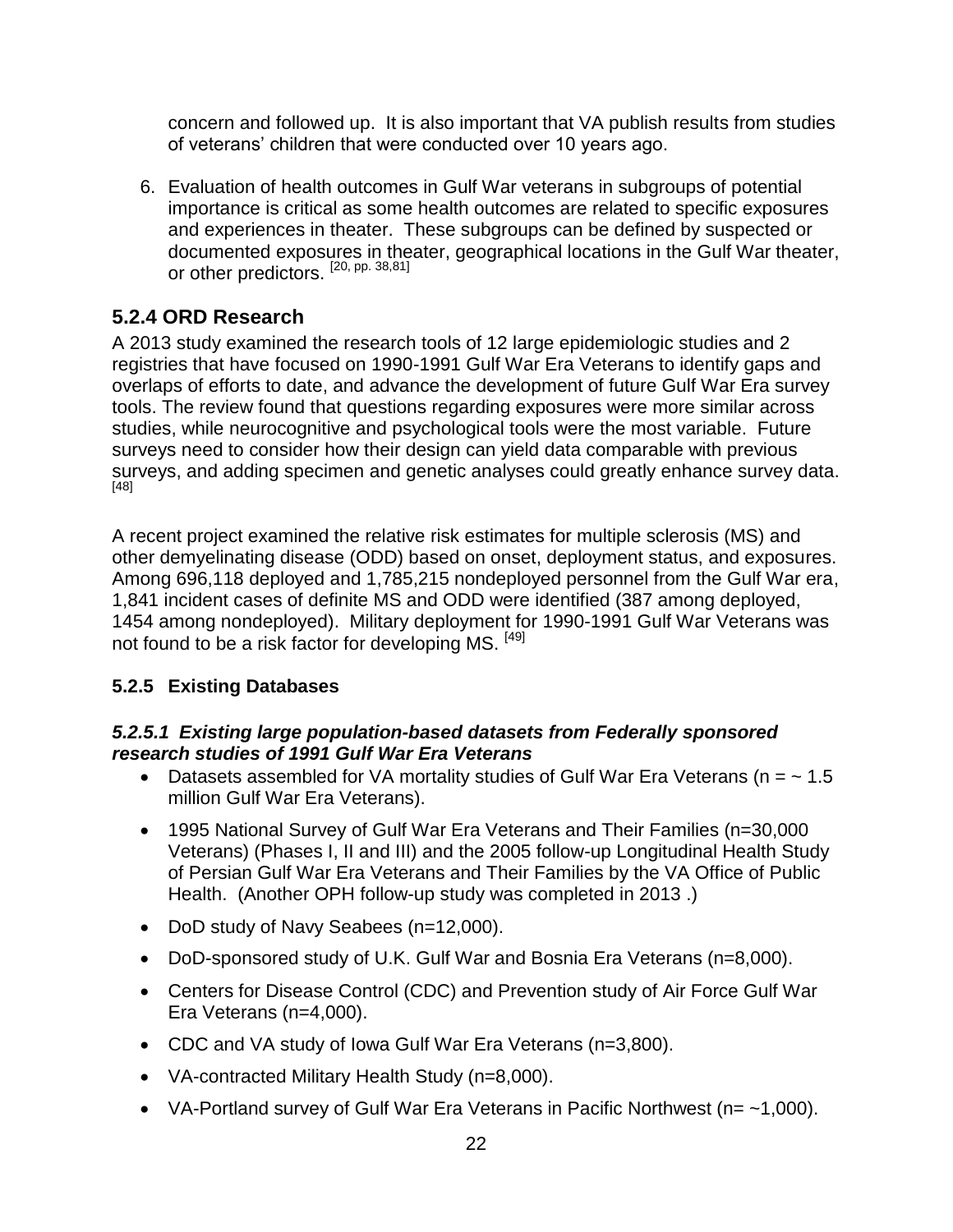- VA-Portland Survey of Gulf War Era Veterans in five states (n=1,800).
- Study of Gulf War Veterans returning through Fort Devens, MA (n=3,000).
- VA/CDC datasets on cancers in Gulf War Era Veterans, assembled from multiple large state tumor registries. [50] [51] [52]
- $\bullet$  Multiple large DoD datasets assembled to assess birth-defect rates and pregnancy outcomes in Gulf War Era Veterans. [53] [54] [55] [56] [57] [58] [59] [60]
- Multiple large datasets from DoD-sponsored studies of hospitalization rates in Gulf War Veterans. [61] [62] [63] [64] [65] [66]
- DoD's Millennium Cohort Study (original sample > 200,000 Veterans, including at least 35,000 1991 Gulf War Era Veterans and over 9,000 deployed Gulf War Veterans).

#### *5.2.5.2 U.S. Federal Gulf War Registries*

- VA Gulf War Registry (n=150,000 1991 Gulf War Veterans as of January 2015 with ongoing enrollment).
- VA Persian Gulf Spouse and Child Examination Program Registry for spouses and children of Gulf War Veterans ( $n = -1,100$  in October 2001, discontinued in August 2005).
- DoD Comprehensive Clinical Evaluation Program (CCEP) for 1991 Gulf War Veterans ( $n = -32,800$ , discontinued in 2002).
- VA/DoD Airborne Hazards Registry (n=32,000 as of February 2015)

#### *5.2.5.3 VA Administrative Datasets*

- The Corporate Data Warehouse, which contains multiple datasets associated with VHA clinical data (inpatient/outpatient visits, diagnoses, laboratory, pharmacy, mortality files, disability and pension).
- VBA benefits data.

#### *5.2.5.4 Gulf War data resources assembled and maintained as a Department-wide VA effort*

One outcome of the VA Secretary's GWVI Task Force was the formation of an inter-disciplinary team of VA employees charged with developing and producing a recurring series of integrated and comprehensive Departmental reports on the Gulf War Era Veteran population. Known as the Gulf War Integrated Project Team, this body generated a Pre-9/11 Report (August 2, 1990 through September 10, 2001).

The report provides comprehensive statistics on the use of VA benefits and health care services by Gulf War Era Veterans who served at least one day from August 2, 1990 through September 10, 2001. <sup>[67]</sup> The generated statistical tables are divided into four major profiles: Servicemember, VA benefits, VA health care services, and integrated VA benefits and health care services. A portion of these tables address serviceconnected undiagnosed illnesses (UDX). By breaking out the Pre-9/11 period into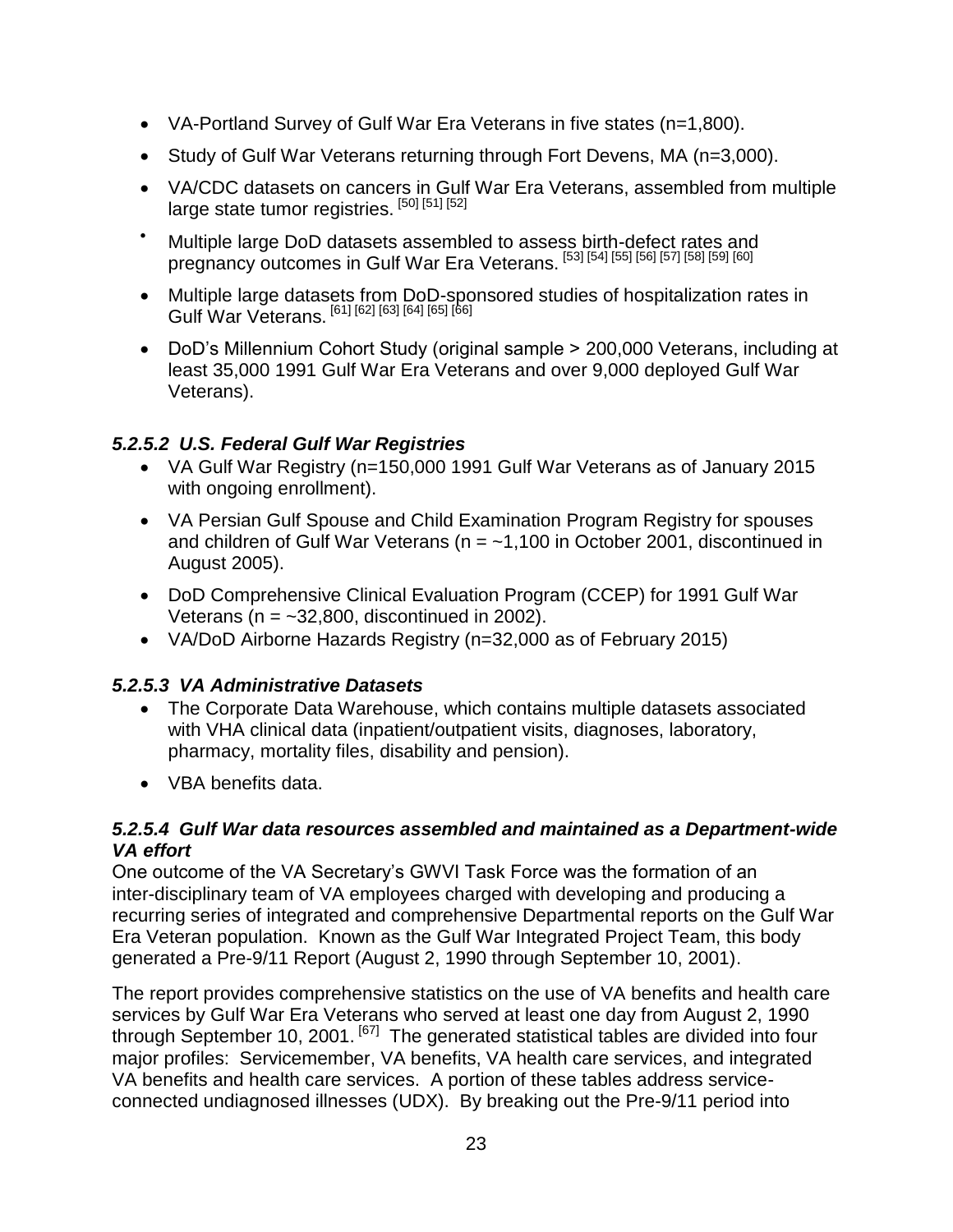event-based cohorts and sub-cohorts, it is now possible to conduct in-depth analyses of deployed Gulf War military personnel who participated in events such as Operation Desert Shield and Operation Desert Storm or who may have been in the immediate vicinity of exposure events at Al Jubayl, Saudi Arabia or Khamisiyah, Iraq. VA released the initial Pre-9/11 Report in February 2011.

#### *5.2.5.5 Other large Federal datasets that provide data relevant to the health of Gulf War Veterans*

- DoD 1991 Gulf War Troop Location Database: Identifies unit locations during 1991 Gulf War deployment.
- DoD datasets that model unit exposure levels to nerve agents associated with 1991 weapons demolitions at Khamisiyah, Iraq.
- DoD datasets that model unit exposures to contaminants from the 1991 Kuwaiti oil-well fires.

#### <span id="page-23-0"></span>**5.2.6 Ongoing VA Funded Projects**

Several ongoing projects funded by VA have either been designed specifically to facilitate research on Veterans of the Gulf War or may aid such research.

#### *5.2.6.1 Ongoing OPH Funded Projects*

- VA mortality study of neurological outcomes.
- VA Follow-up Study of a National Cohort of Gulf War and Gulf Era Veterans
	- o .Health of Gulf Veterans 20 years after the war
	- o Self-reported symptoms of GW and GW-era Veterans reporting chronic multisymptom illness
	- o Prevalence of chronic multisymptom illness among GW and GW-era Veterans
	- $\circ$  Clinical and health service utilization characteristics of Veterans who selfreport chronic multisymptom illness
	- o Correlates of PTSD among 1805 female Veterans of the 1991 Gulf War
	- o Life success in GW Veterans
- Research and datasets developed by the War Related Illness and Injury Research Centers (WRIISC).

#### *5.2.6.2 ORD Funded Projects*

These have been referenced earlier in this report:

- Gulf War Veterans' Illnesses Biorepository.
- Million Veteran Program (MVP, CSP #G002).
- Gulf War Era Cohort and Biorepository (CSP #585).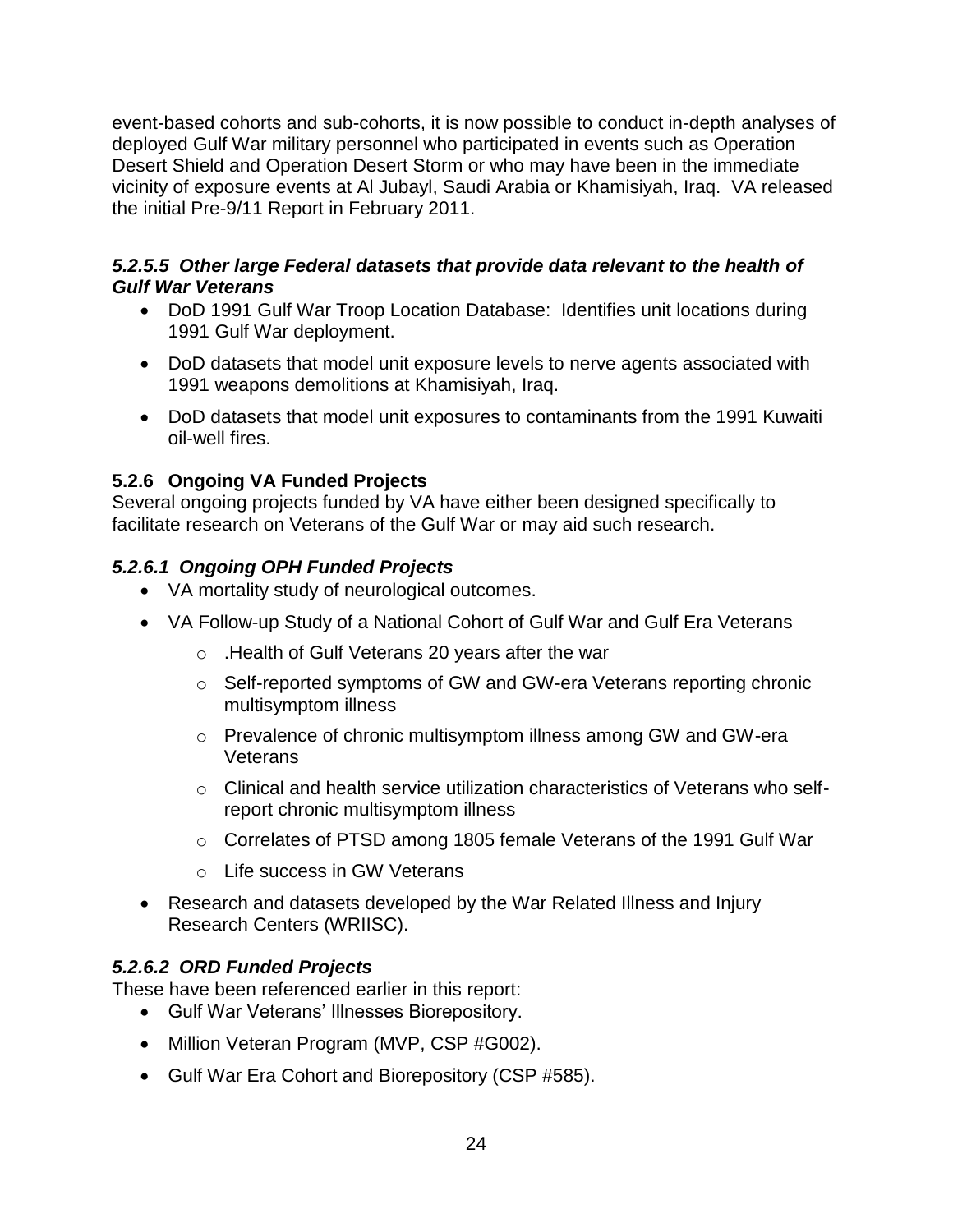#### <span id="page-24-0"></span>**5.2.7 Action Plans**

#### **Goal 1: Promote ongoing surveillance efforts of Gulf War and Gulf War Era Veterans.**

- Work with OPH to expand the surveillance capacity of the OPH longitudinal survey of 30,000 Gulf War Era Veterans to collect detailed and systematic data on symptoms associated with Gulf War service, on Veteran-reported diagnosed diseases, on medical and self-care treatments used by Veterans with multi-symptom illness, and on VA and non-VA hospitalization and health care utilization by this population.
- Work with VA's National Center for Veterans Analysis and Statistics (NCVAS) to enhance the statistical reporting capabilities in VA's Pre-9/11 Report by reporting on the following cohorts: (1) Gulf War Veterans who served in the theater between August 1990 and July 1991; (2) Non-theater Gulf War Veteran cohorts that complement existing in-theater cohorts to include those who served between August 1990 and July 1991.  $[67]$
- Investigate the possibility of developing a "pharmacovigilance"-style surveillance system from the VA electronic health record to identify emerging trends in incident health conditions that may be specific to Gulf War service.
- Investigate the possibility of using the CSP #585 cohort to develop a treatment identification surveillance system from the VA electronic health record to identify treatments given to Gulf War Veterans that may be suitable for further research.

#### **Goal 2: Work to improve the usefulness of existing databases by attempting to link them and then integrate them into a data warehouse and make them available for use by researchers.**

- Convene a meeting of relevant experts to discuss and recommend possible Gulf War data coordination and linkage efforts at VA.
- Evaluate the issues pertaining to human subjects' protections in order to address the consent and privacy issues impeding the ability to link various data sources.
- Encourage the use of a more flexible consent process, such as currently used in MVP, for future research projects of Gulf War Veterans to facilitate linkage with other data sources.
- Investigate the feasibility of forming a Gulf War Era Veterans' data repository that includes and links Federal datasets for this population as necessary and also makes de-identified data available to researchers to address specific questions related to the health of Gulf War Veterans.
- Investigate the feasibility of developing an inventory as part of a data repository that includes protocols for the studies and the structure and content of the databases, including an inventory of data elements in each.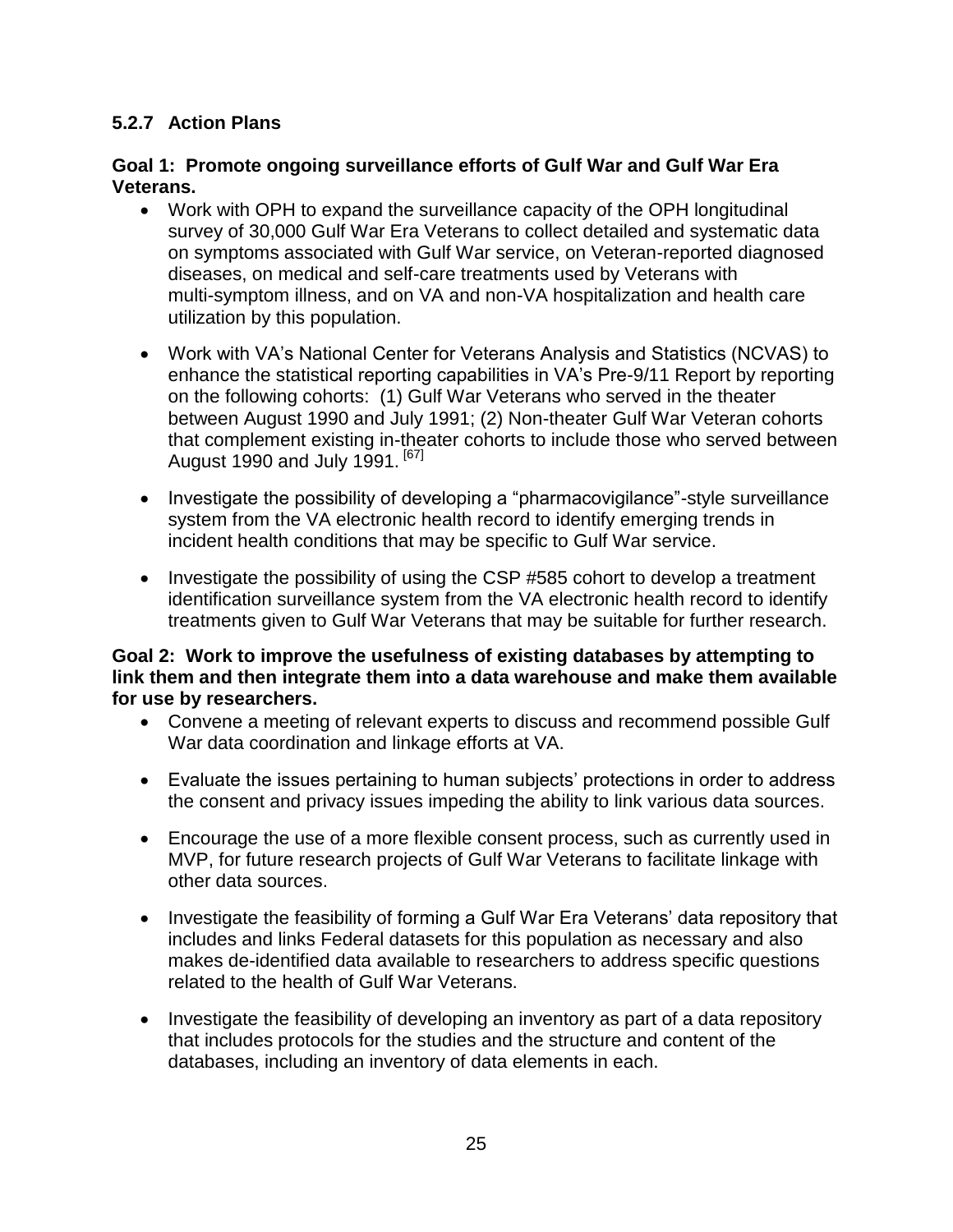- Promote methods for research data-sharing between VA and DoD in support of the interagency DHWG so that DoD data can be used by VA researchers and vice versa.
- Investigate the feasibility of linking existing earlier databases with MVP and CSP #585 if warranted by specific research projects.
- Work with the VHA Office of Health Informatics Governance to develop a mechanism to identify Gulf War Veterans in the VA health record to facilitate identification of potential subjects for research studies and to enable linkage with other databases.
- Encourage VA researchers to provide results in a way that identifies Gulf War Veterans as a group so that meta-analyses and similar comparisons can be conducted and to submit data pertaining to Gulf War Veterans can be shared appropriately.
- Enhance MVP as a resource for research on Gulf War Veterans to:
	- o Co-enroll Gulf War Veterans in MVP and CSP #585.
	- o Incorporate targeted recruitment of Veterans who were deployed to the Gulf during the conflict.

#### **Goal 3: Develop new databases optimized to address specific research questions.**

- Support projects to compile retrospective and prospective longitudinal data from health records of Gulf War Veterans with multisymptom illness who are treated in the VA system to: (a) provide preliminary information on treatments that appear to be useful for some Veterans or for some symptoms, (b) assess co-morbid conditions and (c) monitor for additional problems that may develop in this cohort.
- Promote the development of a separate database focused on the women deployed to the Gulf and their specific health issues, to include reproductive health.
- Promote the use of existing databases to develop case registries and design case-control studies as appropriate.

#### <span id="page-25-0"></span>**5.3 Establish An Evidence-Based Case Definition of Chronic Multisymptom Illness in Gulf War Veterans**

#### <span id="page-25-1"></span>**5.3.1 Goal**

*To establish a consensus research case definition for chronic multisymptom illness in Gulf War Veterans, and guidelines for its use.*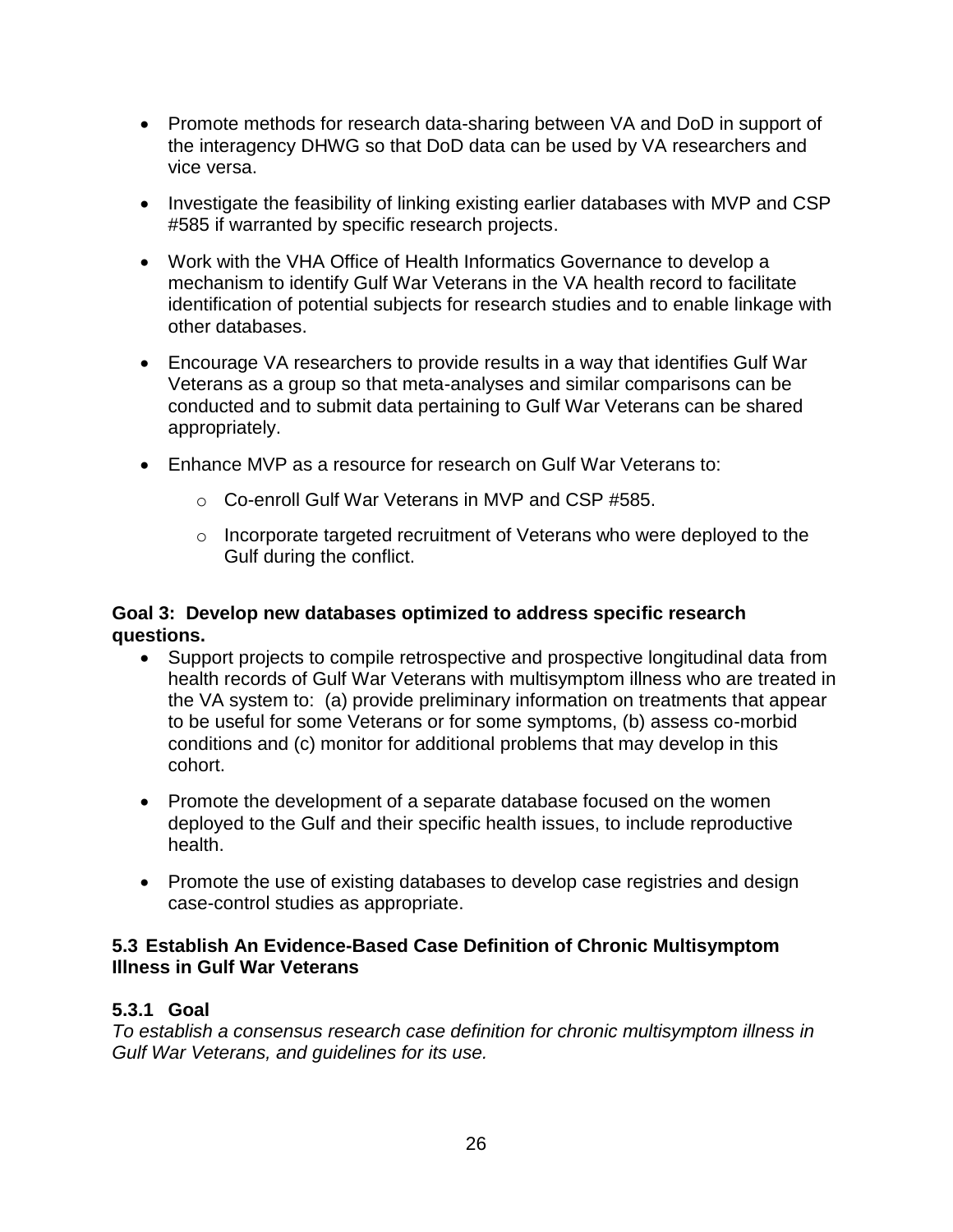**Overview.** Since returning from military service in the 1990-1991 Gulf War, studies indicate that at least one in four Veterans have suffered from a complex of multiple concurrent symptoms not readily explained by established medical or psychiatric diagnoses. Studies of diverse Veteran populations have identified the same general types of symptoms, co-occurring as a "multisymptom illness," that affect deployed Gulf War Veterans at significantly higher rates than Veteran comparison groups, and have indicated that few Veterans have recovered over time. In the absence of an objective diagnostic test, this multisymptom illness has been defined in research studies on the basis of Veterans' symptoms, with different research groups defining the illness in different ways. Multiple large population studies have identified similar statisticallydefined symptom domains that affect Gulf War Veterans at significantly excess rates relative to Veteran comparison groups. <sup>[68] [69]</sup> <sup>[70] [71] [72] [73] [74] The manner in which these</sup> symptoms have been assessed, counted, and combined by different research groups in order to define a multisymptom illness complex has been highly variable, however, resulting in substantially different case definitions used by different studies. At least 10 different approaches for characterizing symptomatic illness in Gulf War Veterans have been described.<sup>[75]</sup> Examples include requiring that Veterans endorse at least one symptom  $^{[76]}$  or two symptoms out of three types,  $^{[71]}$  or five symptoms from a general list, <sup>[77]</sup> or obtain certain scores on factors defined by principal components analysis of symptoms, <sup>[78] [73]</sup> or meet chronic fatigue syndrome criteria<sup>[79]</sup> or have been diagnosed with any of a number of medical and psychiatric conditions. <sup>[80]</sup> In the 20 years since the war, however, no single case definition has been generally accepted or widely used. Various terms have been used to refer to this health problem. "Chronic multisymptom illness in Gulf War Veterans" is used here as an umbrella term, referring to the excess burden of symptoms such as gastrointestinal problems, fatigue, joint and muscle pain, and cognitive problems associated with military service in the 1990-1991 Gulf War.

The lack of a consensus, evidence-based case definition for chronic multisymptom illness has negatively affected the quality of research and impeded progress in addressing this serious health problem. Studies have used diverse approaches for defining symptomatic cases, or have used no case definition at all. Overall, the case definitions put forward have not been systematically assessed to determine if they provide an adequate characterization of the profile of symptoms associated with Gulf War service. Case definitions that miss the mark, are too broad, or too narrow, can potentially obscure or misrepresent findings that are important for better understanding chronic multisymptom illness. Furthermore, results from different studies cannot be directly compared with one another, and it is not known the extent to which results from individual studies differ as a function of the case definitions used.

It is therefore important that an evidence-based, consensus case definition for use in studies of ill Gulf War Veterans be developed. Consistent use of a case definition, which is optimized to identify case subjects that are precisely and rigorously defined, is necessary for advancing better quality and more sharply-focused research. It is essential for successful application of powerful new scientific capabilities such as biomarker identification and genome-wide association studies (GWAS) that could potentially significantly advance understanding of this challenging condition.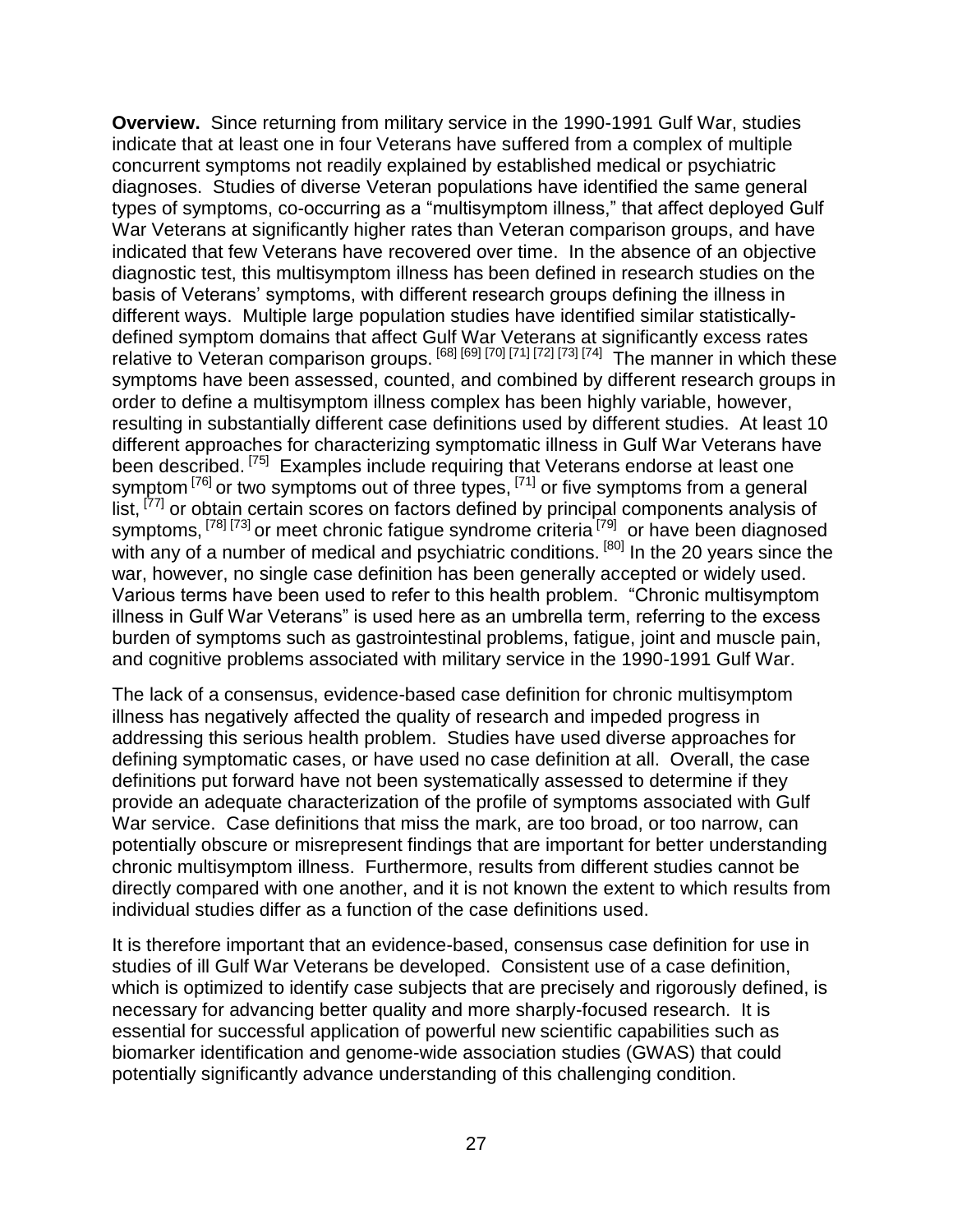#### <span id="page-27-0"></span>**5.3.2. IOM Recommendations**

The National Academy of Sciences, which includes the Institute of Medicine, is chartered by Congress (36 U.S. Code Chapter 1503) to "investigate, examine, experiment, and report upon any subject of science." The aim of the IOM is to help those in government and the private sector make informed health decisions by providing evidence upon which they can rely. Many of the studies that the IOM undertakes begin as specific mandates from Congress; still others are requested by federal agencies and independent organizations.

An IOM study applies the National Academies' rigorous research process, aimed at providing objective and straightforward answers to difficult questions of national importance. IOM consensus studies are conducted by committees carefully composed to ensure the requisite expertise and to avoid conflicts of interest.

The committee's task is developed in collaboration with the study's sponsor; however, once the statement of task and budget are finalized, the committee works independently to come to consensus on the questions raised. In fact, while committees may gather information from many sources in public meetings, they carry out their deliberations in private in order to avoid any external influence.

As a final check for quality and objectivity, all IOM reports undergo an independent external review by a second, independent group of experts whose comments are provided anonymously to the committee members. Relying upon this independent, unbiased view, VA asked the IOM to develop a consensus research case definition for CMI. <sup>[4]</sup>The IOM convened a committee, carefully composed to ensure the requisite expertise and avoid conflicts of interest, to address the charge as it was provided by VA (see next page).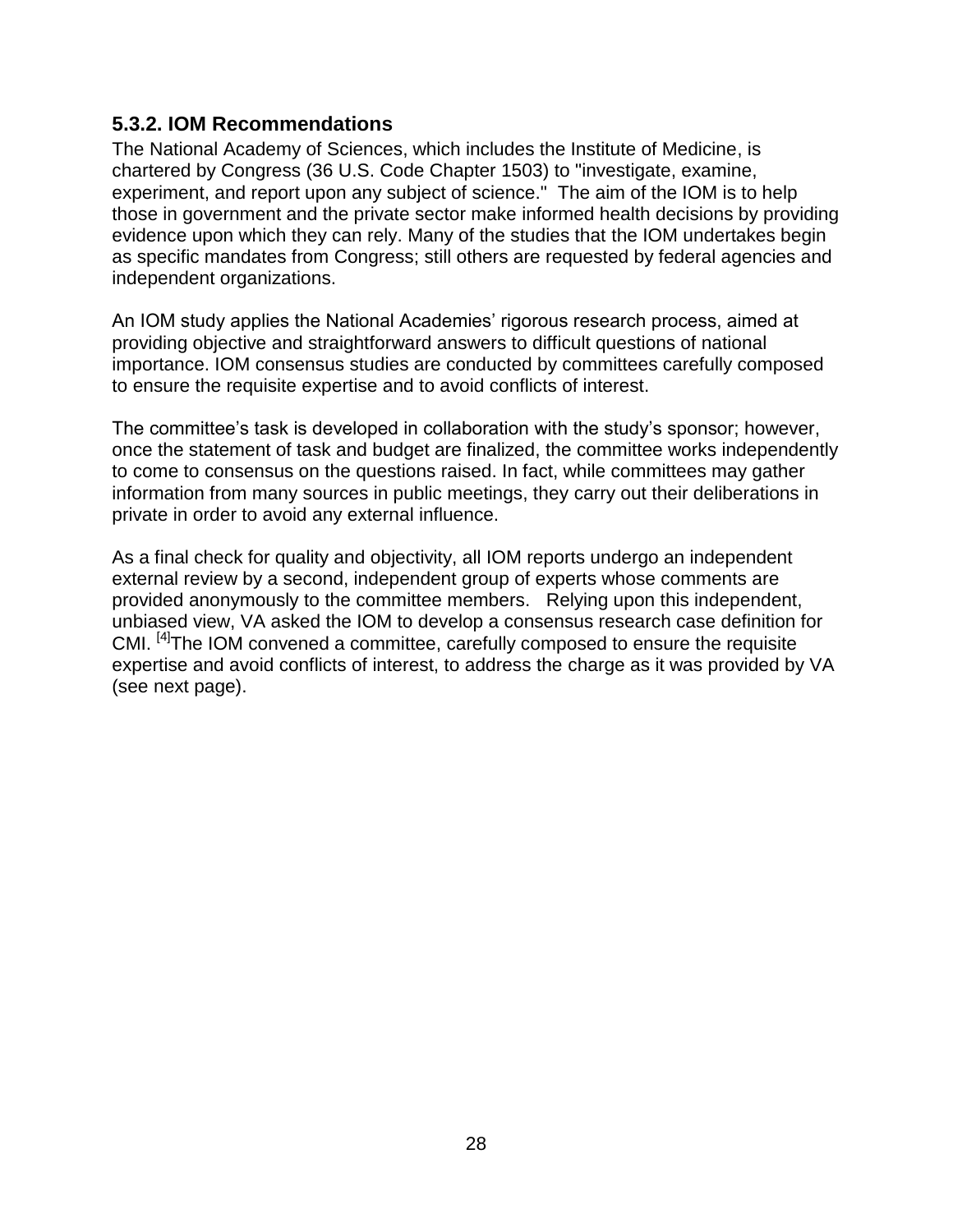#### **BOX 2:**

#### *Charge to the Committee*

*Chronic Multisymptom Illness in Gulf War Veterans: Case Definitions Reexamined (2014)*

An ad hoc committee will develop a case definition for chronic multisymptom illness (CMI) as it pertains to the 1990–1991 Gulf War Veteran population. The committee will comprehensively review, evaluate, and summarize the available scientific and medical literature regarding symptoms for CMI among the 1991 Gulf War Veterans. The committee will look broadly for relevant information, including, but not limited to:

- Published peer-reviewed literature describing the symptomatology for CMI;
- Published peer-reviewed literature concerning existing case definitions for CMI among the 1990-1991 Gulf War Veteran population;
- Published peer-reviewed literature concerning existing case definitions of CMI among similar populations such as Allied military personnel;
- Published peer-reviewed literature concerning case definitions for other populations with a similar constellation of symptoms;
- Discussions with researchers involved with developing case definitions for CMI in 1990-1991 Gulf War Veterans; and
- Discussions with clinicians who treat Veterans of the 1990-1991 Gulf War.

In addition to reviewing and summarizing the available scientific and medical literature regarding symptoms and case definitions for CMI among Gulf War Veterans, the committee will:

- Establish a consensus case definition along with guidelines for its use.
- Evaluate existing case definitions in relation to priorities identified by the committee and determine whether an existing case definition is adequate, an existing case definition needs to be revised, or a new case definition needs to be established.
- Consider issues such as specificity (the degree to which the definition applies to 1990–1991 Gulf War Veterans), sensitivity (the degree to which the case definition captures the excess symptomatology in 1990–1991 Gulf War Veterans), reliability (the degree to which Veterans' symptoms are determined in a consistent manner), and portability (the degree to which the case definition is suitable for use in different study designs) in evaluating case definitions.
- Consider the potential for the case definition, optimized for research purposes, to be used in clinical practice.
- Consider other case definition characteristics deemed important.
- Evaluate the terminology currently used in referring to CMI in Gulf War Veterans and recommend appropriate usage.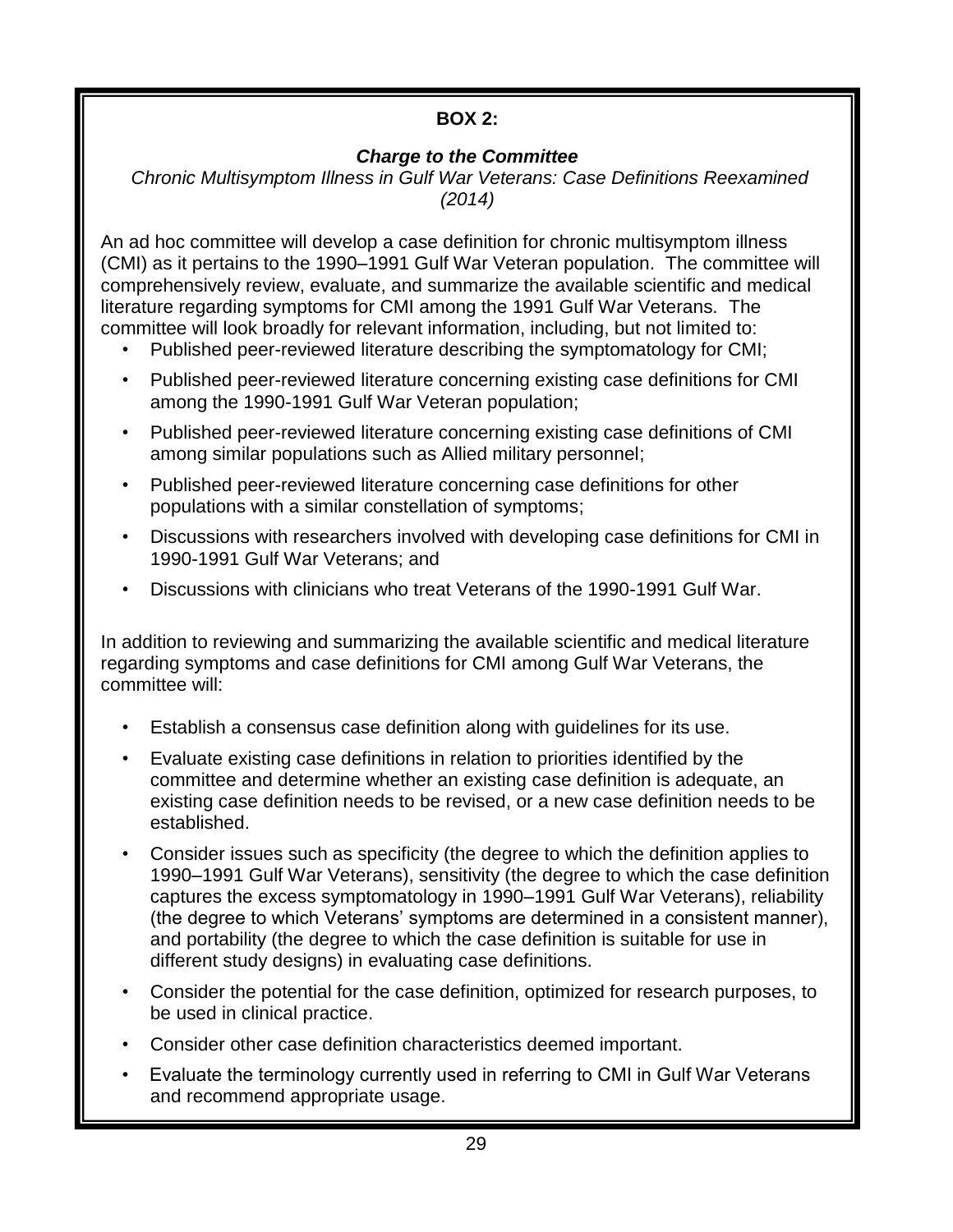In late January, 2012, at a meeting of the RACGWVI, which was also attended by some members of the NRAC and GWSC, the revised draft Gulf War Research Strategic Plan was discussed at length. After the meeting, additional revisions were made based on the recommendations of the RACGWVI and the mission of VA, and the newly revised Gulf War Research Strategic Plan was presented to the entire NRAC at their meeting in late February, 2012. With NRAC recommendations, the draft Gulf War Research Strategic Plan was ready for final review by the RACGWVI and NRAC at their respective meetings in June, 2012. Having successfully completed the intent of its charter, the GWSC was dissolved when the final Gulf War Research Strategic Plan was approved by VA.

In developing this update to the Gulf War Research Strategic Plan, ORD has again relied upon the expertise of our Federal advisory committees. The NRAC and RACGWVI will review this plan periodically to recommend updates as needed.

#### 2.3 VA Research and Development Strategic Plan

The Gulf War Research Strategic Plan 2013-2017 is informed by and consistent with both the VA Research and Development Strategic Plan (new plan currently under development) and the Veterans Health Administration (VHA) Blueprint for Excellence (http://www.va.gov/HEALTH/docs/VHA\_Blueprint\_for\_Excellence.pdf).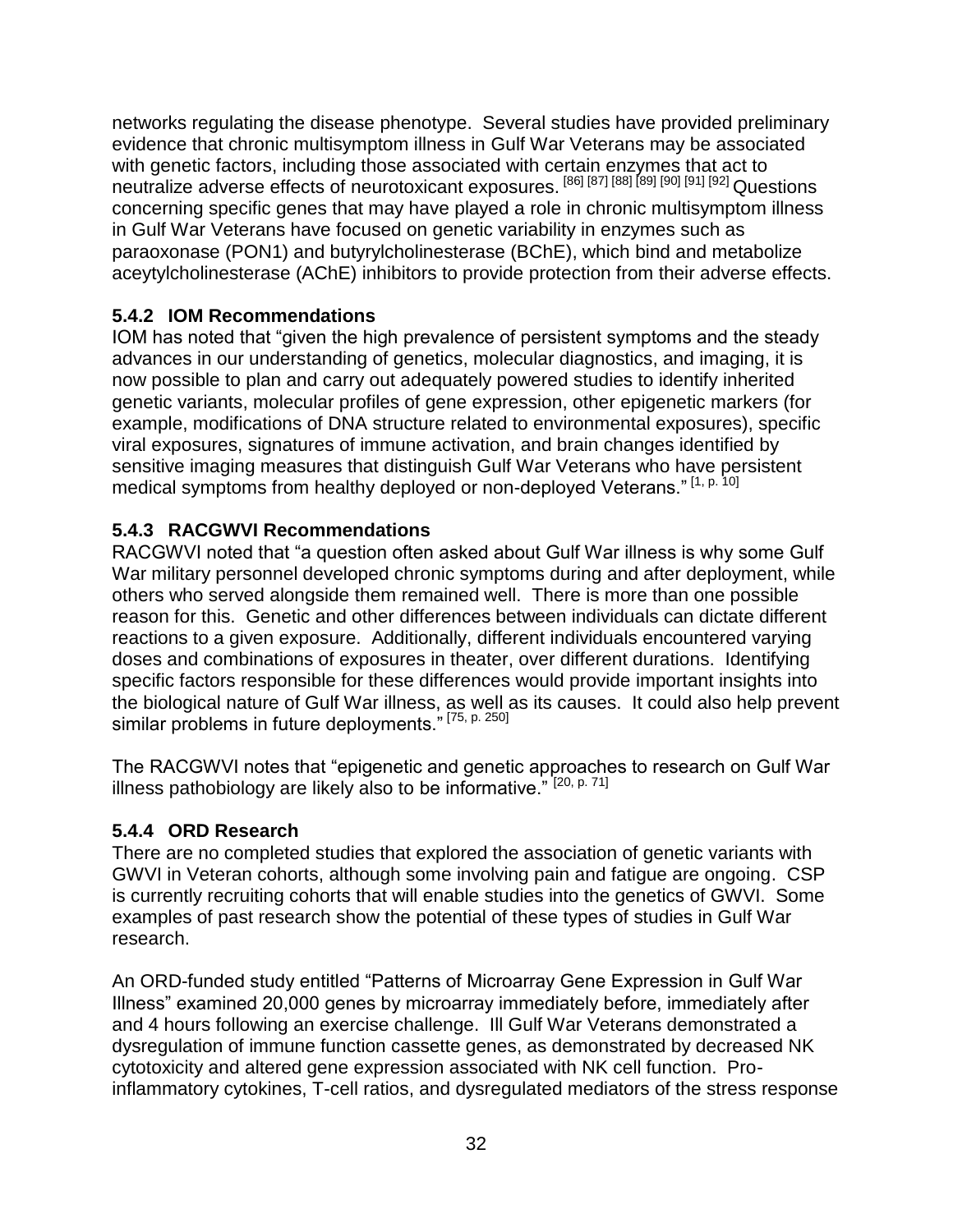|--|--|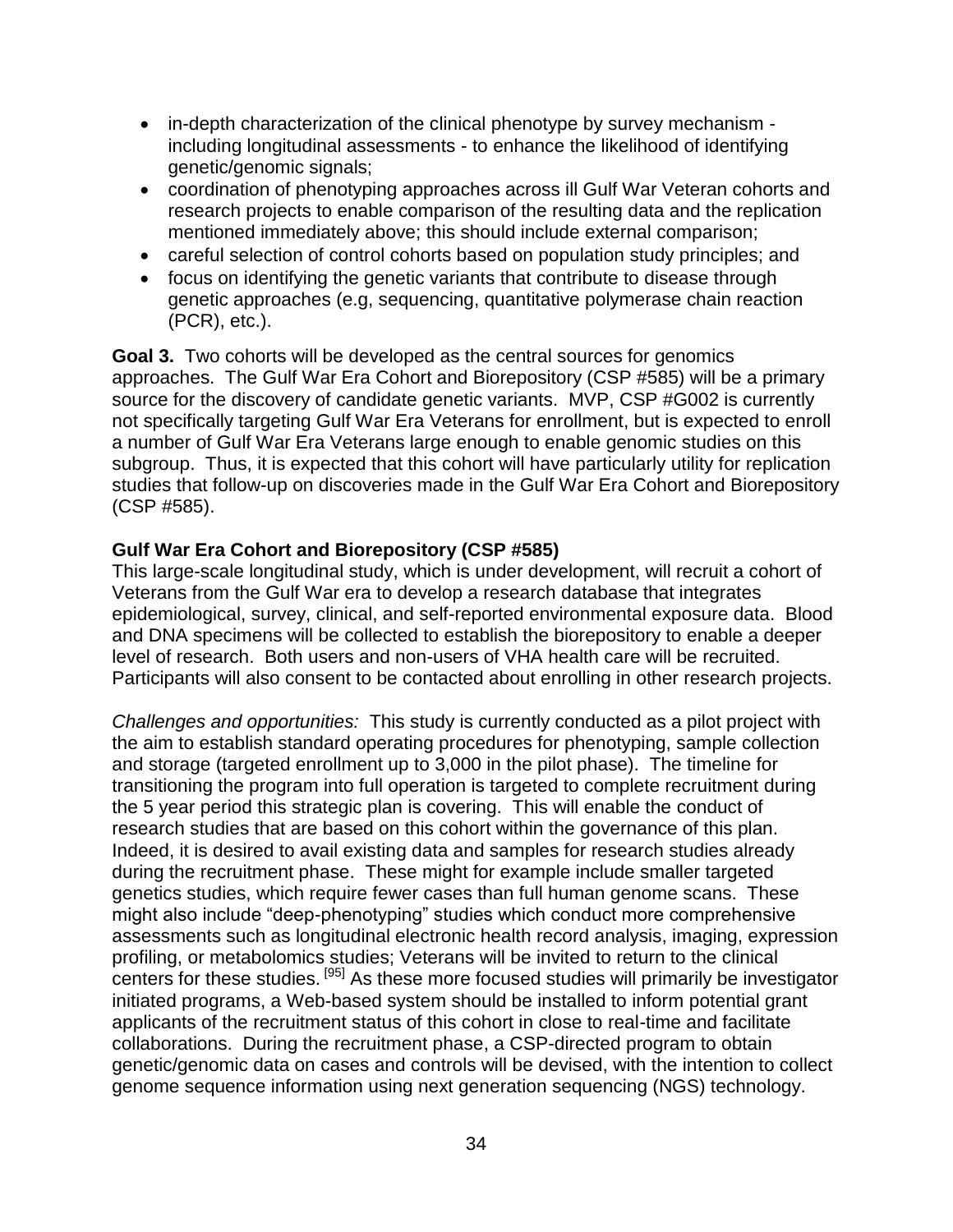| 5.4                                                                |  |
|--------------------------------------------------------------------|--|
|                                                                    |  |
|                                                                    |  |
|                                                                    |  |
|                                                                    |  |
|                                                                    |  |
| 5.5                                                                |  |
|                                                                    |  |
|                                                                    |  |
|                                                                    |  |
|                                                                    |  |
|                                                                    |  |
| 5.6                                                                |  |
|                                                                    |  |
|                                                                    |  |
|                                                                    |  |
|                                                                    |  |
|                                                                    |  |
| Improve Coordination and Communication with Stakeholders 45<br>5.7 |  |
|                                                                    |  |
|                                                                    |  |
|                                                                    |  |
|                                                                    |  |
|                                                                    |  |
| 5.8                                                                |  |
|                                                                    |  |
|                                                                    |  |
|                                                                    |  |
|                                                                    |  |
| 6.0                                                                |  |
| <b>APPENDIX I.</b>                                                 |  |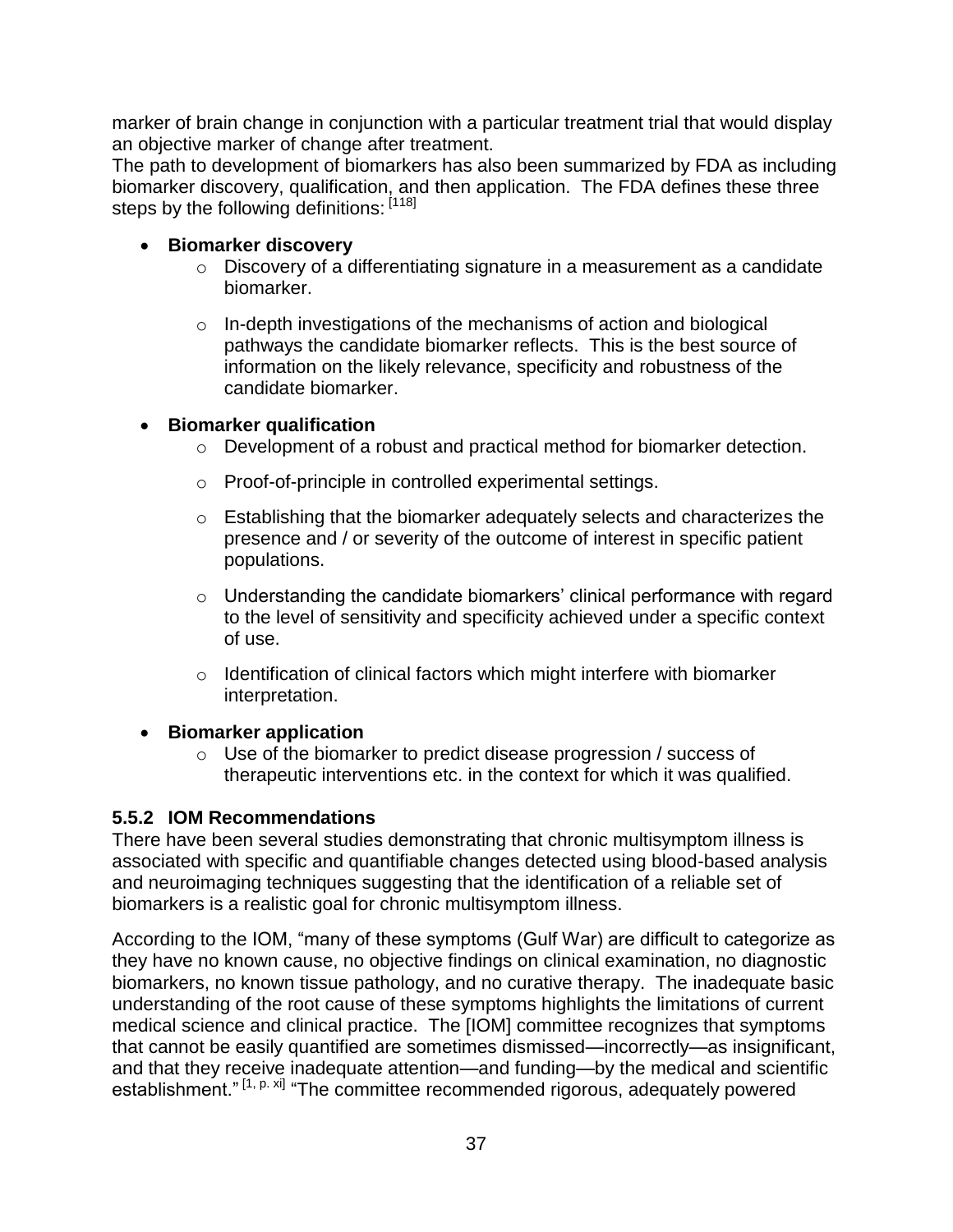# **Table of Contents**

| 1.0 |                                                                            |  |
|-----|----------------------------------------------------------------------------|--|
|     |                                                                            |  |
| 2.0 |                                                                            |  |
|     | The 1990-1991 Gulf War and the Nation's Response to the Need for<br>2.1    |  |
|     |                                                                            |  |
|     | Development of the Gulf War Research Strategic Plan 2013-2017  9<br>2.2    |  |
|     | 2.3                                                                        |  |
| 3.0 | EVOLUTION OF THE GULF WAR RESEARCH STRATEGIC PLAN  11                      |  |
| 4.0 | SUMMARY OF GULF WAR RESEARCH RESULTS AND PAST FEDERAL                      |  |
|     | 4.1 Summary of Federal Funding of Gulf War Research 1994-2014 14           |  |
| 5.0 | GULF WAR RESEARCH STRATEGIC OBJECTIVES 2013-2017 15                        |  |
|     | 5.1                                                                        |  |
|     |                                                                            |  |
|     |                                                                            |  |
|     |                                                                            |  |
|     |                                                                            |  |
|     | 5.2                                                                        |  |
|     |                                                                            |  |
|     |                                                                            |  |
|     |                                                                            |  |
|     |                                                                            |  |
|     |                                                                            |  |
|     |                                                                            |  |
|     |                                                                            |  |
|     | Establish An Evidence-Based Case Definition of Chronic Multisymptom<br>5.3 |  |
|     |                                                                            |  |
|     |                                                                            |  |
|     |                                                                            |  |
|     |                                                                            |  |
|     | 5.3.4. VA ORD Previous Research Activities Related to Case Definitions  31 |  |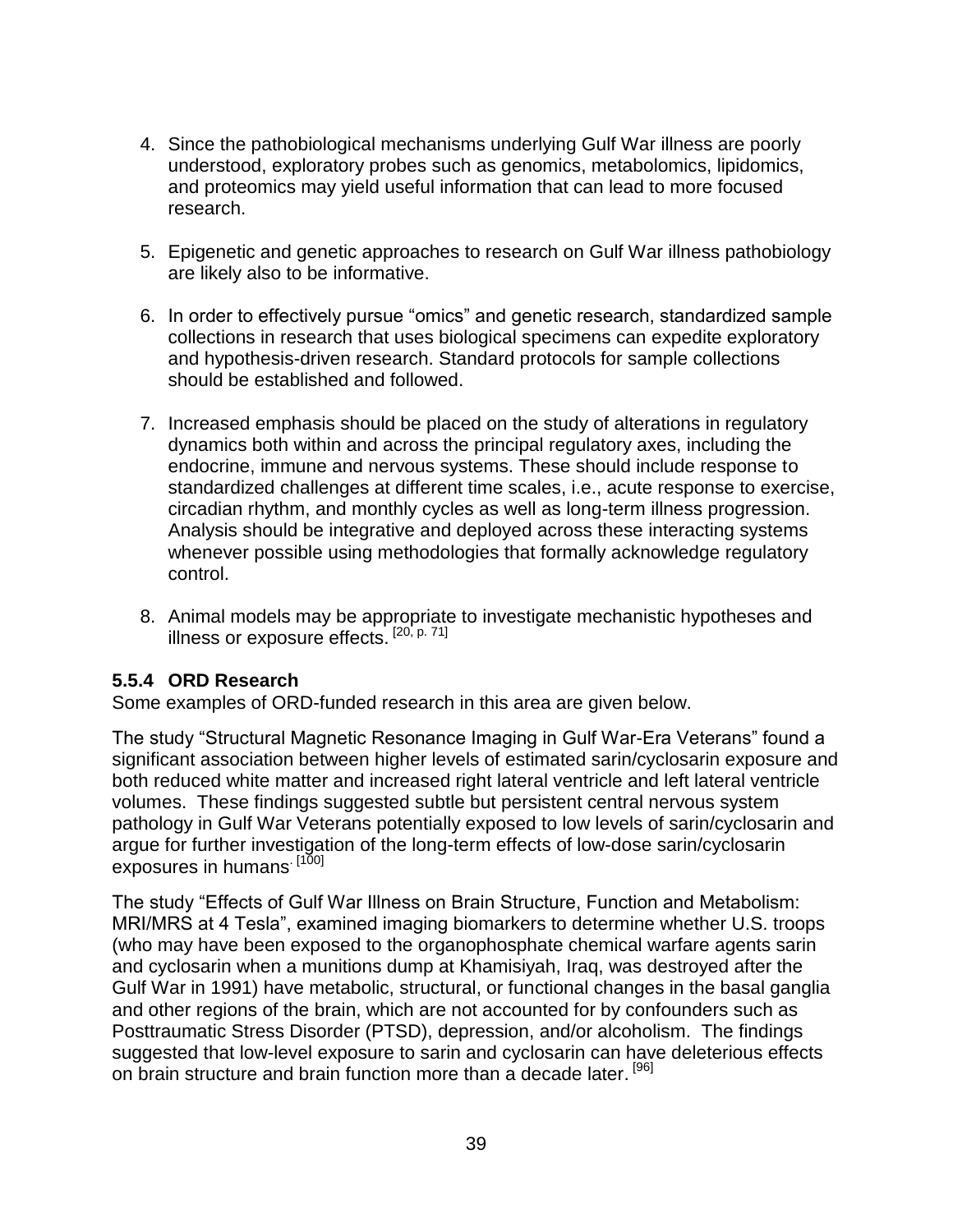A further study of apparent structural alterations in the hippocampi of Gulf War Veterans compared the hippocampal subfields of 56 Gulf War Veterans with suspected sarin/cyclosarin exposure to 56 "matched" unexposed Gulf War Veterans utilizing a 4T high-resolution magnetic resonance scanner and found that exposed Veterans had smaller CA2 and CA3/DF subfields. [119]

In the ORD-funded study, "Glucocorticoid Responsivity in Gulf War Veterans", hydrocortisone was administered to Gulf War Veterans with (PTSD+, n=12) and without (PTSD-, n=8) chronic PTSD in a randomized, placebo-controlled, double-blind challenge. The PTSD+ group showed greater cortisol and adrenocorticotropic hormone (ACTH) suppression, reflecting greater peripheral glucocorticoid receptor responsiveness, and did not show a hydrocortisone-induced decrement in delayed recall or retention. Positron-emission tomography demonstrated that while the two groups had comparable relative regional hippocampal  $[18F]$  fluorodeoxyglucose (FDG) uptake at baseline, only the PTSD- group had an hydrocortisone-associated decrease in hippocampal  $[18F]$  FDG uptake. The investigators concluded that the differences in brain metabolic responses between Gulf War Veterans with and without PTSD may reflect differences in peripheral and central glucocoid receptor responsiveness. [113]

In a small study of 16 ill and 12 control Gulf War Veterans, researchers determined that ill Veterans with self-reported post-exertional fatigue had objective, autonomic measures that were worse than controls. The cardiovascular function of both groups was observed at several points pre- and post-exertion, with the ill group showing significantly higher baseline heart rate. [120]

Tissue factor and Gulf War-associated chronic coagulopathies were studied in a group of 64 Gulf War Veterans and controls. Significant differences between the two groups were observed for three of eight coagulation parameters. The results of this study supported the hypothesis of coagulation system activation in chronic multisymptom illness. This is a new potential biomarker for Gulf War research. [116] To further characterize platelet function, researchers studied 43 patients who met the study's inclusion criteria for Gulf War Veterans illness and 21 Veterans who served concurrently but who lacked criteria for the illness. All participants were free of infection and known inflammatory diseases; platelet counts and c-reactive protein were significantly elevated in the Gulf War illness group. This appears to be the consequence of an underlying inflammatory state in chronic multisymptom illness in Gulf War Veterans. [121]

#### <span id="page-39-0"></span>**5.5.5 Research Plans**

VA researchers will search for new biomarkers and validate them. Biomarkers of illness, neurotoxicant exposure, and risk factors for chronic disease will be specifically targeted. The focus will be to identify biomarkers that are elevated at baseline assessment and will help define disease pathophysiology for ill Gulf War Veterans.

ORD will adopt the FDA strategy of biomarker development by first encouraging investigator-initiated, Program Project, and CSP studies of biomarker discovery, then qualification of each identified biomarker, and finally applying the biomarkers to assess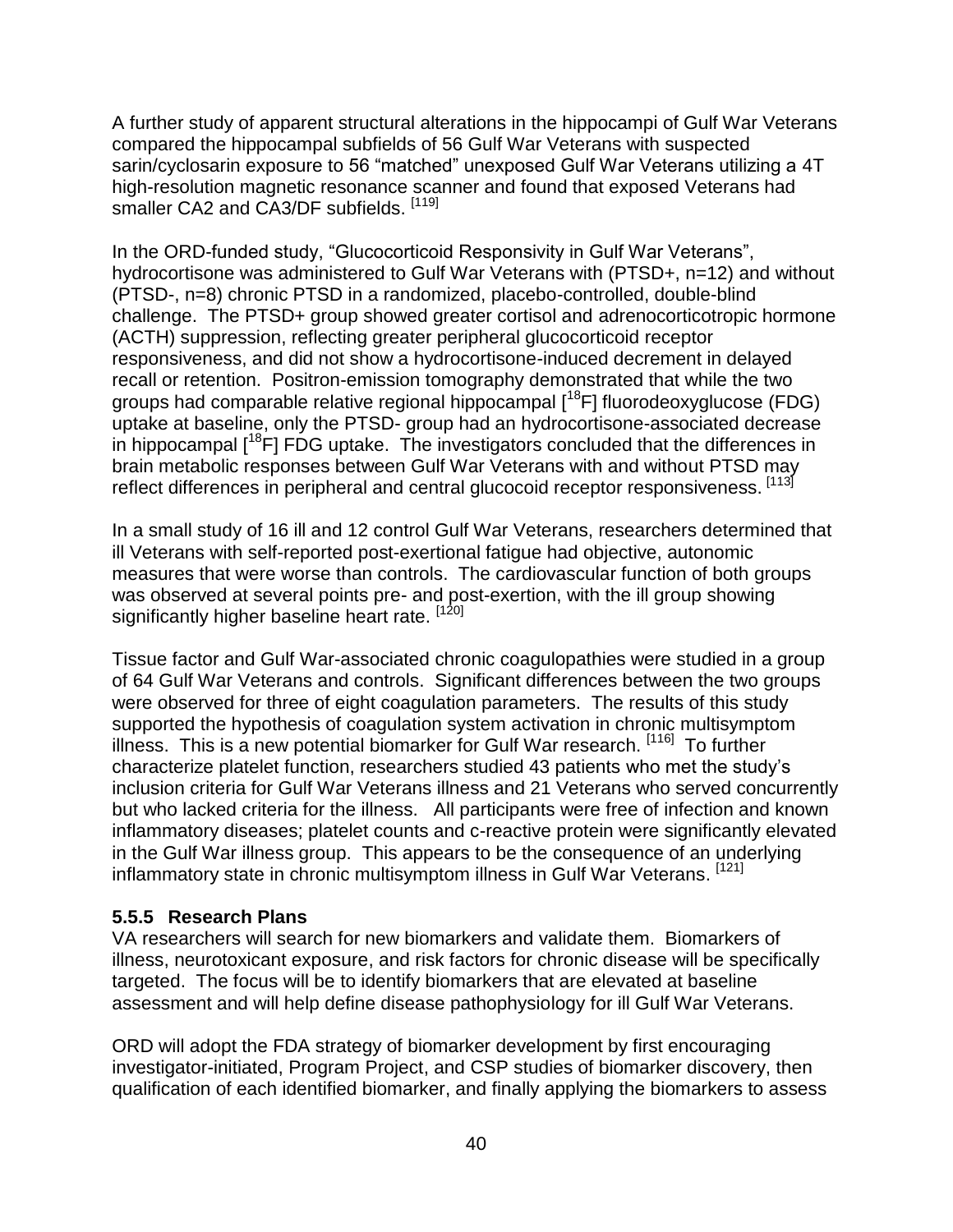clinical efficacy of treatment trials in the area of which it was qualified as relevant. Therefore, biomarker development will focus on these areas where initial studies have identified preliminary marker differences in Gulf War Veterans with chronic multisymptom illness or relevant neurotoxicant exposures. For studies assessing chronic sequelae of Gulf War-relevant neurotoxicant exposures, comparison groups of other occupationally exposed groups will also be compared. Further biomarker qualification in these areas including identifying clinical factors that could cause interference with biomarker interpretation including better defining genetic polymorphisms predicted to have a functional significance and epigenetic modifications of down regulating markers and of risk factors for chronic disease vs. self-limiting symptoms will be assessed. Finally, identified and qualified biomarkers will be used to predict disease progression or success of therapeutic interventions.

Implicit in these studies and strategy will be that carefully-defined phenotypes will be used and that specific case definitions and standard collection of biodata (blood, tissue, and imaging) will be implemented whenever possible in order to adequately compare results of biomarker studies and assess biomarker development effectiveness. Also whenever possible, human studies will include blood collection, processing and banking in anticipation of downstream analysis. This could prove instrumental in treatment studies to have pre- and- post-samples to assess for potential surrogate biomarkers.

Biomarker qualification studies for areas where initial biomarkers of discovery have shown promise but require further study and validation will include but not be limited to the following (see below). Whenever practical, studies should consider combining qualification of multiple biomarkers in the same study populations (i.e., brain and blood markers of inflammation).

- Advanced neuroimaging techniques (magnetic resonance imaging (MRI), positron emission tomography (PET), diffusion tensor imaging (DTI), and magneto-encephalography (MEG)) to further delineate surrogate biomarkers of GWVI from promising preliminary studies.
- Immune response mediator biomarkers that are associated with chronic inflammation including proinflammatory cytokines, chemokines and other immune functions.
- Hypothalamic-Pituitary-Adrenal axis biomarkers in ill Gulf War Veterans including cortisol and other measures of neuroendocrine function (including epigenetic studies).
- Blood coagulation studies of platelet tissue factor and other relevant markers of inflammation.
- Broad biomarkers of neurologic and/or neurodegenerative effects in ill Gulf War Veterans and/or neurotoxicant exposures (degeneration stains, glial activation stains, myelin stains in post-mortem tissue).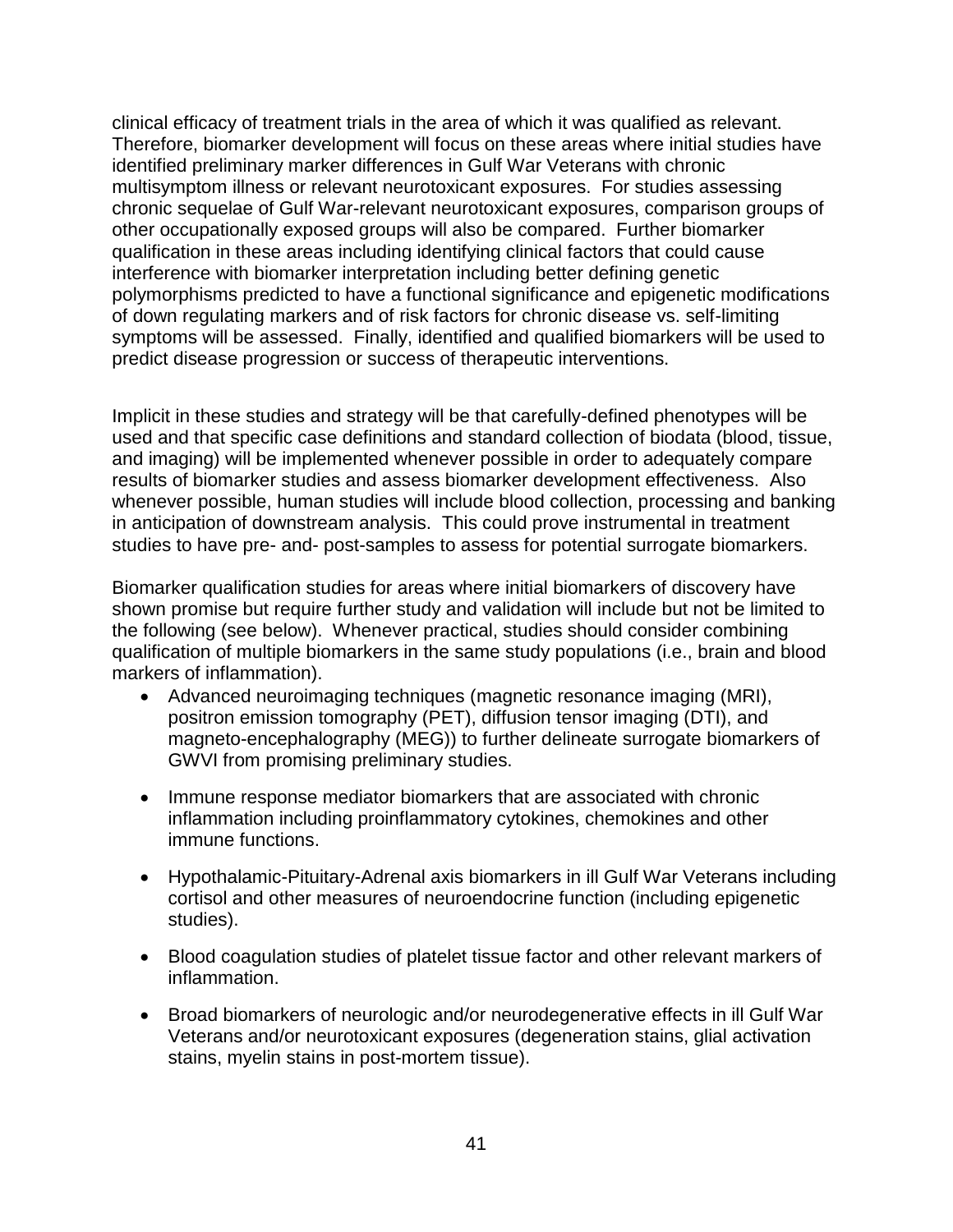- Blood and CSF studies of proteomics, metabolomics and lipidomic markers in ill Gulf War Veterans.
- Biomarkers of autonomic system dysfunction in ill Gulf War Veterans.
- Biomarkers of irritable bowel syndrome (IBS) from altered gastrointestinal flora or microbiome that may relate not only to gastrointestinal symptoms but other symptoms of chronic multisymptom illness as well.
- The brain and tissue biorepository and blood biorepository and cohort (CSP) #585) supply extremely valuable central nervous system (CNS) tissue and blood biodata will allow for biomarker development and qualification studies. Tissue and blood samples will be shared with independent researchers and studies evaluating potential biomarkers in ill Gulf War Veterans. These biorepositories will allow independent researchers with important biomarker hypotheses the ability to analyze tissue and blood samples without the costly and time consuming recruitment of these samples.
- In order for the Gulf War biorepositories to provide the most valuable and useful data to Gulf War biomarker researchers, standard procedures for sample collection of blood and tissue samples and standard case definitions for GWVI will be employed.

Promising recent VA pilot studies in biomarkers will be evaluated for expansion to larger studies in the future. VA has the existing research infrastructure to conduct small pilot studies and move the studies with the most promising results on to larger studies.

The VA funding mechanisms for Biomarkers will be via RFAs, Program Projects and CSP. VA researchers are likely also to leverage funding from other sources.

#### <span id="page-41-0"></span>**5.6 Animal Models**

#### <span id="page-41-1"></span>**5.6.1 Goal**

*To use animal models to characterize the persistent molecular, cellular and functional effects associated with individual and combined exposures/conditions encountered in the Gulf War.* 

Animal models have advanced science and improved public health. While it may not be possible to develop a "perfect" animal model that reflects all features of the illnesses facing Gulf War Veterans, animal models can readily be used to characterize the wide variety of effects associated with exposures that may underlie the pathogenesis of conditions observed in ill Veterans. Animal models have the advantage of providing post-exposure evidence obtained directly from any organ or target tissue. Modeling the persistence of effects due to exposures presumably occurring years earlier in ill Veterans can be achieved in a short time frame using rodent (rats/mice) models. Finally, a very wide variety of effect "domains," from molecular to cellular changes, genomic to proteomic, to functional alterations in physiology and behavior, can readily be assessed in experimental animals. The need to identify therapies to treat ill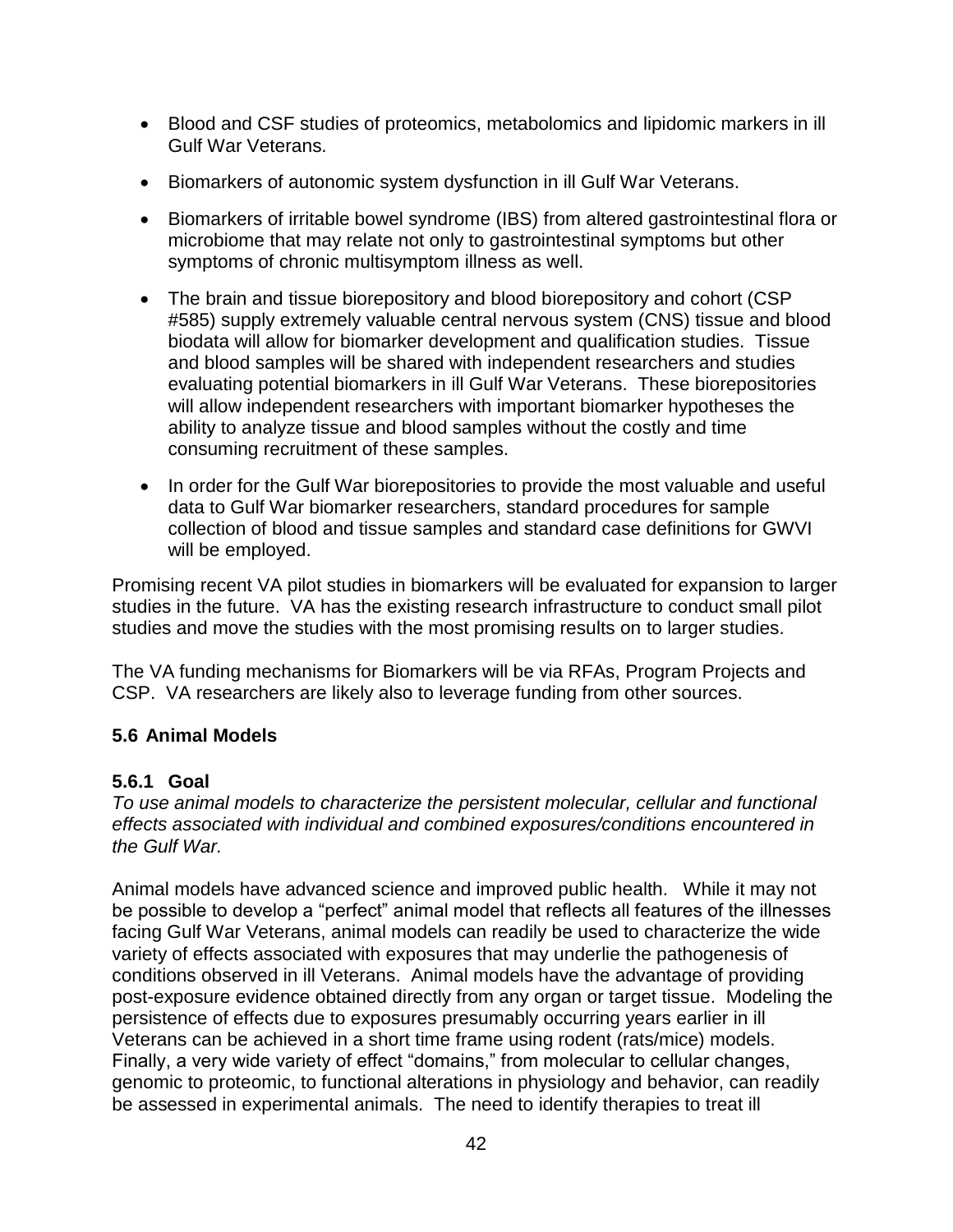Veterans could also be addressed by screening potential treatments in animal models, and this emphasis on treatments should guide animal studies as Gulf War research moves forward.

Animal studies have been used to evaluate the effects of a variety of Gulf War-related exposures and conditions. <sup>[75]</sup> Recent animal-based studies of exposures implicated in chronic multisymptom illness reveal the involvement of subtle cell-signaling processes that may underlie persistent symptoms exhibited by ill Veterans. [122] [123] [124] Further characterization of these effects in animal models may lead to the identification of targets for therapeutic intervention.

#### <span id="page-42-0"></span>**5.6.2 IOM Recommendations**

IOM Gulf War Report (Vol. 8) noted that: "Because the committee was not attempting to link health outcomes to exposures other than deployment to the Persian Gulf Theater, for which there is no known animal model, it did not review toxicologic, animal, or experimental studies comprehensively."<sup>[1, p. 3]</sup> The IOM report called for "a renewed research effort…to better identify and treat multisymptom illness in Gulf War veterans", and studies that couple animal models and biomarkers may be useful in achieving that goal.  $[1, p. 10]$ 

#### <span id="page-42-1"></span>**5.6.3 RACGWVI Recommendations**

Studies that utilize animal models (multiple types of species and genetically altered rodents) to characterize persistent molecular, cellular, systemic, and behavioral effects of individual and combined exposure to pyridostigmine bromide, pesticides and insect repellants used in the Gulf War, as well as low-level sarin or sarin surrogate, and environmental stressors such as heat and dehydration, all have been informative to date. Research using animal models in Gulf War illness should continue to examine the immediate, delayed, and persistent effects of acute exposures to chemicals and chemical mixtures. The RACWGVI recommended that future animal model research focus on:

- 1. Studies that characterize persistent effects of Gulf War-related exposures, alone and in combination, on proinflammatory processes in the central nervous system, autonomic nervous system and peripheral target organs, including those that encompass mitochondrial dysfunction and accumulation of reactive oxygen species.
- 2. Studies that evaluate systemic immune parameters in animal models, with an emphasis on those parameters that sensitize ill veterans to Gulf War illness, will also be informative.
- 3. Animal research to identify biomarkers indicative of past exposures to Gulf Warrelated toxic compounds that can be applied to Gulf War veterans is important. This includes studies that identify persistent or "downstream" changes in biochemical processes in relation to past neurotoxicant exposure(s) and that identify persistent changes in the central nervous system and in autonomic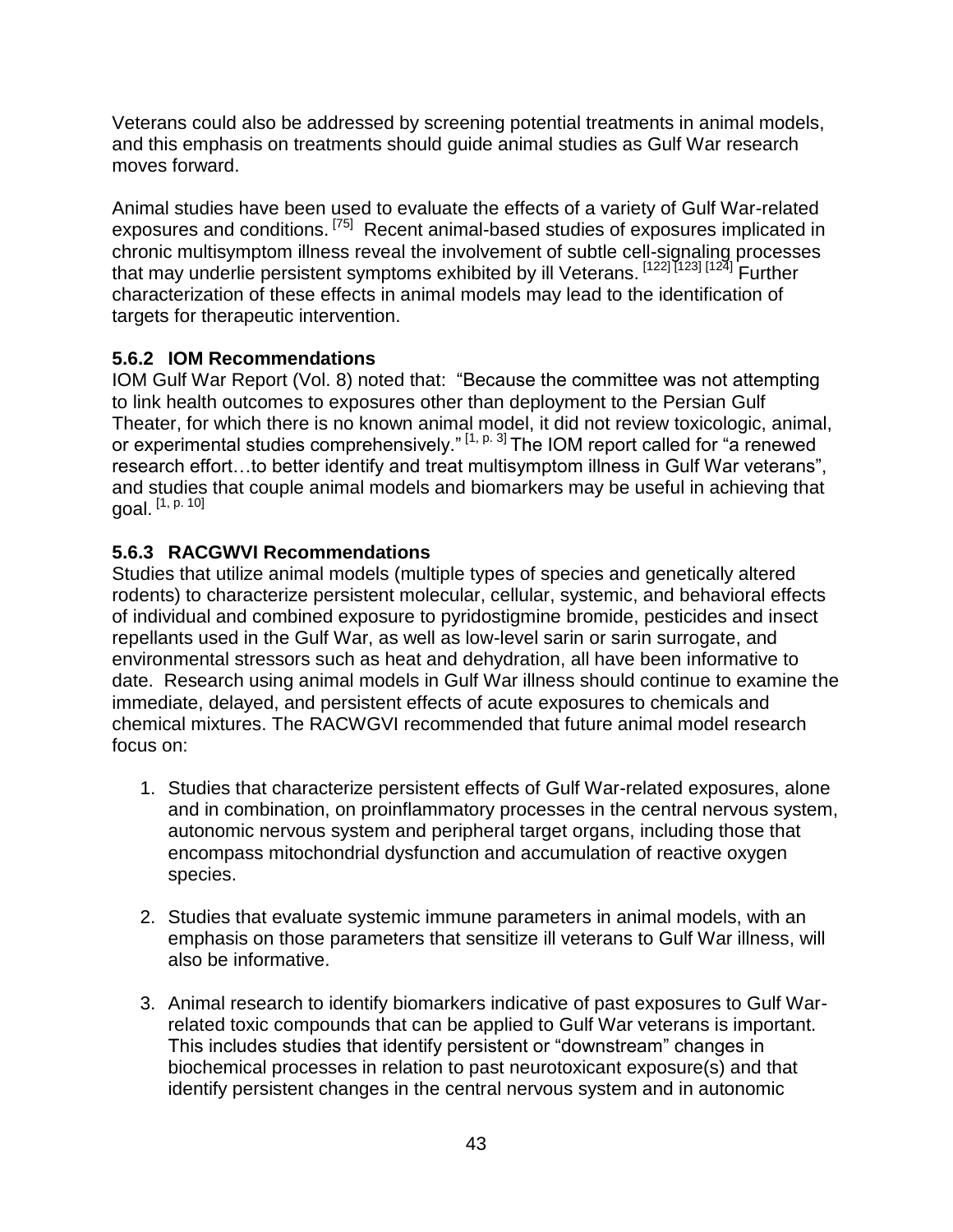function associated with Gulf War-related exposures and conditions. Exploratory biomarker research in animal models that assesses genomic, genetic, epigenetic, proteomic, metabolomic and lipidomic pathways of exposure effect may also be informative.

4. Animal models of Gulf War illness are recommended for rapid screening of potential therapies.<sup>[20, p. 56]</sup>

#### <span id="page-43-0"></span>**5.6.4 ORD Research**

Examples of past ORD-funded research in animal models are given below. The prevalence of IBS in Gulf War Veterans is so high that the condition is presumptively connected to service during the 1990-1991 Gulf War. In order to study IBS, VA researchers have developed a rat model of chronic visceral and somatic hypersensitivity in the colon. It was found that the application of intracolonic lidocaine reversed the effects of hypersensitivity in the rats.  $\left[1^{25}\right]$  This same treatment was successfully applied to patients suffering from IBS. [126]

In another project, the femoral nerve in the mouse was used to study motor neuron regeneration for treating peripheral nerve injuries. By using surgical procedures on the muscle and removing Schwann cells from the nerve, it was possible to influence the tendency of the neurons to project into the quadriceps muscle or the skin. [127] These results are encouraging for patients suffering from peripheral neuropathy and other sensory deficits.

Studies of mood and cognitive function following four weeks of exposure to Gulf War illness-related chemicals (including pyridostigmine bromide, permethrin, and DEET) with and without mild stress application have found reduced hippocampal volume and associated deficits in hippocampus-dependent spatial and object memory. Exposure to Gulf War illness-related chemicals and stress causes both hippocampus dependent and hippocampus independent memory impairments, and is also associated with decreased neurogenesis, partial loss of principal neurons, and mild inflammation. These studies suggest that treatment strategies that enhance neurogenesis and suppress inflammation may help alleviate mood and cognitive dysfunction. [128] [129]

#### <span id="page-43-1"></span>**5.6.5 Research Plans**

The VA funding mechanism for animal models will be RFAs. VA researchers also are likely to leverage other funding mechanisms as well. The Biomedical Laboratory Research and Development Service (BLRD) at ORD solicits proposals that further the goal of improving the health and lives of Veterans of the 1990-1991 Gulf War who have a complex of chronic symptoms at an excess rate. Areas of interest include studies in animals that can contribute to improved understanding of the pathobiology of GWVI, including research on objective indicators of biological processes or abnormalities in GWVI. The new information on potential origins of chronic multisymptom illness identified in the IOM and RACGWVI reports, combined with the development of novel assessment approaches, provide guidance for topic areas focused on animal models.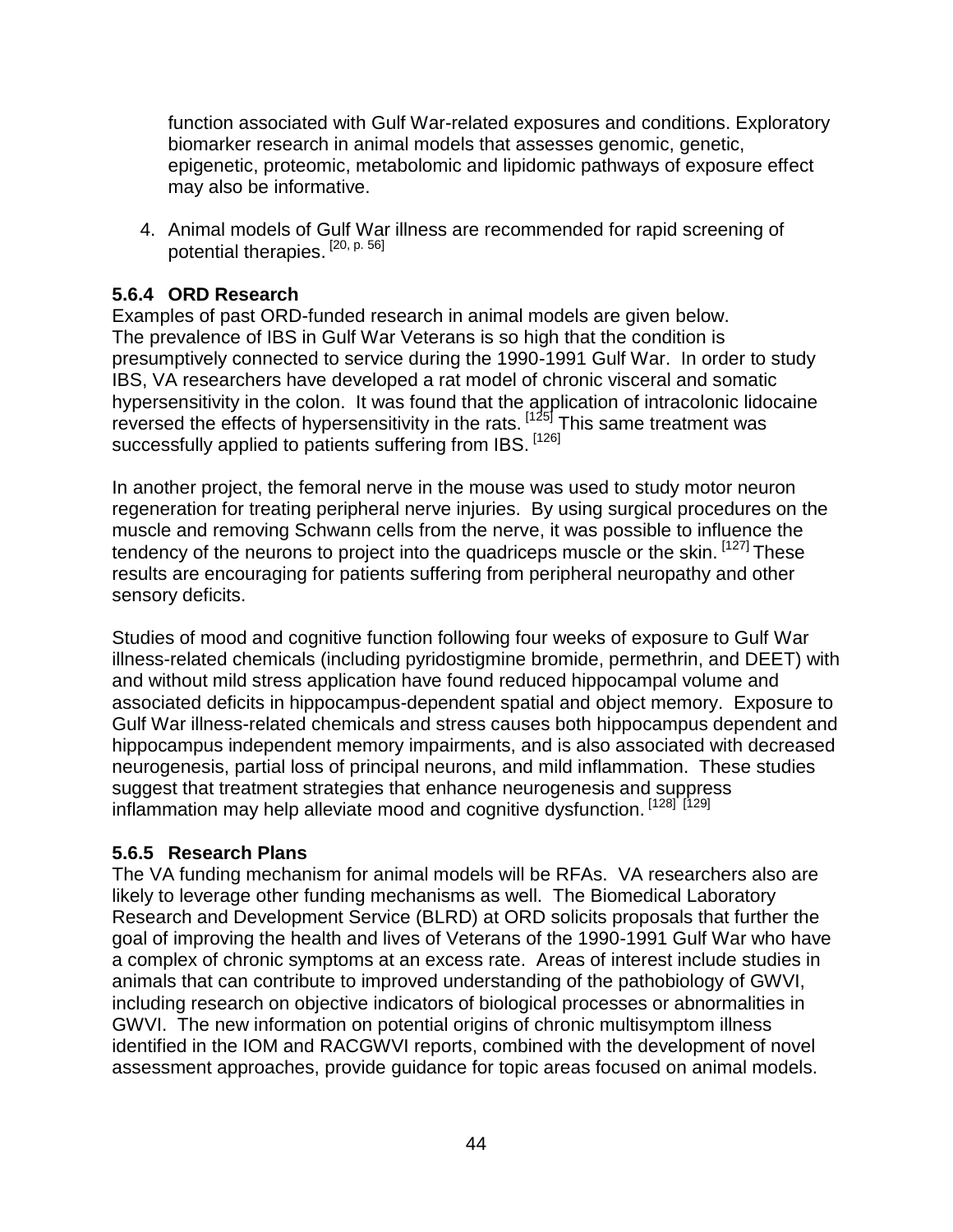These could include, but are not limited to, characterization of persistent effects of Gulf War-related exposures, alone and in combination, on:

- Sensitive indices of neuropathology used in contemporary neuroscience.
- Neuroinflammatory processes associated with glial activation in the central nervous system.
- Autonomic nervous system pathology and function.
- Systemic immune parameters, with an emphasis on those parameters that sensitize ill Veterans to chronic multisymptom illness.
- Sensitive indicators of altered hypothalamic-pituitary-adrenal axis function.

These research studies should be integrated with those from case definition, genomics, and biomarker sections of this document to determine endpoints/markers/systems to be evaluated in animal studies.

Implicit in all of the above topics is the need to utilize the data obtained to identify, test (in animal models) and implement (in ill Veterans) off-the-shelf therapies for GWVI.

#### <span id="page-44-0"></span>**5.7 Improve Coordination and Communication with Stakeholders**

#### <span id="page-44-1"></span>**5.7.1. Goal**

*To improve coordination and communication among Federal partners, researchers, and the private sector.* 

#### <span id="page-44-2"></span>**5.7.2. Introduction**

IOM, Report on Gulf War and Health, Vol. 8 (2010): "The committee believes that a continued and targeted research program is the most likely path to assist VA and other health-care providers in diagnosing and treating the health problems of Gulf War veterans and preventing illness in future veterans."<sup>[1, p. 10]</sup>

RACGWVI, Gulf War Illness and the Health of Gulf War Veterans, Scientific Findings and Recommendations (2008): "That the Department of Defense and the Department of Veterans Affairs collaborate in establishing a comprehensive federal Gulf War Research plan and a strategy to coordinate and manage federal programs to ensure that priority research objectives are satisfactorily achieved." [75, p. 309]

#### <span id="page-44-3"></span>**5.7.3. Inter-Governmental Coordination Efforts**

This section describes the VA and DoD agencies that are involved in GWVI research.

Within VA, two organizations, ORD and OPH, are involved in GWVI research. ORD and OPH internally coordinate and share information on this topic. In early 2011, ORD and OPH initiated formalized quarterly meetings of senior staff and, as appropriate, scientific program managers and VA investigators. Formalized in 2014 as *OPH/ORD Common Strategies*, this working group focuses on strategically integrating the research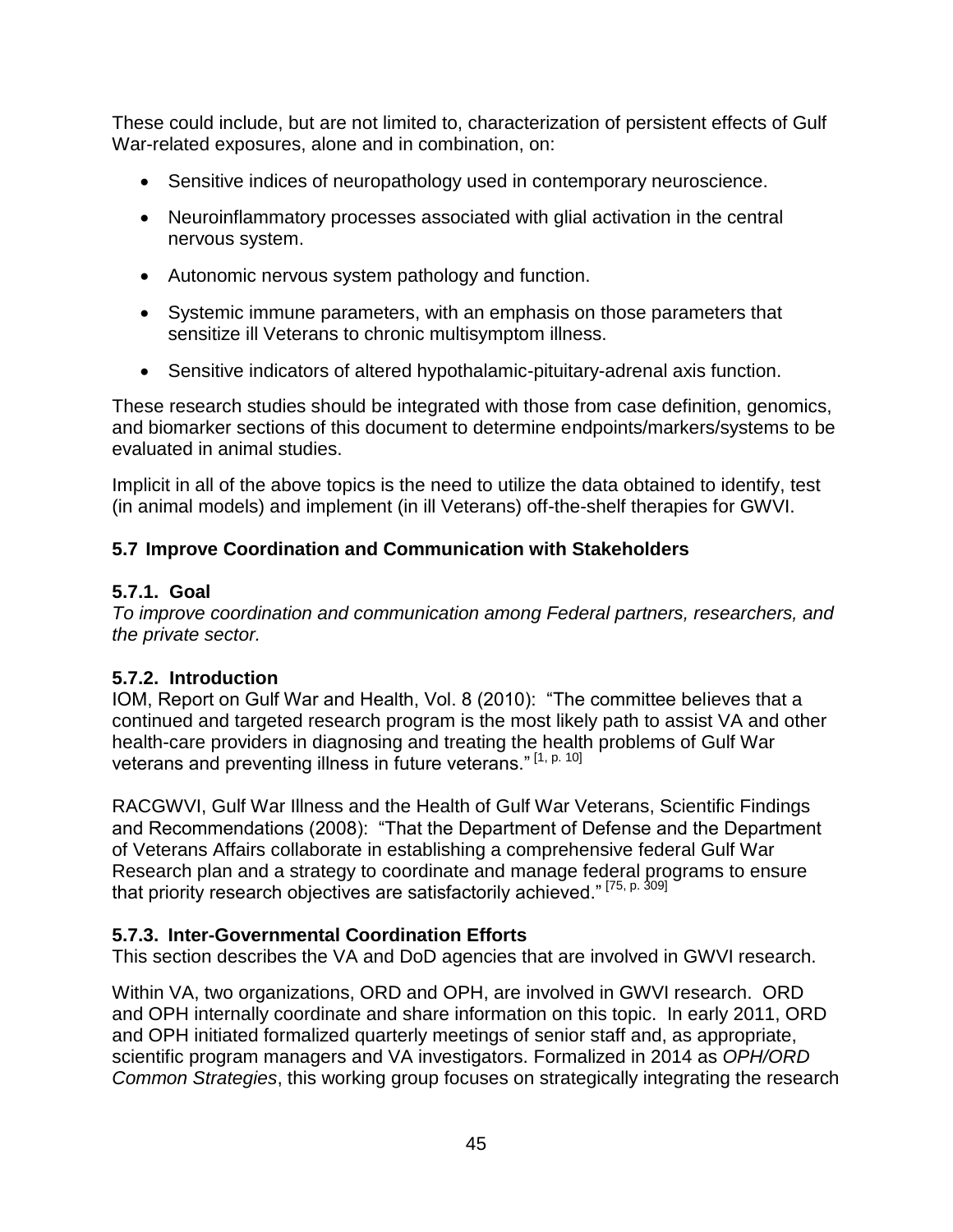of both offices to produce new findings that will lead to improvements in health and care of Veterans.

#### *5.7.3.1 Office of Research and Development (ORD)*

ORD supports the discovery of new knowledge by developing VA researchers and health care leaders and creating innovations that advance health care for our Veterans and the Nation. ORD funds research and sets research priorities in four areas: biomedical, clinical, rehabilitation, and health services research. ORD staff members participate in regularly scheduled meetings of the RACGWVI.

#### *5.7.3.2 Office of Public Health (OPH)*

The work of OPH includes epidemiological research and large-scale surveillance studies. OPH coordinates and supports IOM studies that consolidate current knowledge of the Gulf War and other deployment health conditions. OPH follows IOM recommendations in developing and conducting studies.

ORD and OPH complement one another in that OPH performs high level surveillance studies (e.g., prevalence, mortality), while ORD funds VA investigators to perform basic scientific and applied medical research. Results of OPH studies support ORD's research agenda (e.g., increased prevalence of a particular condition in a certain Veteran population could be an indicator that a certain research project may be needed for further study to seek a mechanism and a treatment).

#### *5.7.3.3 National Research Advisory Council (NRAC)*

NRAC provides advice to the Under Secretary for Health and the Secretary of Veterans Affairs on all research and development sponsored by the VHA, to include ORD's policies and programs.

#### *5.7.3.4 Research Advisory Committee on Gulf War Veterans' Illnesses (RACGWVI)*

RACGWVI was mandated by Congress in 1998 and held its first meeting in 2002. It makes recommendations to the Secretary of Veterans Affairs on government research relating to the health consequences of military service in the Southwest Asia theater of operations during the Gulf War in 1990 and 1991.

#### *5.7.3.5 DoD's Congressionally Directed Medical Research Programs (CDMRP)*

Outside of VA, ORD coordinates with DoD's CDMRP, specifically its Gulf War Illness Research Program (GWIRP). In a number of cases, VA investigators have successfully competed for research funding executed and managed by CDMRP.

The CDMRP GWIRP website states that Gulf War Illness (GWI) is characterized by persistent symptoms such as chronic headache, widespread pain, cognitive difficulties, unexplained fatigue, gastrointestinal problems, respiratory symptoms, and other abnormalities that are not explained by traditional medical or psychiatric diagnoses. It further states that the population of veterans affected by GWI is a subset of the nearly 700,000 who served during the 1990-1991 Gulf War. Studies indicate that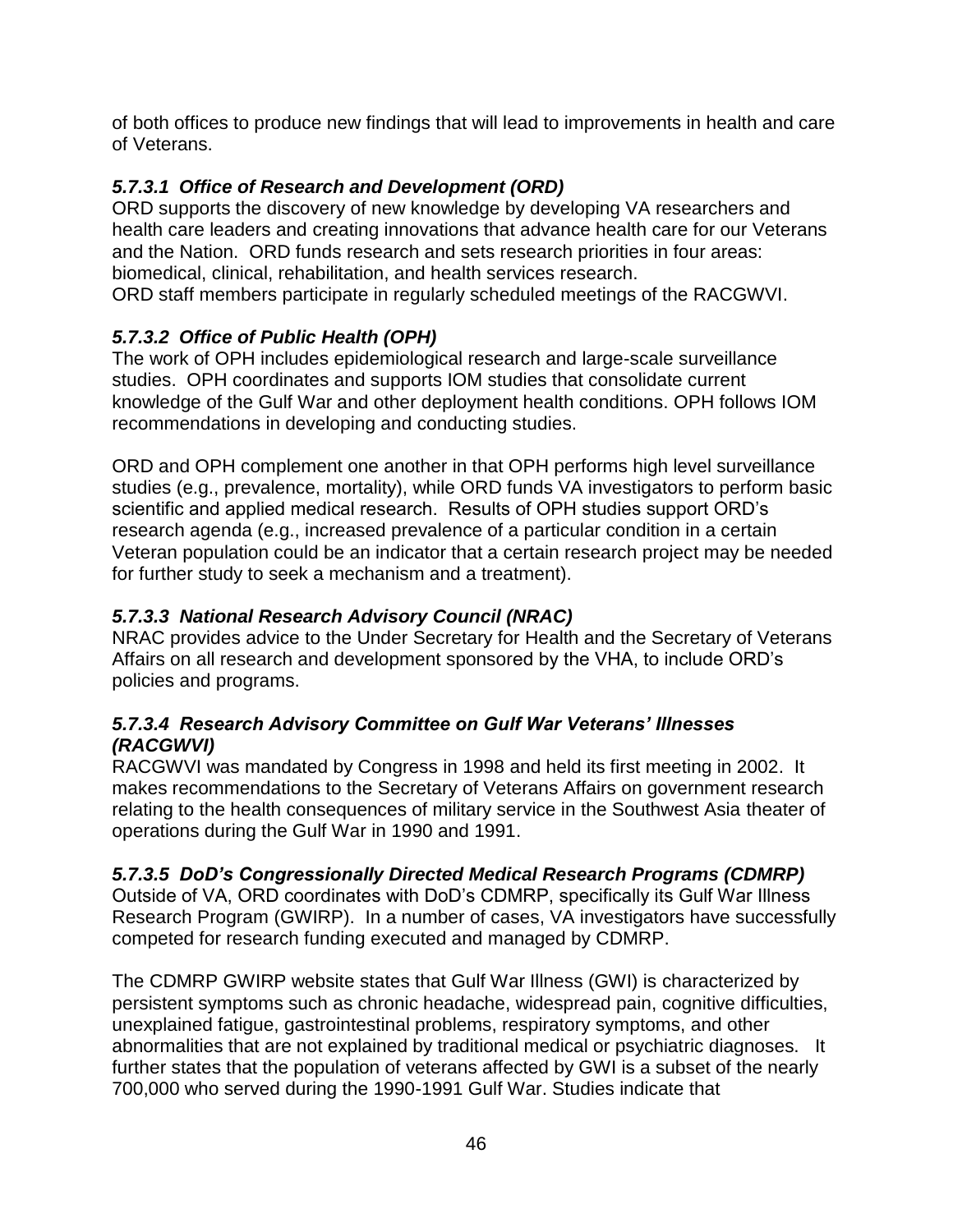approximately 25% to 30% (or 175,000 to 210,000) of Gulf War veterans continue to experience symptoms associated with their deployment as described above. The CDMRP GWIRP focuses its funding on projects that have the potential to make a significant impact on GWVI.

The vision for the CDMRP GWIRP is to "improve the health and lives of veterans who have Gulf War Illness," and the mission is to "fund innovative Gulf War Illness research to identify effective treatments, improve definition and diagnosis, and better understand pathobiology and symptoms."<sup>[130]</sup> ORD and the CDMRP GWIRP currently maintain several levels of coordination:

- VA Gulf War Research Program Manager is invited to present VA's Gulf War research portfolio as part of the GWIRP vision-setting meeting each year. VA's Gulf War research portfolio and upcoming RFAs are discussed at this time. This allows both agencies to coordinate their research priorities.
- VA Gulf War research portfolio and the GWIRP research portfolio are presented and discussed at annual meetings of the VA RACGWVI. This allows the RACGWVI to be aware of the activities within each agency's Gulf War research program so that appropriate recommendations may be formulated.
- GWIRP contributes funding data and project information to the annual VA GWI Report to Congress
- Electronic coordination through [Federal RePORTER,](http://federalreporter.nih.gov/) a searchable database of scientific awards from federal agencies.

#### *5.7.3.6 Deployment Health Working Group (DHWG)*

DHWG is an interagency working group co-chaired by VA's Office of Public Health and DoD Health Affairs that meets monthly (successor to the original Persian Gulf Veterans Coordinating Board). The DHWG reports to VA/DoD joint Health Executive Council. DHWG is composed of staff from OPH (environmental health, epidemiology, communications), ORD (including the leads for deployment health research and Gulf War research), and VBA. The working group shares information on deployment health in all areas, environmental exposures, DoD/VA data sharing, surveillance, surveys, research, and other topics as needed. CDMRP and researchers should present programs and findings to the DHWG on a regularly scheduled basis.

#### *5.7.3.7 Veterans Service Organizations*

ORD and OPH provide briefings to a number of VSOs on at least an annual basis (sometimes more frequently when new information or events determine a need). In addition, VSOs are on the distribution lists for VA press releases and announcements of new publications on Gulf War topics; they receive copies in bulk.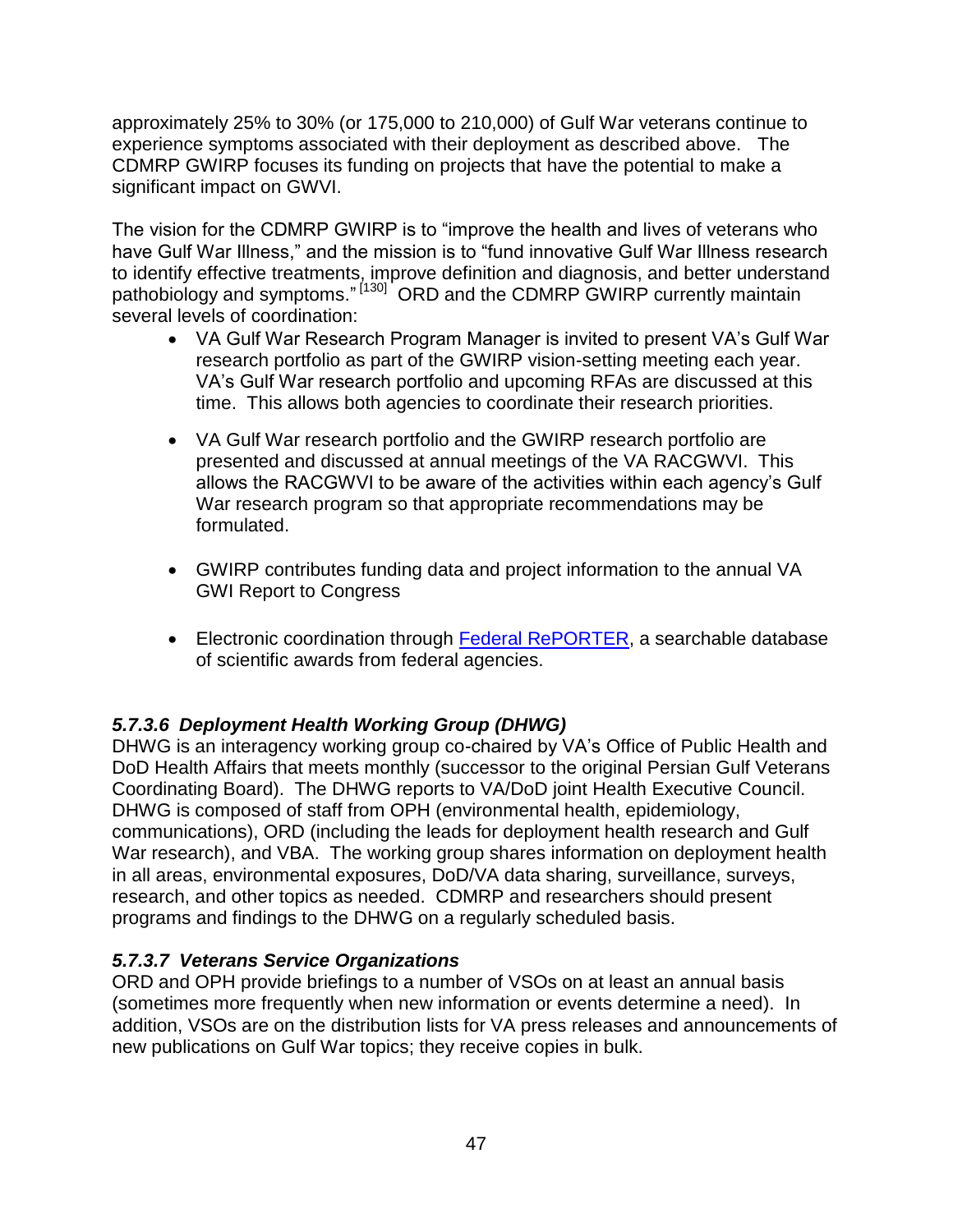#### <span id="page-47-0"></span>**5.7.4 ORD Coordination Efforts Among Researchers**

Besides monitoring research that is already funded, ORD also has a responsibility to bring researchers together when appropriate and encourage coordination and collaboration.

#### <span id="page-47-1"></span>**5.7.5 Research, Goals and Action Plans**

This section outlines the goals for research coordination and communication in this plan, the objectives associated with each goal, and timelines for meeting the objectives. The rationale for these goals and objectives can be linked to the IOM and RACGWVI recommendations quoted here.

IOM, Report on Gulf War and Health, Vol. 8 (2010): "The committee believes that a continued and targeted research program is the most likely path to assist VAs and other health-care providers in diagnosing and treating the health problems of Gulf War Veterans and preventing illness in future Veterans." [1, p. 10]

RACGWVI, Gulf War Illness and the Health of Gulf War Veterans, Scientific Findings and Recommendations (2008): "That the Department of Defense and the Department of Veterans Affairs collaborate in establishing a comprehensive federal Gulf War Research plan and a strategy to coordinate and manage federal programs to ensure that priority research objectives are satisfactorily achieved."<sup>[75, p. 309]</sup>

#### **Goals:**

**Goal 1:** To produce focused, well-planned research in epidemiology, case definitions, genetics/genomics, biomarkers, animal models, treatments and translation, and to add promising new avenues of research that arise in the course of the planned effort.

**Goal 2:** To coordinate interagency funding and scientific initiatives to support a targeted, planned effort that promotes optimal utilization of resources for research on Gulf War-related Veterans' Illnesses.

**Goal 3:** To communicate hypotheses and results to the scientific community devoted to the topic of GWVl, Veterans, health professionals who treat Veterans, the scientific community at large, and the public.

**Goal 4:** To have on-going dialogue and communication with Gulf War Veterans and their families regarding the results of our research and possible health, functional, and treatment implications of this research.

**Goal 5:** To enhance, manage, and coordinate lines of communication among clinicians who treat Gulf War Veterans in VHA, in the uniformed services (including the Public Health Service), and the private sector and provide current research findings, updates to standards of practice, and new modalities of care for ill Gulf War Veterans.

#### **Objectives:**

**Goal 1:**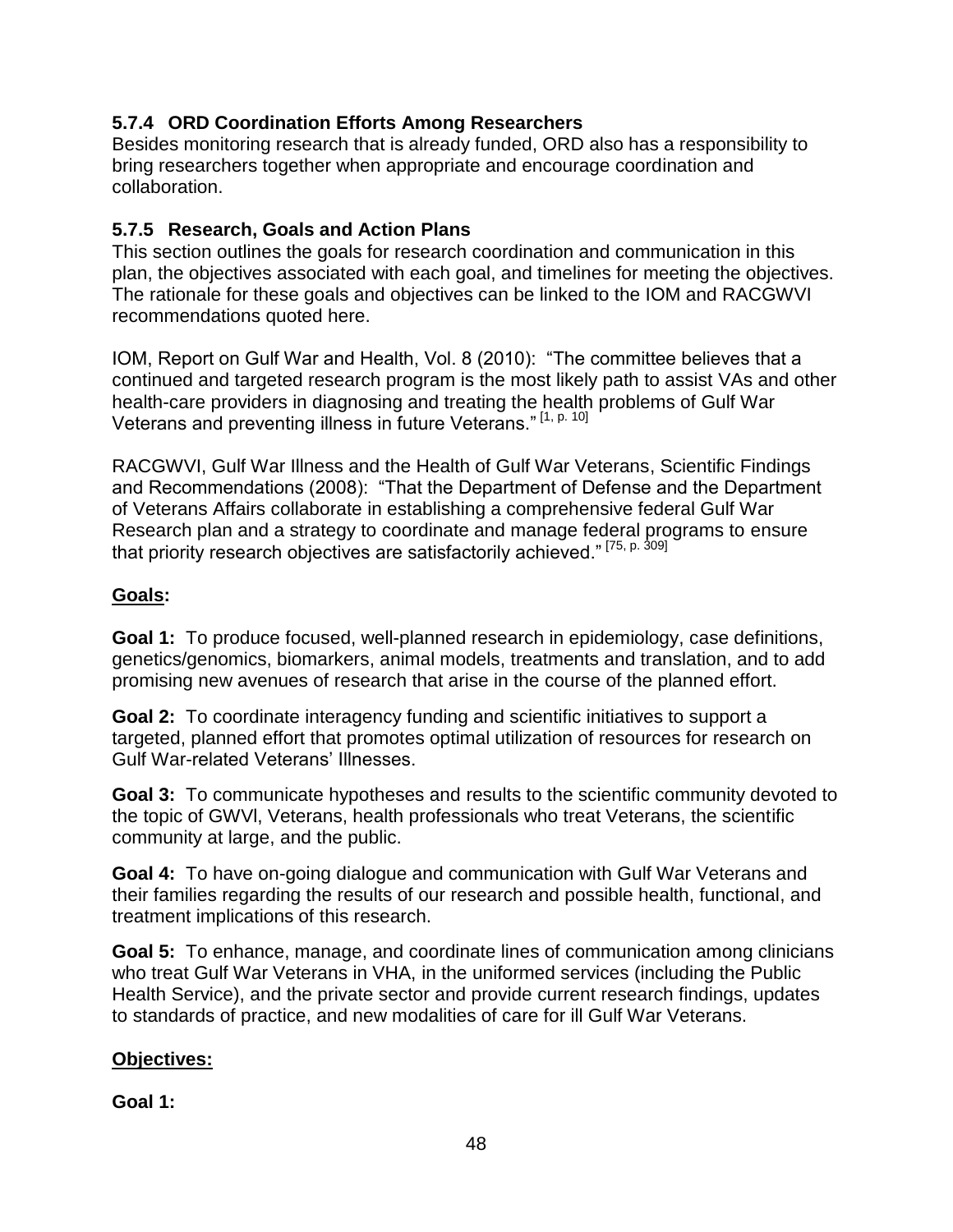- 1. Coordinate the scientific research efforts on GWVI using a targeted approach in order to facilitate focused, well-planned research from cohorts and survey data, and on case definitions; genetics/genomics, biomarkers; animal models; treatments; translation.
- 2. Add new avenues of research that arise in the course of the planned effort.
- 3. Support on-going discussion of the diagnostic and treatment implications of research findings as they develop.

#### **Goal 2:**

- 1. ORD and OPH will coordinate research on GWVI that is funded and/or conducted by VA so that research goals and strategies are efficient and congruent.
- 2. Representatives from CDMRP and VA will meet regularly to discuss topics for RFAs and research initiatives to be funded through the agencies in support of the scientific goals of the research strategic plan. Transparency and avoiding duplication are also key issues to address.
- 3. CDMRP and VA will coordinate activities, where possible, to maximize combined program impact.

#### **Goal 3:**

- 1. ORD and OPH will continue to convene meetings of Gulf War researchers to improve sharing of research results and ideas.
- 2. VA will continue to participate in monthly meetings of the DHWG to share information about research programs with DoD.
- 3. RACGWI will continue to conduct meetings to review research results and advise VA.
- 4. ORD and OPH will continue to communicate with Veterans' groups on research results, treatment options, and policy changes through a variety of mechanisms.
- 5. ORD and OPH will communicate with clinicians in order to gain insights on issues and treatment alternatives that might influence the Gulf War research program.

#### **Goal 4:**

- 1. ORD and OPH will continue to develop methods of communicating with Gulf War Veterans and their family members and solicit their input regarding areas of interest. We will develop online mechanisms of presenting the Gulf War research portfolio.
- 2. ORD and OPH will develop targeted material (e.g., brochures, fact sheets, Q&As) regarding the results of research initiatives for Gulf War Veterans and their families and caregivers.
- 3. ORD and OPH will disseminate material to VHA health care facilities for redistribution to Veterans and their family members and caregivers.
- 4. ORD and OPH will communicate research findings and distribute information to VSOs and other stakeholders working on behalf of Veterans for redistribution.
- 5. ORD and OPH will make resources available on their Web sites and link to other VA sites such VA's A to Z Web site.

**Goal 5:**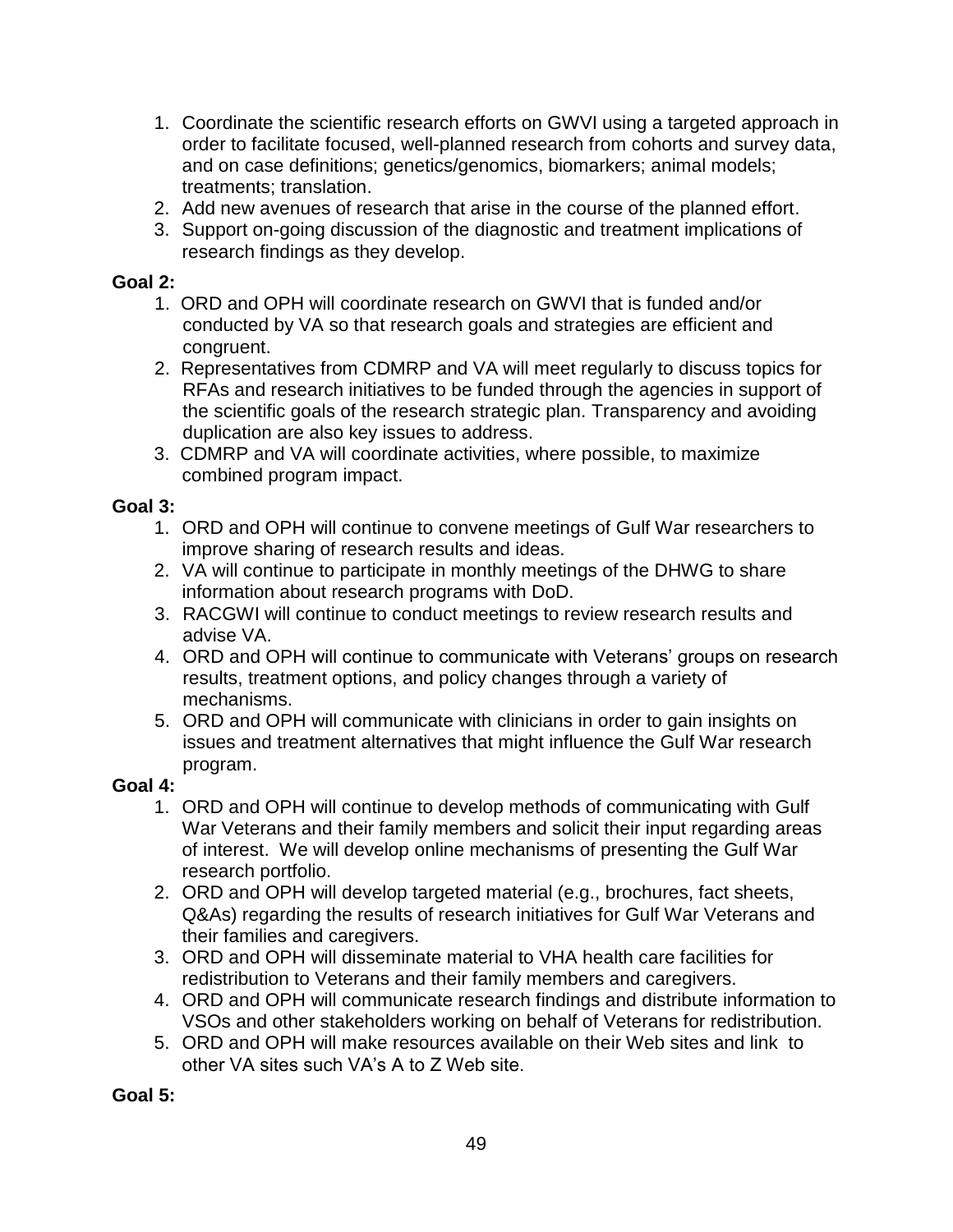- 1. OPH and ORD will determine the most effective and efficient means of presenting new information and capturing the intended audiences.
- 2. ORD and OPH will incorporate research results into educational/informational interactive forum with clinicians (Webinars, in-person sessions with internet access, etc.).
- 3. Construct several Outlook groups to widely promote forums and Webinars.
- 4. Provide the latest clinical and research information for inclusion on Web sites.
- 5. Ensure that the latest research findings are communicated to clinicians through meetings, seminars, Webinars, and other means.

#### <span id="page-49-0"></span>**5.8 Translate Research Findings To Practice**

#### <span id="page-49-1"></span>**5.8.1 Goal**

*To translate research findings into practice as rapidly as possible.* Without exception, this is a problem in every field of medical, scientific, and engineering research. It is important to accomplish this translation, so that the benefits of research will be experienced by individuals the research was intended to help.

#### <span id="page-49-2"></span>**5.8.2 Research and Activities**

VHA's Blueprint of Excellence states that VHS will provide exemplary services that are both patient-centered and evidence-based. For that reason, it is critical that research results that are relevant to Veterans be translated into our clinical treatments and processes of care. It is necessary to identify the barriers to implementing new treatments, whether they are technical or administrative, and to put strategies in place to determine how research can itself accelerate the application of new knowledge in clinical settings.

The translation of research findings can be placed into two categories:

- Type 1 translation, in which basic laboratory findings are turned into treatment concepts that are tested through clinical research studies such as randomized controlled studies. NIH Clinical & Translational Science Awards (CTSA) focus on Type 1 translation.
- Type 2 translation, in which accepted findings from clinical research results are implemented as part of routine clinical care practices. VA's Health Services Research and Development (HSRD) and Quality Enhancement Research Initiative (QUERI) focus on Type 2 translation.

There are also situations in which clinical research findings are equivocal, in which case, a hybrid approach ("pre-implementation") can be used, in which a medical procedure or treatment is provided to patients while additional data are collected in a systematic manner to allow future determinations of comparative effectiveness.

Successful translation requires collaboration between researchers and clinicians to determine the type of research that is appropriate for a given treatment. Clinical findings suggest the types of questions that are most relevant to clinicians and therefore can guide research planning to topics that are more likely to be used in actual practice. In the early phases of implementation, clinicians can also identify what they perceive as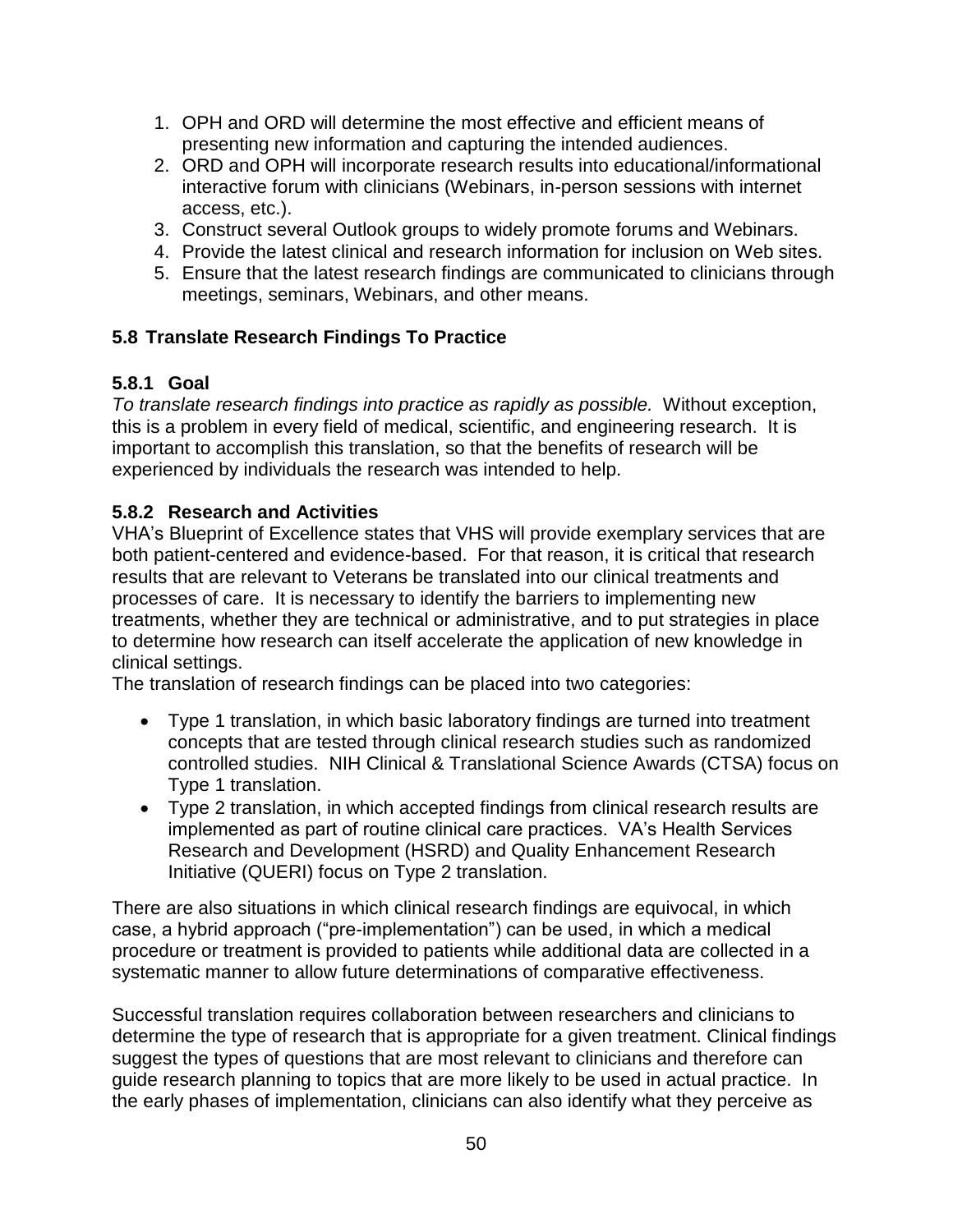barriers to the evidence-based approach suggested by the research findings. Likewise, collaboration might indicate that "de-implementation" be done with a procedure if followup research suggests that the procedures/practices are not effective, wasteful of resources, or potentially harmful.

It is not possible to predict in advance whether any specific basic research finding can lead to a treatment concept that stands the test of clinical research. Additionally, initial positive findings in early phase clinical research studies frequently are overturned by subsequent clinical trials. It is important, therefore, to communicate this uncertainty with honesty and sensitivity, and, in particular, researchers interested in translation have a particular obligation to support a trusting patient-clinician exchange. This includes not overplaying preliminary results, however positive they may be initially. Researchers also need to respect the enduring nature of the patient-clinician relationship. A dashed hope based on a flawed research insight could lead to loss of trust in health care in general, with potential serious consequences.

VHA has successful models of researcher-clinician collaboration that embrace these principles. For example, Gulf War Veterans are generally pleased with treatment programs at the WRIISCs where the physicians use a team approach to treat patients holistically; communication between patients and providers is essential and usually determines whether a patient stays in the VA health care system. WRIISCs, under the direction of OPH, offer a number of special clinical programs for Veterans who have post-deployment health concerns. These programs focus on difficult-to-diagnose or medically unexplained symptoms and military environmental exposure concerns. These Centers are at the forefront of translating research into practice in the VA. The Centers offer a National Referral Program which provides comprehensive multidisciplinary health evaluations. WRIISCs also perform primary clinical research, provide exposure assessment clinics, and telehealth services.

In addition to assuring the implementation of results of clinical studies, WRIISCs have also used the hybrid approach for situations such as integrative medicine (formerly complementary and alternative medicine (CAM)) treatments, providing a requested treatment while doing the types of assessment needed to establish overall effectiveness. Preliminary results have been positive, but more analyses of integrative medicine programs need to be conducted.

WRIISCs are also an educational resource for combat Veterans, their family members and loved ones, and Veteran health care providers. Their educational programs provide information on topics ranging from environmental exposures and deployment health conditions, to self-management techniques for chronic health concerns.

Once a promising technology or treatment has been selected to go forward, it continues to be subject to an adoption process that varies widely. One method is to set up specialty centers, where a particular treatment or treatment program is available. Another method is by developing educational programs for both Veterans and health care providers across the VA.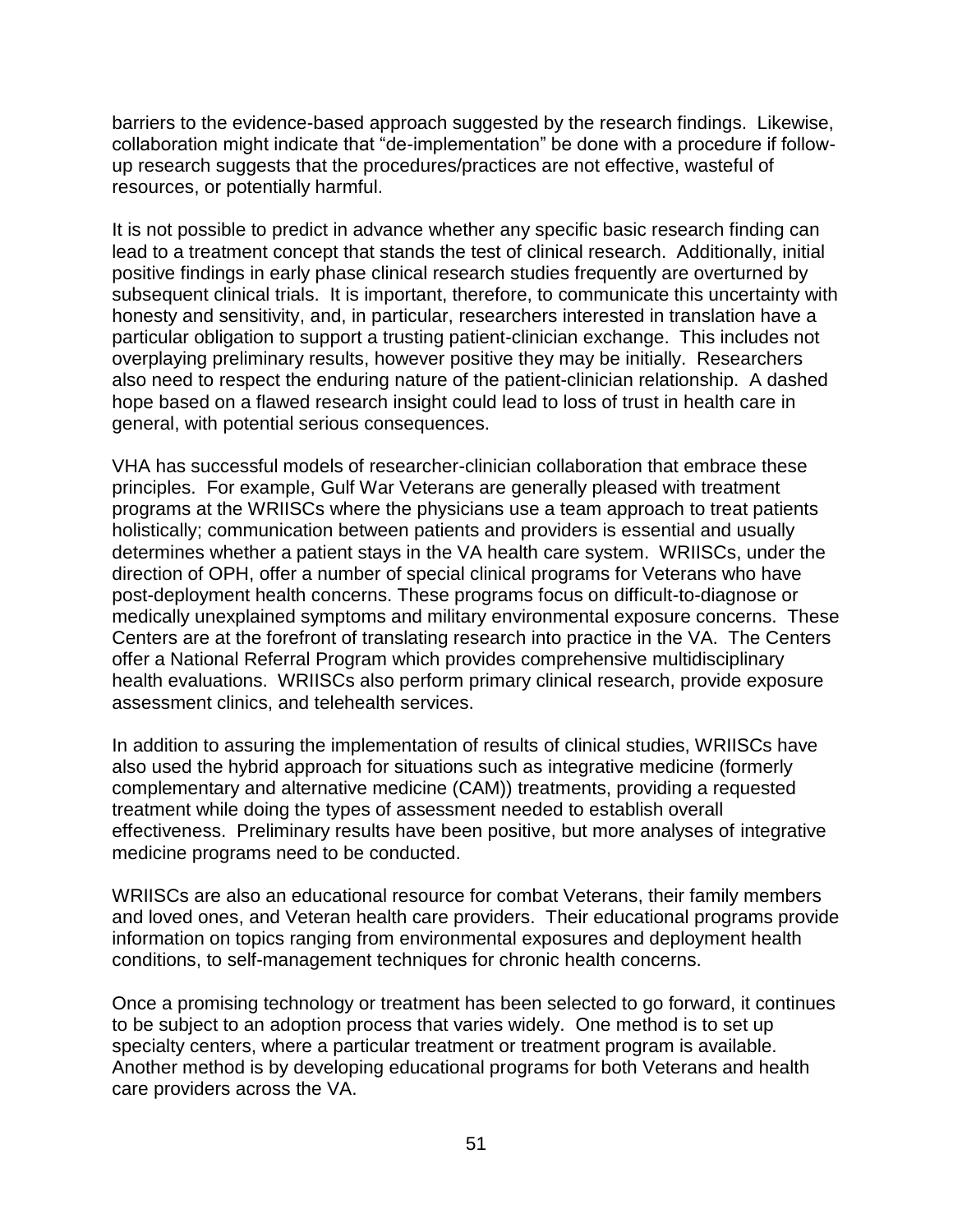VA is also committed to clinician education and training. OPH has developed accessible, flexible and user-friendly training regarding health aspects of the Gulf War including GWVI to educate primary care physicians, compensation and pension examiners, environmental health clinicians, mental health professionals and social workers about the health effects, including gender specific health effects of service in the 1990–1991 Gulf War. More collaborative work on clinician education and training is planned between OPH and ORD.

OPH programs, including its Environmental Health Program and WRIISCs, are coordinating with Patient Care Services, the Office of Academic Affairs, Veterans Integrated Service Networks, and VA medical centers to improve training on the unique exposure concerns of 1990–1991 Gulf War Veterans as well as returning Operation Enduring Freedom/Operation Iraqi Freedom Veterans, and provide educational and clinical tools for evaluation of exposure risk and the health outcomes relevant to these risks.

#### <span id="page-51-0"></span>**5.8.3 Research and Action Plans - Funding Mechanisms**

When Gulf War research results show a successful treatment, each successful treatment will be translated into clinical practice.

Moving treatments that have been shown to be successful in the research laboratory to clinical practice require different combinations of the following:

- Establish an evidence base through large well-designed research studies that can be published in leading journals.
- Use the VA QUERI program to facilitate the translation of appropriate treatments and technologies from research to clinical practice. QUERI is aimed at improving the quality of healthcare for Veterans. QUERI contributes to this effort by implementing research findings and innovations into routine clinical practice.
- Continuing education of VA health care providers is important because of the constant advances that are being made in research and the need to incorporate recent advances.
- Coordination by ORD with the War Related Illness and Injury Centers to disseminate research findings to these three centers.
- Encourage Gulf War researchers to apply for the Career Development Awards available through VA to build research capacity.
- Encourage and support research and clinical studies that involve Type 1 and Type 2 translation. Hybrid implementation and the principles of "preimplementation" and "de-implementation" are important components of translating research into practice.
- Encourage close collaboration between clinicians and researchers in designing research projects irrespective of whether Type1 or Type 2 translation is anticipated.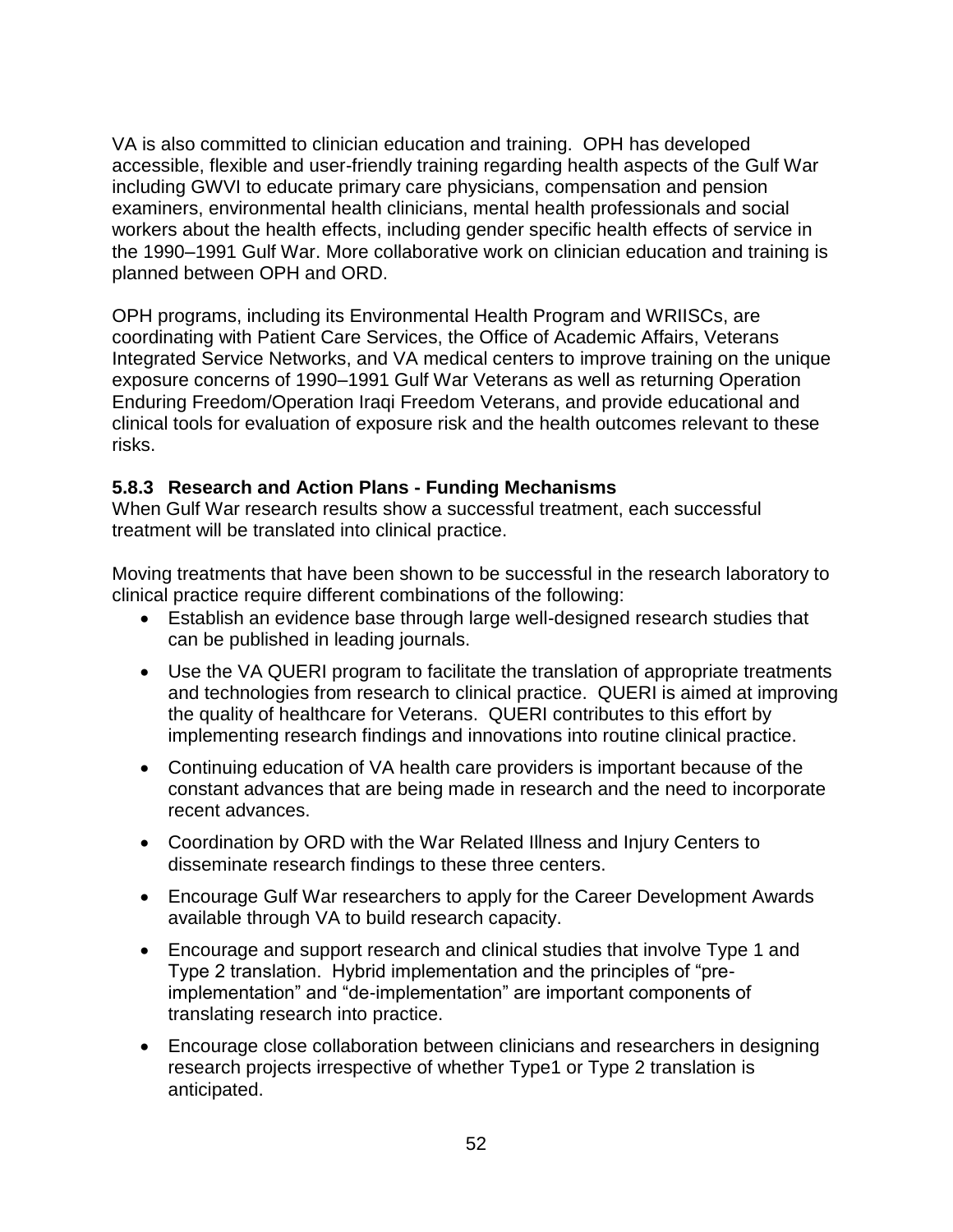- Support research in many different areas that can produce new treatments. These include research programs involving biomarkers, genetics and genomics, pharmacogenomics, proteomics, lipidomics, and other basic medical research topics as outlined in earlier sections of this document.
- Evaluate integrative research results from non-Veteran studies for potential implementation in VHA in instances where high quality evidence exists.
- Encourage pilot research projects evaluating possible new treatments. It is likely that ORD support of these studies would be a reasonable pathway for translating research into practice.
- Require that the outcomes of any new treatment procedures are subjected to rigorous statistical evaluation. Tracking patient outcomes would be essential to evaluating the utility of such projects. This might include reviewing records, tracking patient satisfaction, determining cost effectiveness, monitoring follow-up visits, and tracking medication usage and other indicators of wellness.

The VA funding mechanisms for translation of research results into practice will be initial studies through RFAs, followed by CSP development of multisite efficacy trials. WRIISC and QUERI mechanisms will be ultimately used for implementation studies.

#### <span id="page-52-0"></span>**5.8.4 Health Services Research and Development**

Beginning in spring 2014, VA Health Services Research and Development (HSR&D) has issued solicitations for proposals regarding research on the care of Gulf War Veterans. The primary purposes of this initiative are to facilitate innovative research that improves, identifies, and encourages implementation of policies, procedures, and practices that benefit the overall well-being and level of care for Gulf War Veterans.

Specifically, the solicitations sought proposals that aim to:

- Advance our knowledge of the health care provided to Gulf War Veterans and its impact on long-term health outcomes;
- Understand the Gulf War Veteran's experience of care in VA and outside VA and identify ways to improve that experience;
- Identify promising models for improving care of Gulf War Veterans and ways to expand the use of those models; and
- Use knowledge of the care of Gulf War Veterans to improve the care of all Veterans with deployment related health problems.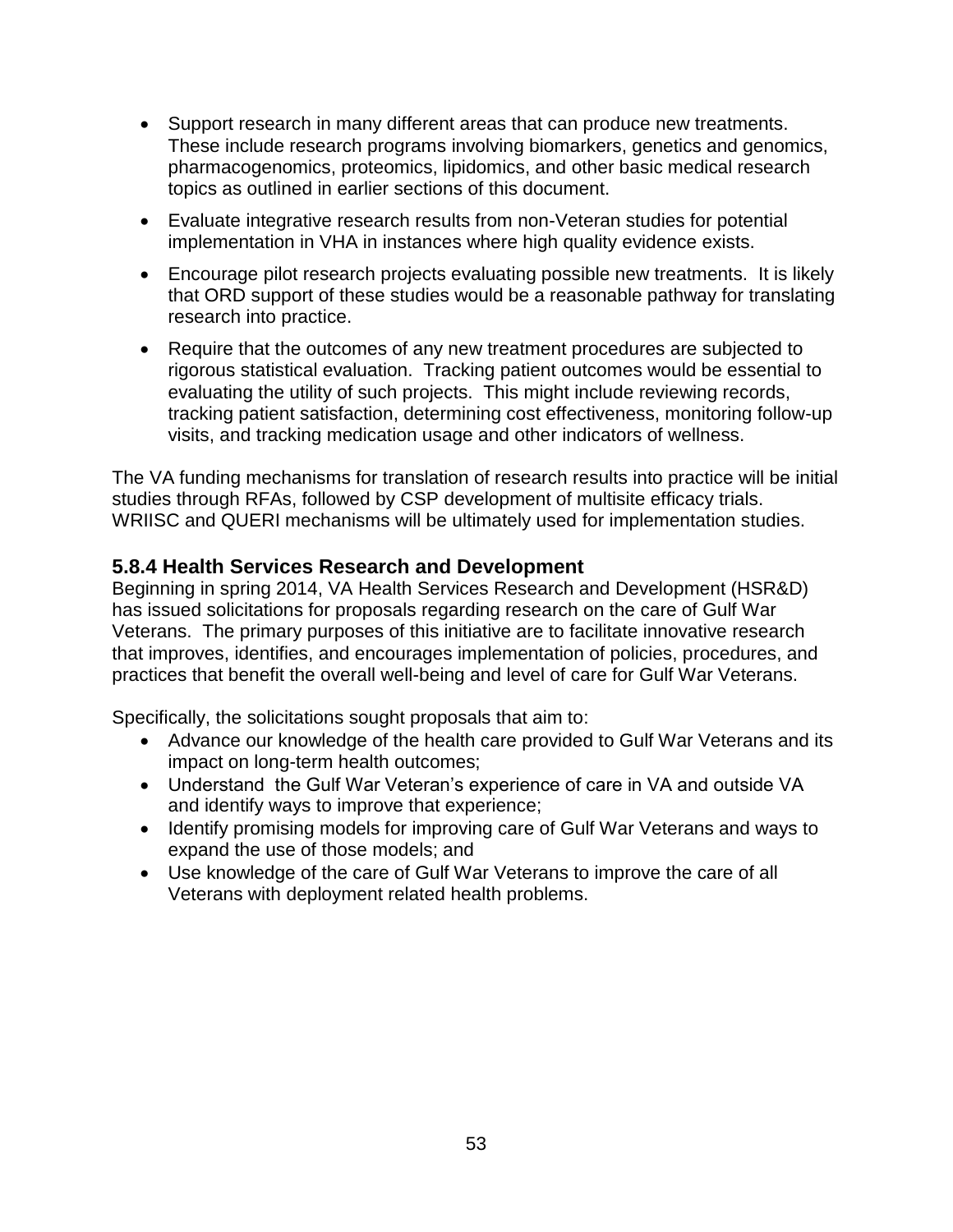#### <span id="page-53-0"></span>**6.0 CONCLUSIONS**

The first "Working Plan" for Research on Persian Gulf War Veterans' Illnesses was published in 1995-1996. <sup>[2] [3]</sup> Progress in medical and scientific research since this first Gulf War "Working Plan" was put forward include mapping the human genome, advances in medical imaging, and advances in medical informatics and electronic health information, to name but three technologies that were not available in 1995-96.



Examples of advances made by VA researchers have included: a survey of 30,000 Gulf War and Gulf War Era Veterans showing that 35 percent of Gulf War Veterans suffer from multisymptom illness compared to 10 percent of Veterans who did not deploy; [84] <sup>[57]</sup> imaging studies that have shown alterations in brain structure in Gulf War Veterans exposed to sarin/cyclosarin;  $[97]$ <sup>[100]</sup> and a pilot study demonstrating the efficacy of CPAP to partially relieve some symptoms of multisymptom illness. [42]

The leadership of VA's ORD and others who prepared this Strategic Plan for Gulf War Research, have recognized that these and other substantial advances have been made. Collectively, they suggest new and innovative approaches to future Gulf War research.

The overall goal of the *Gulf War Research Strategic Plan 2013-2017 (2015 update)* is to improve the health and well-being of Gulf War Veterans and to utilize emerging knowledge to prevent similar war-related illnesses in the future.

Progress has been made in Gulf War Research, yet much work remains to be done to fully achieve effective treatment and prevention of multisymptom illness and similar conditions. This Plan has been formulated to accelerate this progress and to identify diagnostic biomarkers and effective treatments within the timeframe of the Plan. The *Gulf War Research Strategic Plan 2013-2017 (2015 update)* will be reviewed periodically by NRAC and RACGWVI, and updated as needed.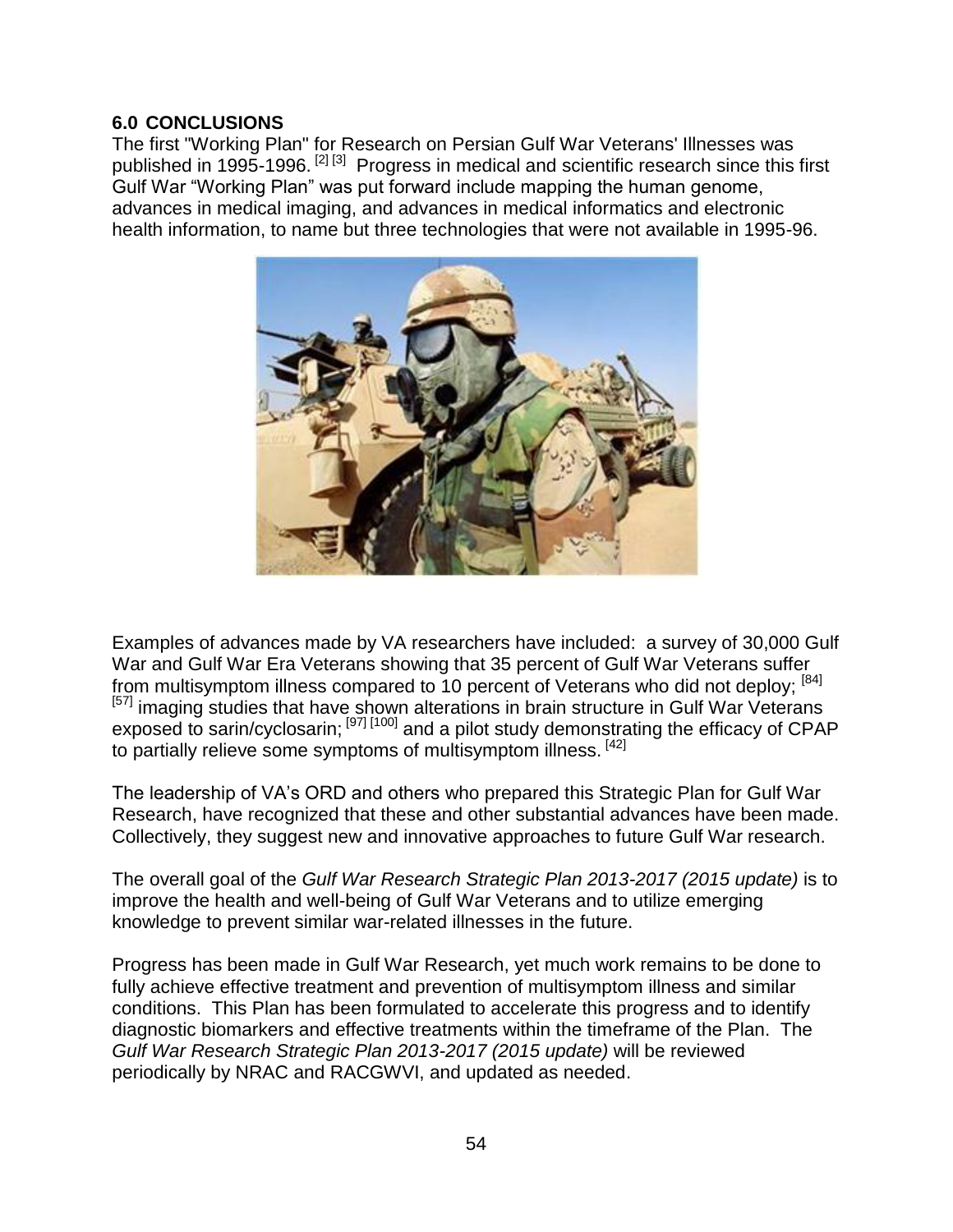#### <span id="page-54-0"></span>**APPENDIX I. References**

- [1] Institute of Medicine, "Gulf War and Health, Volume 8: Update of Health Effects of Serving in the Gulf War," National Academy Press, Washington, DC, 2010.
- [2] Persian Gulf Veterans Coordinating Board, "A Working Plan for Research on Persian Gulf War Veterans' Illnesses," Department of Veterans Affairs, Washington, DC, 1995.
- [3] Persian Gulf Veterans Coordinating Board, "A Working Plan for Research on Perisan Gulf Veterans' Illnesses, First Revision," Department of Veterans Affairs, Washington, DC, 1996.
- [4] Institute of Medicine, "Chronic Multisymptom Illness in Gulf War Veterans: Case Definitions Reexamined," National Academy Press, Washington, DC, 2014.
- [5] Institute of Medicine, "Gulf War and Health, Volume 9: Long-Term Effects of Blast Exposures," National Academy Press, Washington, DC, 2014.
- [6] Institute of Medicine, "Gulf War and Health: Treatment for Chronic Multisymptom Illness," National Academy Press, Washington, DC, 2013.
- [7] Institute of Medicine, "Gulf War and Health, Volume 1: Depleted Uranium, Pyridostigmine Bromide, Sarin, Vaccines," National Academy Press, Washington, DC, 2000.
- [8] Institute of Medicine, "Gulf War Veterans: Treating Symptoms and Syndromes," National Academy Press, Washington, DC, 2001.
- [9] Institute of Medicine, "Gulf War and Health, Volume 2: Insecticides and Solvents," National Academy Press, Washington, DC, 2003.
- [10] Institute of Medicine, "Gulf War and Health, Volume 3: Fuels, Combustion Products, and Propellants," National Academy Press, Washington, DC, 2004.
- [11] Institute of Medicine, "Gulf War and Health, Volume 4: Health Effects of Serving in the Gulf War," National Academy Press, Washington, DC, 2006.
- [12] Institute of Medicine, "Gulf War and Health, Volume 5: Infectious Diseases," National Academy Press, Washington, DC, 2006.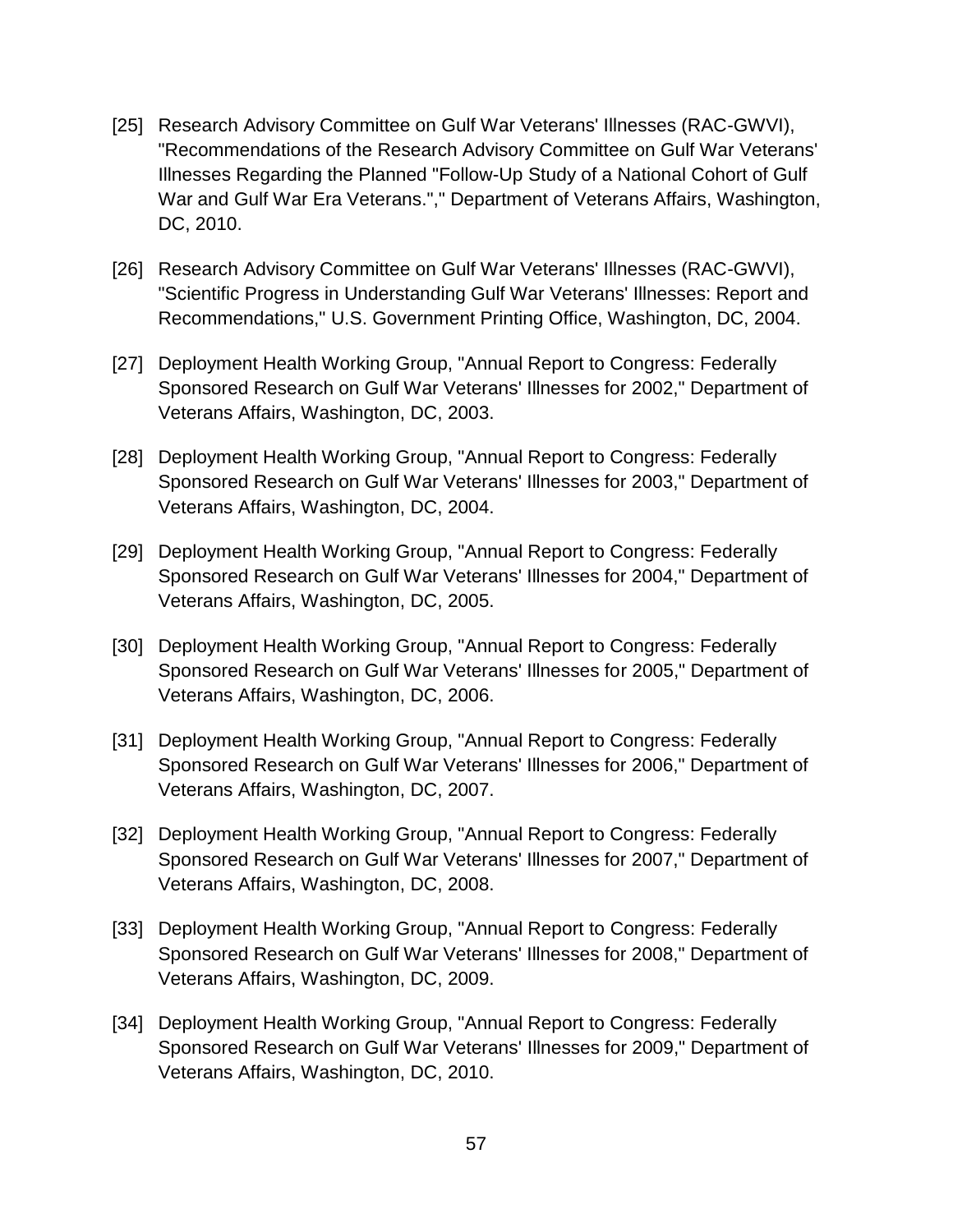- [35] Deployment Health Working Group, "Annual Report to Congress: Federally Sponsored Research on Gulf War Veterans' Illnesses for 2010," Department of Veterans Affairs, Washington, DC, 2011.
- [36] Deployment Health Working Group, "Annual Report to Congress: Federally Sponsored Research on Gulf War Veterans' Illnesses for 2011," Department of Veterans Affairs, Washington, DC, 2012.
- [37] Military and Veterans Health Coordinating Board, "Annual Report to Congress: Federally Sponosred Research on Gulf War Veterans' Illnesses for 2000," Department of Veterans Affairs, Washington, DC, 2001.
- [38] Military and Veterans Health Coordinating Board, "Annual Report to Congress: Federally Sponosred Research on Gulf War Veterans' Illnesses for 2001," Department of Veterans Affairs, Washington, DC, 2002.
- [39] Persian Gulf Veterans Coordinating Board, "Annual Report to Congress: Federally Sponosred Research on Gulf War Veterans' Illnesses for 1997," Department of Veterans Affairs, Washington, DC, 1998.
- [40] Persian Gulf Veterans Coordinating Board, "Annual Report to Congress: Federally Sponosred Research on Gulf War Veterans' Illnesses for 1998," Department of Veterans Affairs, Washington, DC, 1999.
- [41] Persian Gulf Veterans Coordinating Board, "Annual Report to Congress: Federally Sponosred Research on Gulf War Veterans' Illnesses for 1999," Department of Veterans Affairs, Washington, DC, 2001.
- [42] M. Amin, M. Gold, J. Borderick and A. Gold, "The effect of nasal continuous positive airway pressure on the symptoms of Gulf War illness," *Sleep Breath,* vol. 15, no. 3, pp. 579-587, September 2011.
- [43] Q. Zhou, W. Souba, C. Croce and G. Verne, "MicroRNA-29a regulates intestinal membrane permeability in patients with irritable bowel syndrome," *Gut,* vol. 59, no. 6, pp. 775-784, 2010.
- [44] Q. Zhou, S. Costinean, C. Croce, A. Braiser, S. Merwat, S. Larson, S. Basra and G. Verne, "MicroRNA 29 Targets Nuclear Factor-kB-Repressing Factor and Claudin 1 to Increase Intestinal Permeability," *Gastroenterology,* vol. 148, no. 1, pp. 158-169, 2015.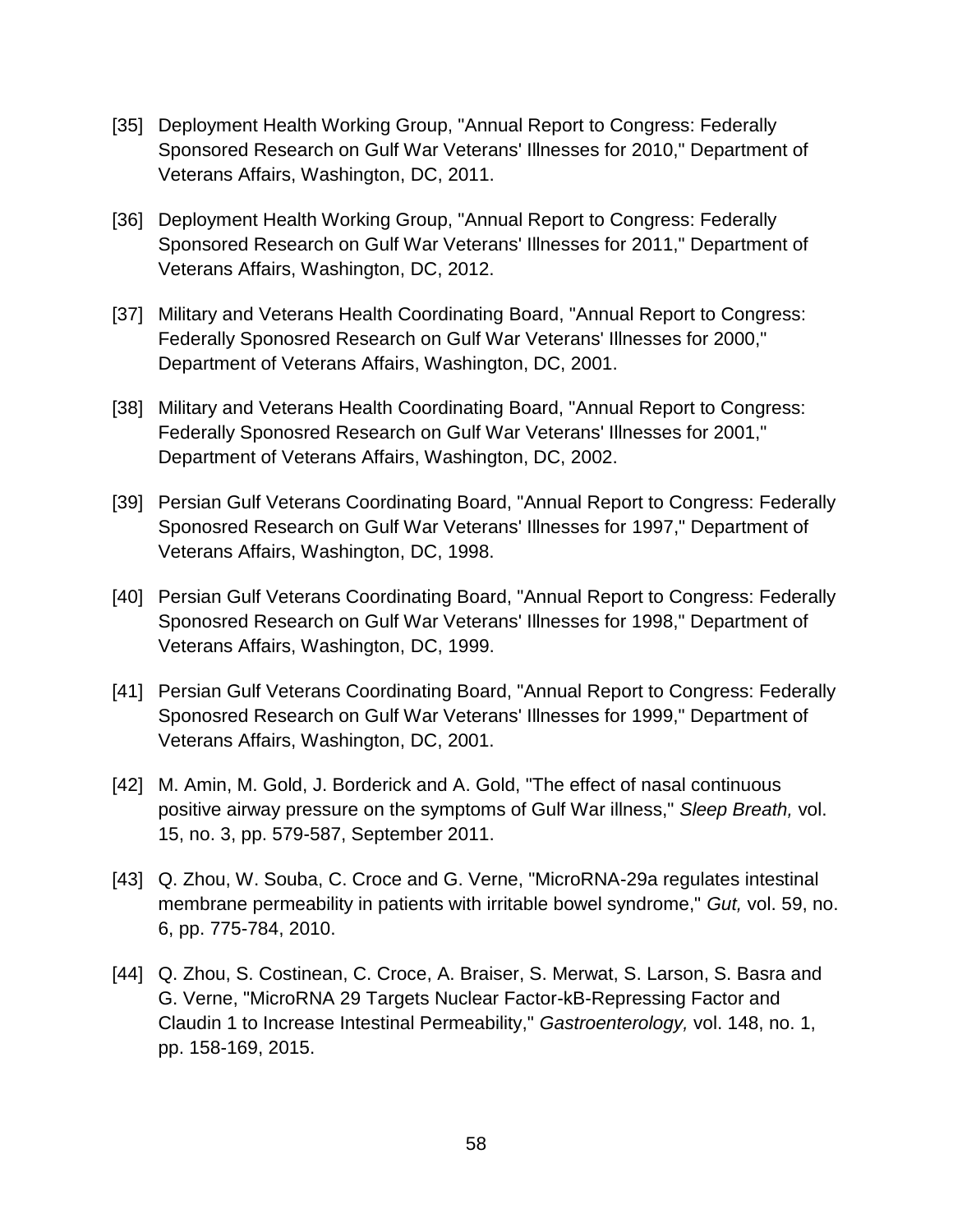- [45] Q. Zhou and G. Verne, "miRNA-based therapies for the irritable bowel syndrome," *Expert Opinion on Biological Therapy,* vol. 11, no. 8, pp. 991-995, 2011.
- [46] S. Donta, D. Claux, C. Engel, P. Guarino, P. Peduzzi, D. Williams, J. Skinner, A. Barkhuizen, T. Taylor, L. Kazis, S. Sogg, S. Hunt, C. Dougherty, R. Richardson, C. Kunkel, W. Rodriguez, E. Alicea, P. Chiliade, M. Ryan, G. Gray, L. Lutwick, D. Norwood, S. Smith, M. Everson, W. Blackburn, W. Martin, J. Griffiss, R. Cooper, E. Renner, J. Schmitt, C. McMurty, M. Thakore, D. Mori, R. Kerns, M. Park, S. Pullman-Mooar, J. Bernstein, P. Hershberger, D. Salisbury and J. Feussner, "VA Cooperative Study #470 Study Group. Cognitive behavioral therapy and aerobic exercise for Gulf War Veterans' Illnesses: A randomized controlled trial," *JAMA,*  vol. 289, no. 11, pp. 1396-1404, 2003.
- [47] P. Nagelkirk, D. Cook, A. Peckerman, W. Kesil, T. Sakowski, B. Natelson and J. LaManca, "Aerobic capacity of Gulf War Veterans with chronic fatigue syndrome," *Military Medicine,* vol. 168, no. 9, pp. 750-755, 2003.
- [48] R. McNeil, C. Thomas, S. Coughlin, E. Hauser, G. Huang, K. Goldstein, M. Johnson, T. Dunn-Thomas and D. Provenzale, "An assessment of survey measures used across key epidemiologic studies of United States Gulf War I Era veterans," *Environmental Health,* vol. 12, p. 4, 2013.
- [49] M. Wallin, J. Kurtzke, W. Culpepper, P. Coffman, H. Maloni, J. Haselkorn and C. Mahan, "Multiple sclerosis in gulf war era veterans. 2. Military deployment and risk of multiple sclerosis in the first gulf war.," *Neuroepidemiology,* vol. 42, no. 4, pp. 226-234, 2014.
- [50] J. Knoke, G. Gray and F. Garland, "Testicular cancer and Persian Gulf War service," *Epidemiology,* vol. 9, no. 6, pp. 648-653, 1998.
- [51] P. Levine, H. Young, S. Simmens, D. Rentz, V. Kofie, C. Mahan and H. Kang, "Is testicular cancer related to Gulf War deployment? Evidence from a pilot population-based study of Gulf War era Veterans and cancer registries," *Military Medicine,* vol. 170, no. 2, pp. 149-153, 2005.
- [52] H. Young, J. Maillard, P. Levine, S. Simmens, C. Mahan and H. Kang, "Investigating the risk of cancer in 1990-1991 US Gulf War Veterans with the use of state cancer registry data," *Annals of Epidemiology,* vol. 20, no. 4, pp. 265-272, 2010.
- [53] M. Araneta, D. Kamens , A. Zau, V. Gastanaga, K. Schlangen, K. Hiliopoulos and G. Gray, "Conception and pregnancy during the Persian Gulf War: The risk to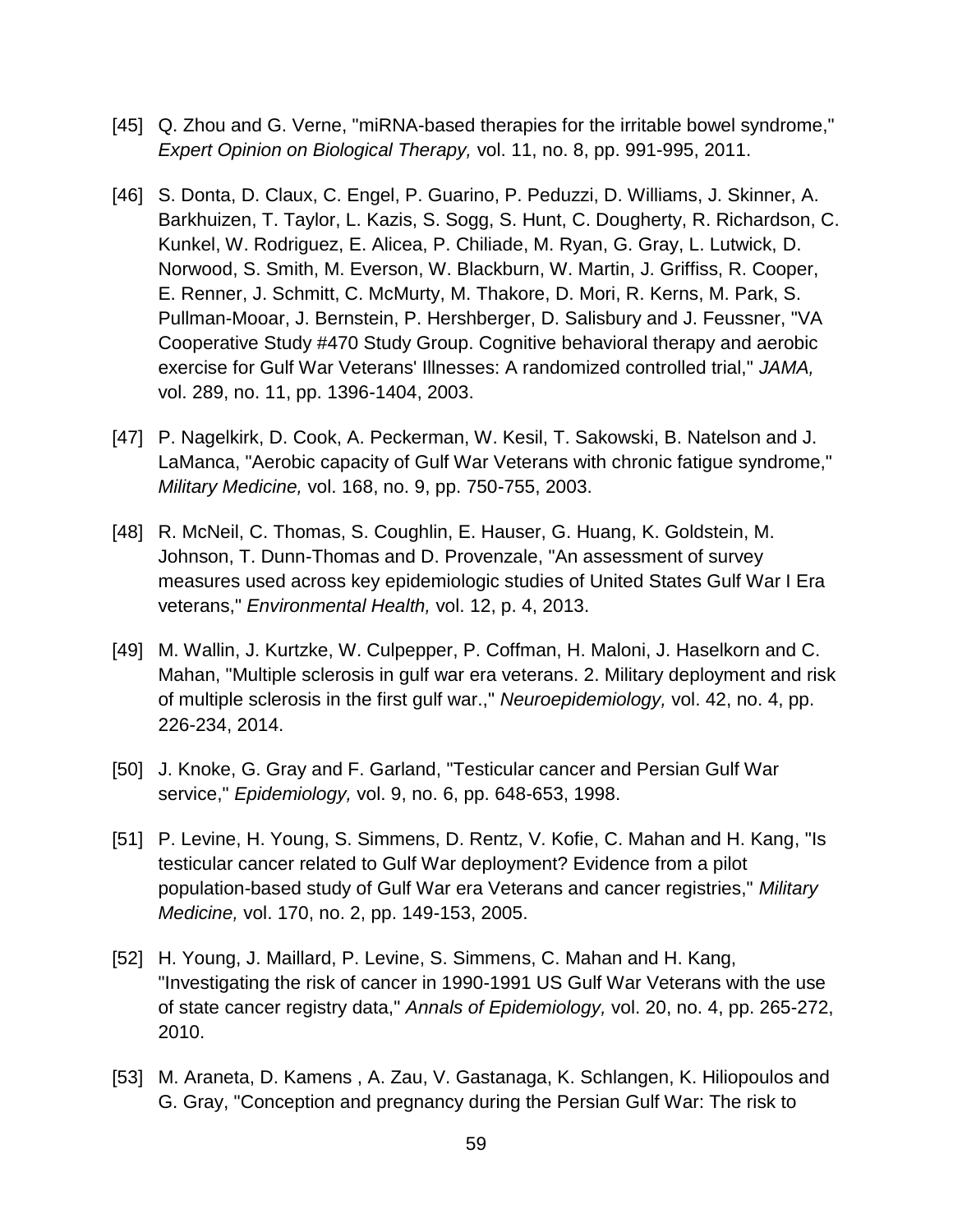women Veterans," *Annals of Epidemiology,* vol. 14, no. 2, pp. 109-116, 2004.

- [54] M. Araneta, C. Moore, R. Olney, L. Edmonds, J. Karcher, C. McDonough, K. Hiliopoulos, K. Schlagen and G. Gray, "Goldenhar syndrome among infants born in military hospitals to Gulf War Veterans," *Teratology,* vol. 56, no. 4, pp. 244-251, 1997.
- [55] M. Araneta, K. Schlangen, L. Edmonds, D. Destiche, R. Merz, C. Hobbs, T. Flood, J. Harris, D. Krishnamurti and G. Gray, "Prevalence of birth defects among infants of Gulf War Veterans in Arkansas, Arizona, California, Georgia, Hawaii, and Iowa, 1989-1993," *Birth Defects Research Part A, Clinical and Molecular Teratology,* vol. 67, no. 4, pp. 246-260, 2003.
- [56] D. Cowan, R. DeFraites, G. Gray, M. Goldenbaum and S. Wishik, "The risk of birth defects among children of Persian Gulf War Veterans," *New England Journal of Medicine,* vol. 336, no. 23, pp. 1650-1656, 1997.
- [57] H. Kang, C. Magee, C. Mahan, K. Lee, F. Murphy, L. Jackson and G. Matanoski, "Pregnancy outcomes among U.S. Gulf War Veterans: A population-based survey of 30,000 Veterans," *Annals of Epidemiology,* vol. 11, no. 7, pp. 504-511, 2001.
- [58] M. Ryan, T. Smith, C. Sevick, W. Honner, R. Loach, C. Moore and J. Erickson, "Birth defects among infants born to women who received antrax vaccine in pregnancy," *American Journal of Epidemiology,* vol. 168, no. 4, pp. 434-442, 2008.
- [59] T. Wells, L. Wang, C. Spooner, T. Smith, K. Hilipoulous, Kamens, DR, G. Gray and P. Sato, "Self-reported reproductive outcomes among male and female 1991 Gulf War Era U.S. Military Veterans," *Maternal of Child Health Journal,* vol. 73, no. 1, pp. 501-510, 2006.
- [60] M. Werler, J. Sheehan and A. Mitchell, "Gulf War Veterans and hemifacial microsomia," *Birth Defects Research Part A: Clinical and Molecular Teratology,*  vol. 73, no. 1, pp. 50-52, 2005.
- [61] N. Bell, P. Amoroso, J. Williams, M. Yore, C. Engel, L. Senier, A. DeMattos and D. Wegman, "Demographic, physical, and mental health factors associated with deployment of U.S. Army soldiers to the Persian Gulf," *Military Medicine,* vol. 175, no. 4, pp. 227-237, April 2010.
- [62] C. Blood and T. Aboumrad, "A comparison of post-deployment hospitalization incidence between active-duty Vietnam and Persian Gulf War Veterans," *Military*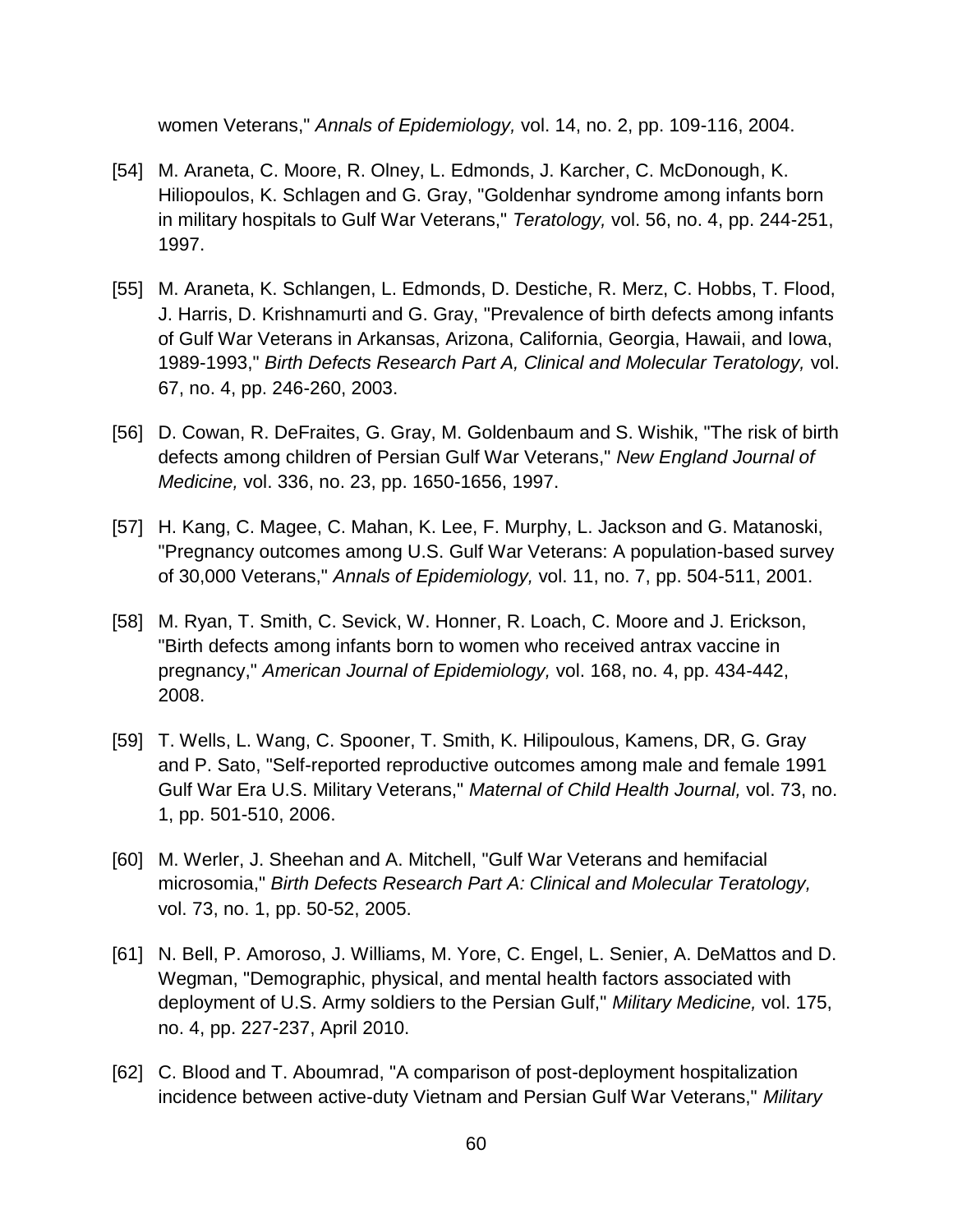*Medicine,* vol. 166, no. 7, pp. 648-655, 2001.

- [63] G. Gray and H. Kang, "Healthcare utilization and mortality among Veterans of the Gulf War.," *Philosophical Translations of the Royal Society B: Biological Sciences,*  vol. 361, no. 1468, pp. 553-569, 2006.
- [64] D. Helmer, M. Flanagan, R. Woolson and B. Doebbeling, "Health services use among Gulf War Veterans and Gulf War era nondeployed Veterans: A large population-based survey," *American Journal of Public Health,* vol. 97, no. 12, pp. 2145-2148, 2007.
- [65] T. Hooper, S. Debakey, B. Nagaraj, K. Bellis, B. Smith, T. Smith and G. Gackstetter, "The long-term hospitalization experience following military service in the 1991 Gulf War among Veterans remaining on activey duty, 1994-2004.," *BMC Public health,* vol. 13, no. 8, p. 60, 2008.
- [66] B. Smith, T. Smith, M. Ryan and G. Gray, "A comparison of the post-deployment hospitalization experience of U.S. military personnel following service in the 1991 Gulf War, Southwest Asia after the Gulf War, and Bosnia," *Journal of Occupational and Environmental Hygiene,* vol. 3, no. 12, pp. 660-670, 2006.
- [67] National Center for Veterans Analysis and Statistics, "Gulf War Era Veterans Report: Pre-9/11 (August 2, 1990 to September 10, 2001)," Department of Veterans Affairs, Washington, DC, 2011.
- [68] D. Bourdette, L. McCauley, A. Barkhuizen, W. Johnston, M. Wynn, S. Joos, D. Storzbach, T. Shuell and D. Sticker, "Symptom factor analysis, clinical findings, and functional status in a population-based case control study of Gulf War unexplained illness," *Journal of Occupational and Environmental Medicine,* vol. 43, no. 12, pp. 1026-1040, December 2001.
- [69] N. Cherry, F. Creed, A. Silman, G. Dunn, D. Baxter, J. Smedley, S. Taylor and G. Macfarlane, "Health and exposure of United Kingdom Gulf War Veterans. Part I: The pattern and extent of ill health," *Occupational and Environmental Medicine,*  vol. 58, no. 5, pp. 291-298, May 2001.
- [70] A. Forbes, D. McKenzie, A. Mackinnon, H. M. A. Kelsall, J. Ikin, D. Glass and M. Sim, "The health of Australian Veterans of the 1991 Gulf War: Factor analysis of self-reported symptoms," *Occupational and Environmental Medicine,* vol. 61, no. 12, pp. 1010-1020, 2004.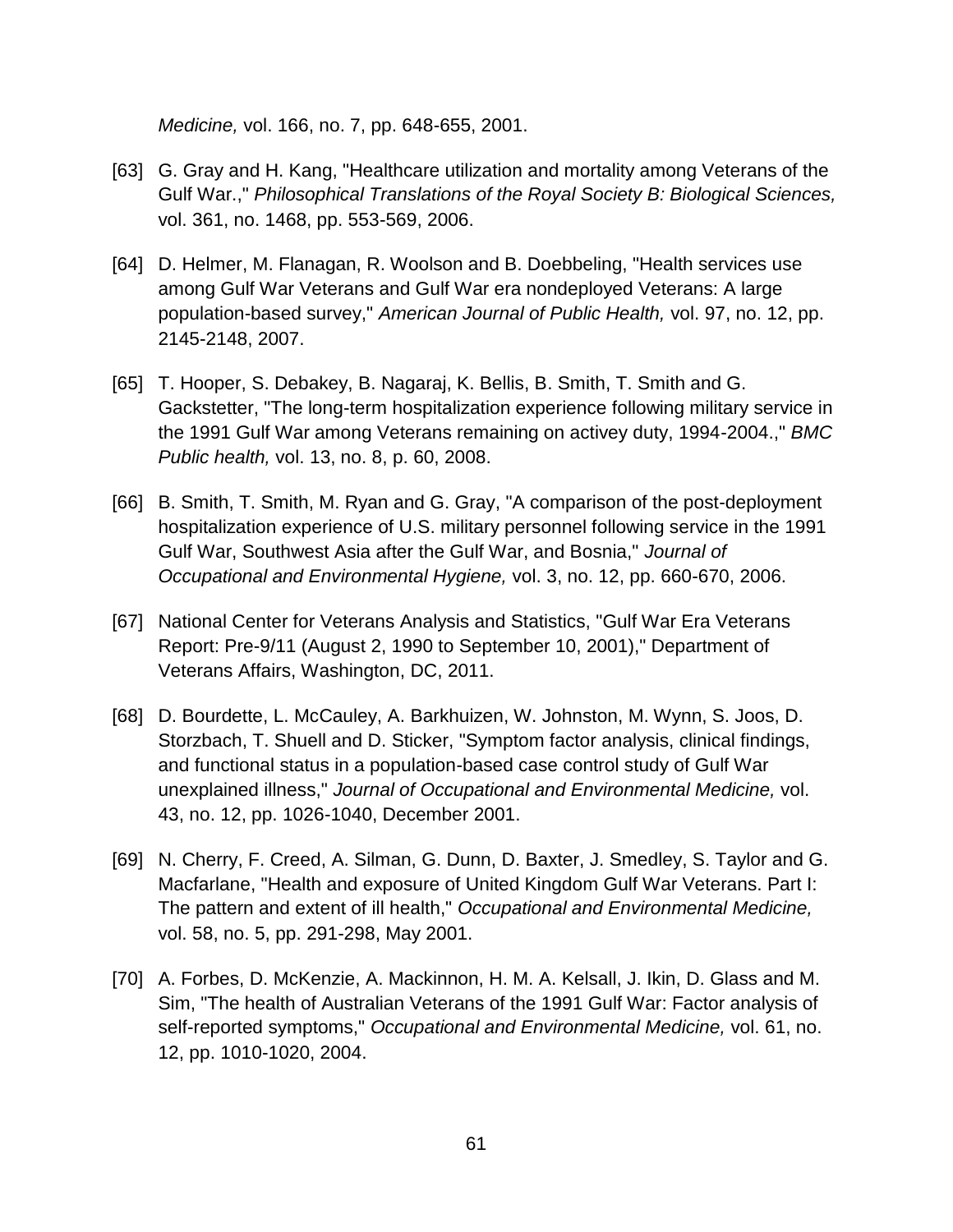- [71] K. Fukuda, R. Nisenbaum, G. Stewart, W. Thompson, L. Robin, R. Washko, D. Noah, D. Barrett, B. Randall, B. Herwaldt, A. Mawle and W. Reeves, "Chronic Multisymptom Illness affected Air Force Veterans of the Gulf War," *JAMA,* vol. 280, no. 11, pp. 981-988, 1998.
- [72] K. Ismail, B. Everitt, N. Blatchley, L. Hull, C. Unwin, A. David and S. Wessely, "Is there a Gulf War syndrome?," *Lancet,* vol. 353, no. 9148, pp. 179-782, 1999.
- [73] H. Kang, C. Mahan, K. M. F. Lee, S. Simmens, H. Young and P. Levine, "Evidence for a deployment-related Gulf War syndrome by factor analyses," *Archives of Environmental Health,* vol. 9, no. 6, pp. 61-68, 2002.
- [74] L. Steele, "Prevalence and patterns of Gulf War illness in Kansas Veterans: Association of symptoms with characteristics of person, place, and time of military service," *American Journal of Epidemiology,* vol. 152, no. 10, pp. 992-1002, 2000.
- [75] Research Advisory Committee on Gulf War Veterans' Illnesses (RAC-GWVI), "Gulf War Illness and the Health of Gulf War Veterans: Scientific Findings and Recommendations," U.S. Government Printing Office, Washington, DC, 2008.
- [76] P. Spencer, L. McCauley, S. Joos, M. Lasarev, T. Schuell, D. Bourdette, A. Barkhuizen, W. Johnston, D. Storzbach, M. Wynn and R. Grewenow, "U.S. Gulf War Veterans: Service periods in theater, differential exposures, and persistent unexplained illness," *Toxicology Letters,* Vols. 102-103, pp. 515-521, 1998.
- [77] J. Wolfe, S. Proctor, J. Davis, M. Borgos and M. Friedman, "Health symptoms reported by Persian Gulf War Veterans two years after return," *American Journal of Industrial Medicine,* vol. 33, no. 2, pp. 104-113, 1998.
- [78] R. Haley, T. Kurt and J. Hom, "Is there a Gulf War Syndrome? Searching for syndromes by factor analysis of symptoms," *JAMA,* vol. 277, no. 3, pp. 215-222, 1997.
- [79] Q. Zhang, X. Zhou, T. Denny, J. Ottenweller, G. Lange, J. LaManca, M. Lavietes, C. Pollet, W. Gause and B. Natelson, "Changes in immune parameters seen in Gulf War Veterans but not in civilians with chronic fatigue syndrome," *Clinical and Diagnostic Laboratory Immunology,* vol. 6, no. 1, pp. 6-13, 1999.
- [80] G. Gray, R. Reed, K. Kaiser, T. Smith and V. Gastanaga, "Self-reported symptoms and medical conditions among 11,868 Gulf War-era Veterans: The Seabee Health Study," *American Journal of Epidemiology,* vol. 155, no. 11, pp. 1033-1044, 2002.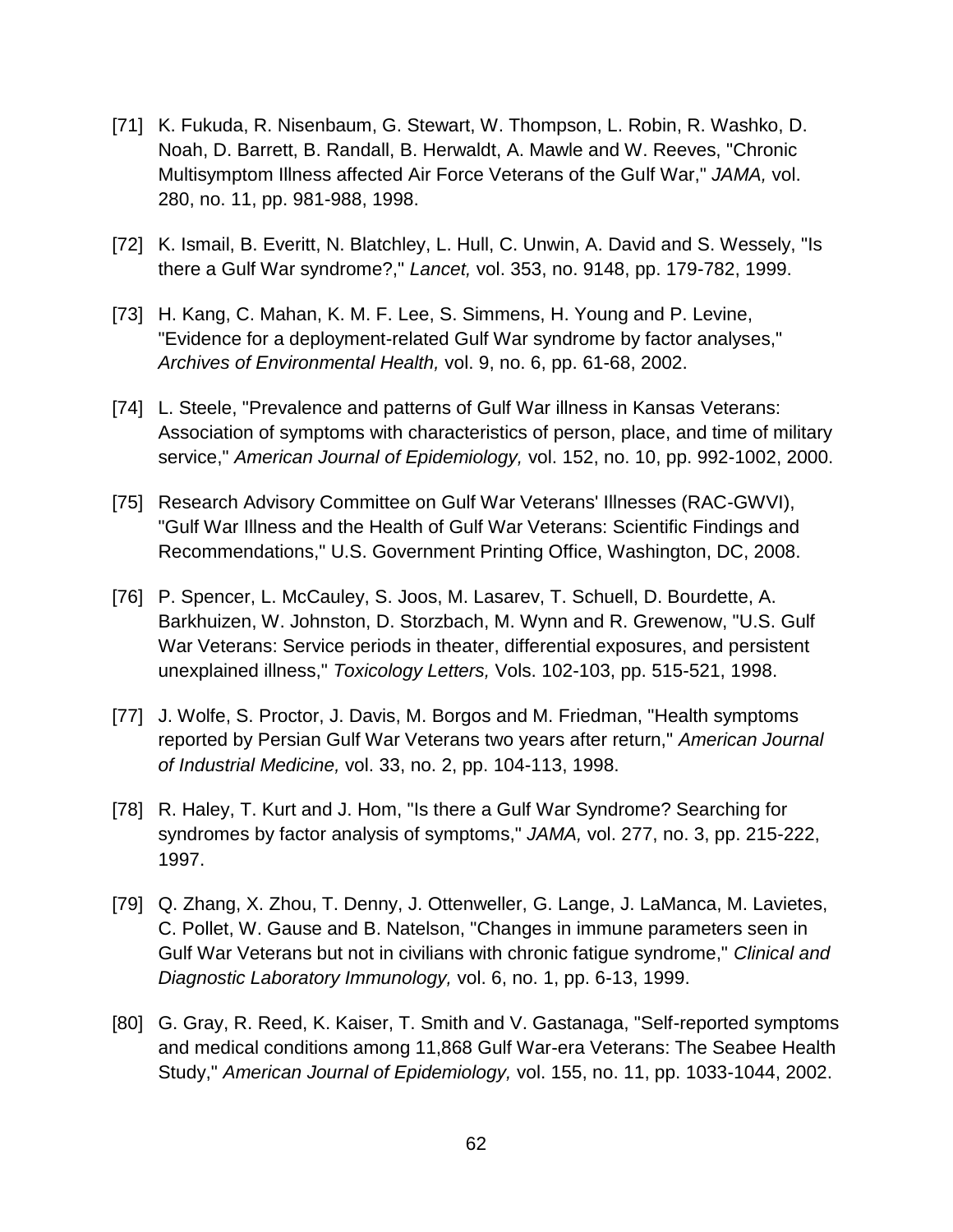- [81] V. Iannacchione, J. Dever, C. Bann, K. Considine, D. C. C. Creel, H. Best and R. Haley, "Validation of a research case definition of Gulf War Illness in the 1991 U.S. military population," *Neuroepidemiology,* vol. 45, no. 7, pp. 129-140, 2011.
- [82] R. Haley, J. Hom, P. Roland, W. Bryan, P. Van Ness, F. D. M. Bonte, D. Mathews, J. Fleckenstein, F. Wians, G. Wolfe and T. Kurt, "Evaluation of neurologic function in Gulf War Veterans. A blinded case control study.," *JAMA,* vol. 277, no. 3, pp. 223-230, 1997.
- [83] R. Haley, A. Maddrey and H. Gershenfeld, "Severely reduced functional status in Veterans fitting a case definition of Gulf War syndrome," *American Journal of Public Health,* vol. 92, no. 1, pp. 46-47, 2002.
- [84] W. Hallman, H. Kipen, M. Diefenbach, K. Boyd, H. Kang, H. Leventhal and D. Wartenberg, "Symptom patterns among Gulf War registry Veterans," *American Journal of Public Health,* vol. 93, no. 4, pp. 624-630, 2003.
- [85] J. Wolfe, S. Proctor, D. Erickson and H. Hu, "Risk factors for multisymptom illness in U.S. Army Veterans of the Gulf War," *Journal of Occupational and Environmental Medicine,* vol. 44, no. 3, pp. 271-281, 2002.
- [86] R. Haley, S. Billecke and B. La Du, "Association of low PON1 type Q (type A) arylesterase activity with neurologic symptom complexes in Gulf War Veterans," *Toxicology and Applied Pharmacology,* vol. 157, no. 3, pp. 227-233, 1999.
- [87] M. Hotopf, M. Mackness, V. Nikolaou, D. Collier, C. Curtis, A. David, P. Durrinton, L. Hull, K. Ismail, M. Peakman, C. Unwin, S. Wessely and B. Mackness, "Paraoxonase in Persian Gulf War Veterans," *Journal of Occupational and Environmental Medicine,* vol. 45, no. 7, pp. 668-675, 2003.
- [88] O. Lockridge and P. Masson, "Pesticides and susceptible populations: People with butyrylcholinesterase genetic variants may be at risk," *Neurotoxicology,* vol. 21, no. 1-2, pp. 113-126, 2000.
- [89] Y. Loewenstein-Lichtenstein, M. Schwarz, D. Glick, B. Nogaard-Pederson, H. Zakut and H. Soreq, "Genetic predisposition to adverse consequences of anticholinesterases in 'atypical' BCHE carriers," *Nature Medicine,* vol. 1, no. 10, pp. 1082-1085, 1995.
- [90] B. Mackness, P. Durrington and M. Mackness, "Low paraoxonase in Persian Gulf War Veterans self-reporting Gulf War syndrome," *Biochemical and Biophyscial*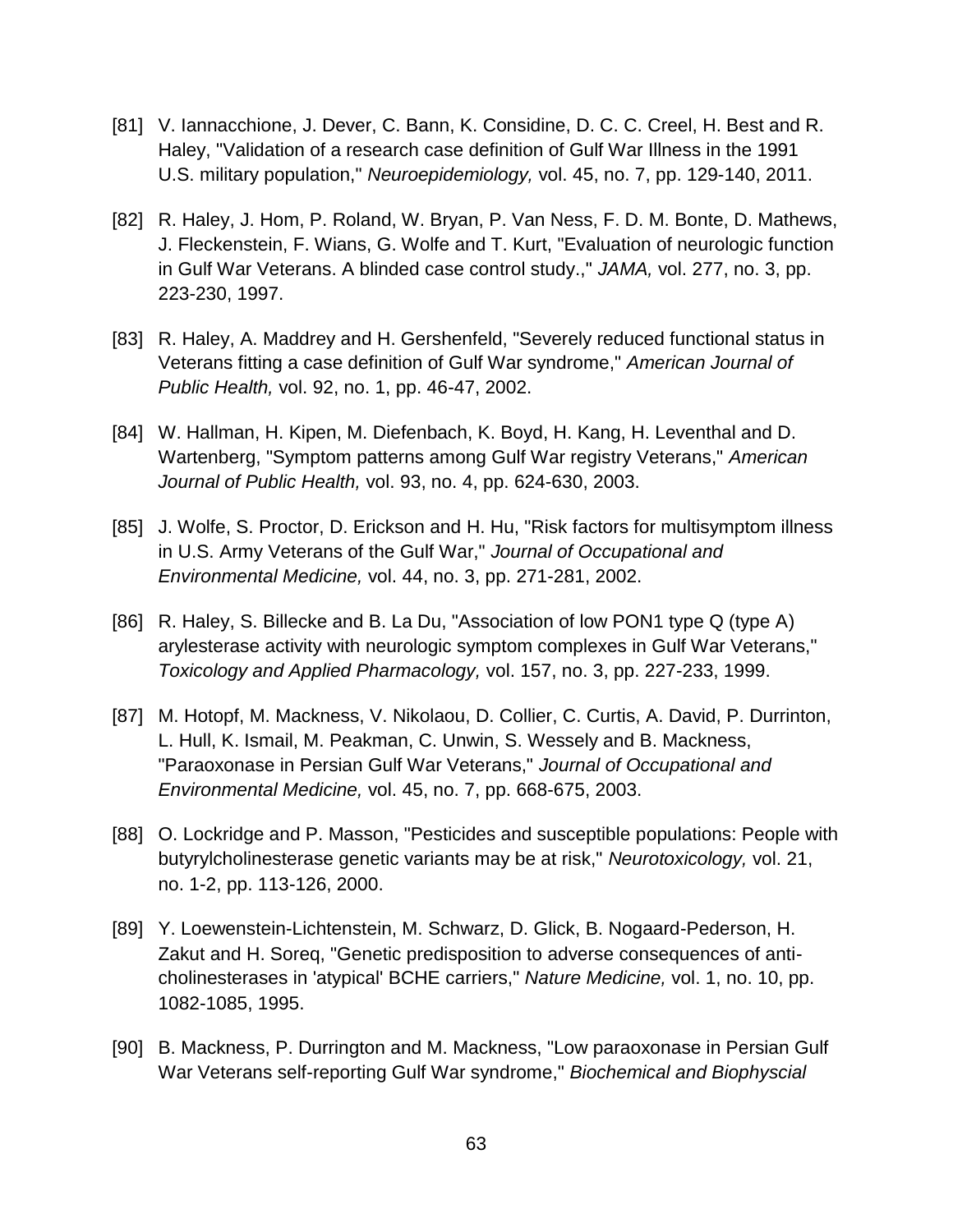*Research Communications,* vol. 276, no. 2, pp. 729-733, 2000.

- [91] T. O'Bryan, P. Romano and B. Zangwill, "Human leukocyte antigens in Gulf War Veterans with chronic unexplained multiple symptoms," *Military Medicine,* vol. 168, no. 12, pp. 1015-1018, 2003.
- [92] G. Vladutiu and B. Natelson, "Association of medically unexplained fatigue with ACE insertion/deletion polymorphism in Gulf War Veterans," *Muscle Nerve,* vol. 30, no. 1, pp. 38-43, 2004.
- [93] T. Whistler, M. Fletcher, W. Lonergan, X. Zeng, J. Lin, A. Laperriere, S. Vernon and N. Klimas, "Impaired immune function in Gulf War Illness," *BMC Medical Genomics,* vol. 2, p. 12, 2009.
- [94] G. Broderick, A. Kreitz, J. Fuite, M. Fletcher, S. Vernon and N. Klimas, "A pilot study of immune network remodeling under challenge in Gulf War Illness," *Brain, Behavior, and Immunity,* vol. 25, no. 2, pp. 302-313, February 2011.
- [95] J. Denny, M. B. M. Ritchie, J. Pulley, L. Bastarache, K. Brown-Gentry, D. Wang, D. Masys, D. Roden and D. Crawford, "PheWAS: Demonstrating the feasibility of a phenome-wide scan to discover gene-disease associations," *Bioinformatics,* vol. 26, no. 9, pp. 1205-1210, 2010.
- [96] L. Chao, L. Abadjian, J. Hlavin, D. Meyerhoff and M. Weiner, "Effects of low-level sarin and cyclosarin exposure and Gulf War Illness on brain structure and function: A study at 4T," *Neurotoxicology,* vol. 32, no. 6, pp. 814-822, December 2011.
- [97] L. Chao, J. Rothlind, C. VA, D. Meyerhoff and M. Weiner, "Effects of low-level exposure to sarin and cyclosarin during the 1991 Gulf War on brain function and brain structure in U.S. Veterans," *Neurotoxicology,* vol. 31, no. 5, pp. 493-501, September 2010.
- [98] K. Gopinath, P. Gandhi, A. Goyal, L. Jiang, F. Y, L. Ouyang, S. Ganji, D. Buhner, W. Ringe, J. Spence, R. Briggs and R. Haley, "FMRI reveals abnormal central processing of sensory and pain stimuli in ill Gulf War Veterans," *Neurotoxicology,*  2010.
- [99] R. Haley, J. Spence, P. Carmack, R. Gunst, W. Schucany, F. Petty, M. Devous, F. Bonte and M. Trivedi, "Abnormal brian response to cholinergic challenge in chronic encephalopathy from the 1991 Gulf War," *Psychiatry Research,* vol. 171,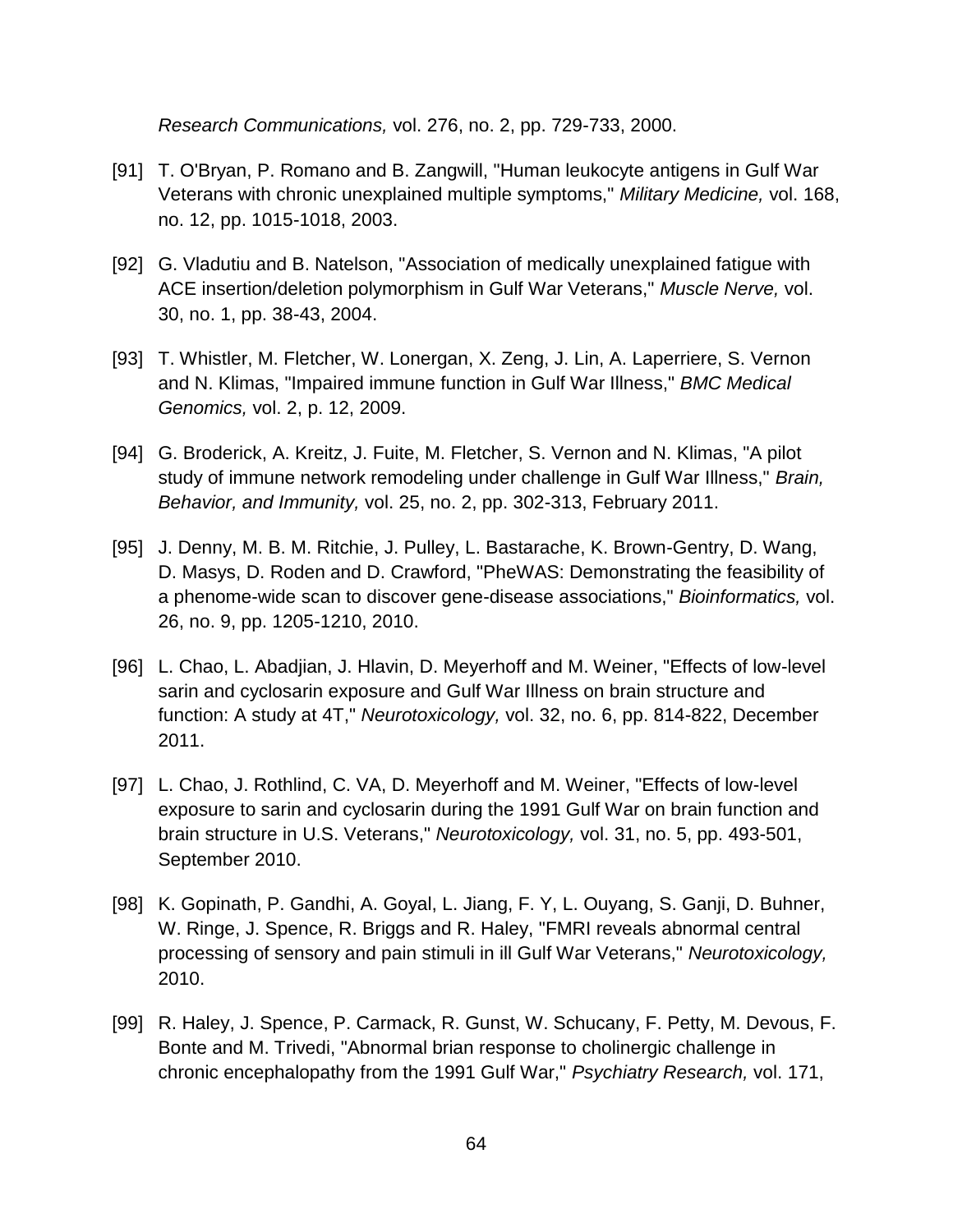no. 3, pp. 207-220, 2009.

- [100] K. Heaton, C. Palumbo, S. Protctor, R. Killiany, D. Yurgelun-Todd and R. White, "Quantitative magnetic resonance brain imaging in US Army Veterans of the 1991 Gulf War potentially exposed to sarin and cyclosarin," *Neurotoxicology,* vol. 28, no. 4, pp. 761-769, 2007.
- [101] X. Li, J. Spence, D. Buhner, J. J. Hart, C. Cullum, M. Biggs, A. Hester, T. Odegard, P. Carmack, R. Briggs and R. Haley, "Hippocampal dysfunction in Gulf War Veterans: Investigation with ASL perfusion MR imaging and physostigmine challenge," *Radiology,* vol. 261, no. 1, pp. 218-225, 2011.
- [102] P. Liu, S. Aslan, X. Li, D. Buhner, J. Spence, R. Briggs, R. Haley and H. Lu, "Perfusion deficit to cholingergic challenge in Veterans with Gulf War Illness," *Neurotoxicology,* vol. 32, no. 2, pp. 242-246, 2011.
- [103] K. Sullivan, "Structural MRI and cognitive correlates in pesticide personnel from Gulf War I. Final Report," U.S. Army Medical Research and Material Command, Fort Detrick, MD, 2010.
- [104] S. Davis, S. Kator, J. Wonnett, B. Pappas and J. Sall, "Neurally mediated hypotension in fatigued Gulf War Veterans: A preliminary report," *American Journal of Medical Sciences,* vol. 319, no. 2, pp. 29-95, 2000.
- [105] R. Haley, W. Vongpatanasin, G. Wolfe, W. Bryan, R. Armitage, R. Hoffman, F. Petty, T. Callahan, E. Charuvastra, W. Shell, W. Marshall and R. Victor, "Blunted circadian variation in autonomic regulation of sinus node function in Veterans wtih Gulf War syndrome," *American Journal of Medicine,* vol. 117, no. 7, pp. 469-478, 2004.
- [106] G. Lange, L. Tiersky, J. Scharer, T. Policastro, N. Fiedler, T. Morgan and B. Natelson, "Cognitive functioning in Gulf War Illness," *Journal of Clinical Experimental Neuropsychology,* vol. 23, no. 2, pp. 240-249, 2001.
- [107] A. Peckerman, B. Natelson, H. Kipen, S. Smith, K. Dahl, C. Pollet and J. Ottenweller, "Quantitative Sensory Testing in Gulf War Veterans with Chronic Fatigue Syndrome," *Journal of Environmental Medicine,* vol. 1, no. 4, pp. 235-240, 1999.
- [108] D. Storzbach, D. Rohlman, W. Anger, L. Binder and K. Campbell, "Neurobehavioral Deficits in Persian Gulf War Veterans: Additional evidence from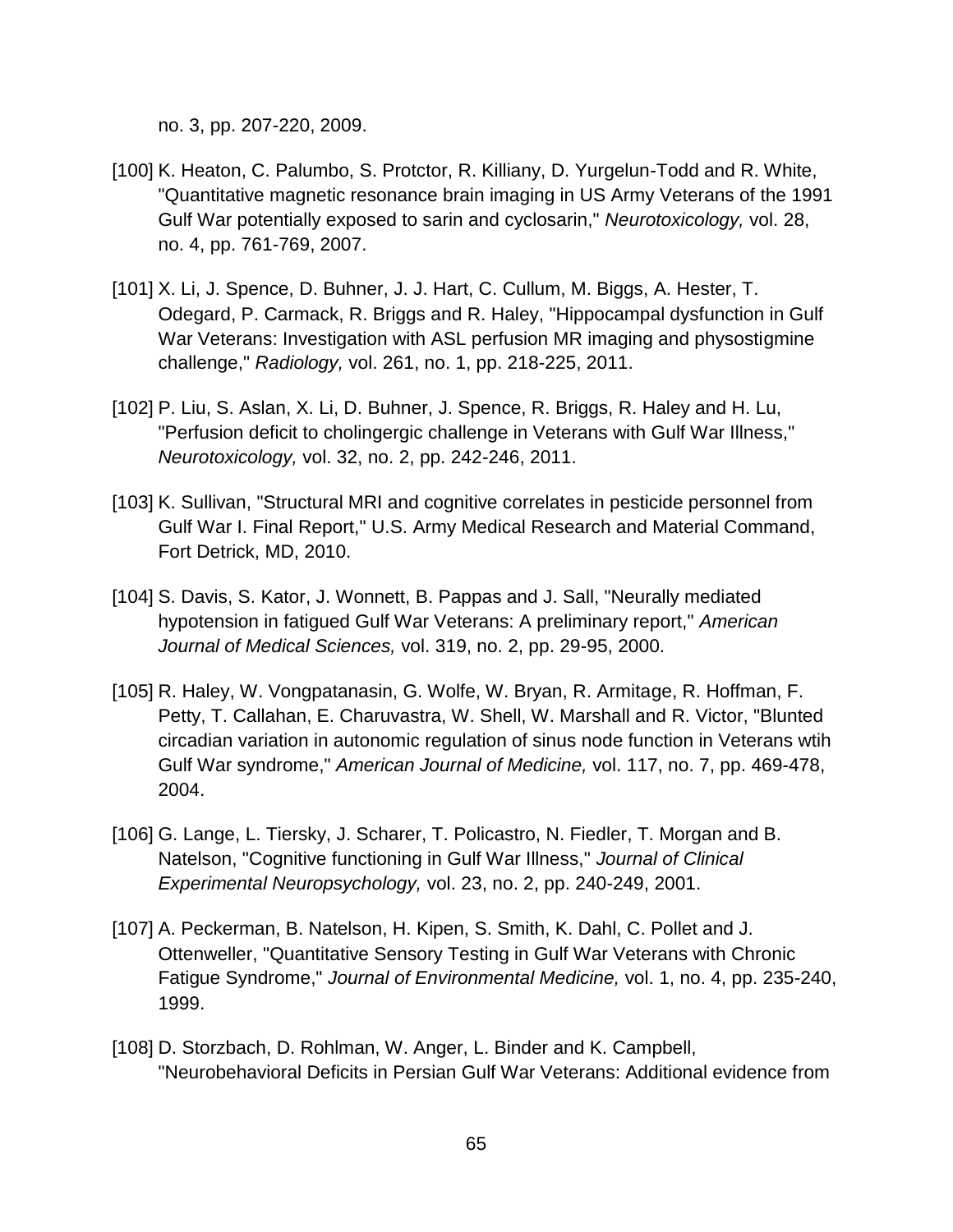a population-based study," *Environmental Research,* vol. 85, pp. 1-13, 2001.

- [109] K. Sullivan, M. Krengel, S. Proctor, S. Devine, T. Heeren and R. White, "Cognitive functioning in treatment-seeking Gulf War Veterans: Pyridostigmine bromide use and PTSD," *Journal of Psychopathology and Behavioral Assessment,* vol. 25, no. 2, pp. 95-103, 2003.
- [110] M. Sharief, J. Priddin, R. Delamont, C. Unwin, M. Rose, A. David and S. Wessely, "Neurophysiologic analysis of neuromuscular symptoms in United Kingdom Gulf War Veterans: A controlled study," *Neurology,* vol. 59, no. 10, pp. 1518-1525, 2002.
- [111] J. Goiler, J. Schmeidler, J. Legge and R. Yehuda, "Twenty-four hour plasma cortisol and adrenocorticotropic hormone in Gulf War Veterans: Relationships to post-traumatic stress disorder and health symptoms," *Biological Psychiatry,* vol. 62, no. 10, pp. 1175-1178, 2007.
- [112] J. Golier, J. Schmeidler and R. Yehuda, "Pituitary response to metryapone in Gulf War Veterans: Relationship to deployment, PTSD and unexplained health symptoms," *Psychoneuroendocrinology,* vol. 34, no. 9, pp. 1338-1345, 2009.
- [113] R. Yehuda, J. Golier, L. Bierer, A. Mikhno, L. Pratchett, C. Burton, I. Makotkine, D. Devanand, G. Pradhaban, P. Harvey and J. Mann, "Hydrocortisone responsiveness in Gulf War Veterans with PTSD: Effects on ACTH, declarative memory hippocampal [(18)F]FDG update on PET," *Psychiatry Research,* vol. 184, no. 2, pp. 117-127, 2010.
- [114] A. Skowera, M. Hotopf, E. Sawicka, R. Varela-Calvino, C. Unwin, V. Nikolaou, L. Hull, K. Ismail, A. David, S. Wessely and M. Peakman, "Cellular immune activiation in Gulf War Veterans," *Journal of Clinical Immunology,* vol. 24, no. 1, pp. 66-73, 2004.
- [115] A. Vojdani and J. Thrasher, "Cellular and humoral immune abnormalities in Gulf War Veterans," *Environmental Health Perspectives,* vol. 112, no. 8, pp. 840-846, 2004.
- [116] R. Bach and B. Slater, "Tissue Factor and Gulf War-Associated Chronic Coagulopathies," *Journal of Thrombosis and Haemostasis,* vol. 7, no. Supplement 2, p. 970, July 2009.
- [117] K. Hannan, D. Berg, W. Baumzweiger, H. Harrison, L. Berg, R. Ramirez and D. Nichols, "Activation of the coagulation system in Gulf War Illness: A potential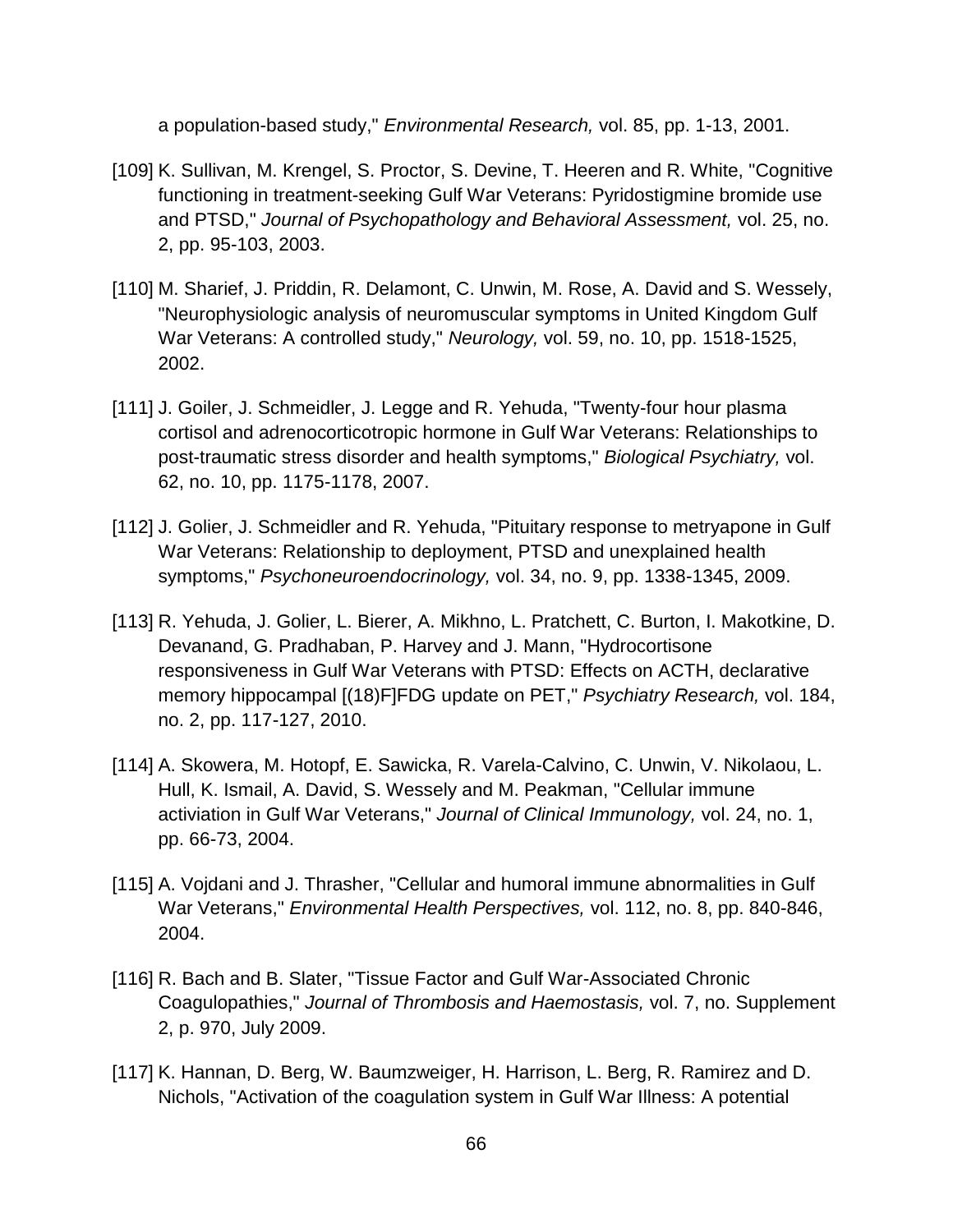pathophysiologic link with chronic fatigue syndrome. A laboratory approach to diagnosis.," *Blood Coagulation and Fibrinolysis,* vol. 11, no. 7, pp. 673-678, 2000.

- [118] Food and Drug Administration, "E15 Definitions for Genomic Biomarkers, Pharmacogenomics, Pharmacogenetics, Genomic Data, and Sample Coding Categories," Food and Drug Administration, Washington, DC, 2008.
- [119] L. Chao, S. Kriger, S. Buckley, P. Ng and S. Mueller, "Effects of low-level sarin and cyclosarin exposure on hippocampal subfields in Gulf War Veterans," *Neurotoxicology,* vol. 44, pp. 263-269, 2014.
- [120] M. Li, C. Xu, W. Yao, C. Mahan, H. Kang, F. Sandbrink, P. Zhai and P. Karasik, "Self-reported post-exertional fatigue in Gulf War veterans: roles of autonomic testing," *Frontiers in Neuroscience,* vol. 7, p. 269, 2014.
- [121] G. Johnson, L. Leis, B. Slater and R. Bach, "Elevated platelet count, C-reactive protein and thromboxane analog-induced platelet aggregation in patients with Gulf War veterans' illnesses: evidence of a chronic inflammatory state?," *Blood Coagulation and Fibrinolysis,* vol. 24, no. 7, pp. 736-741, 2013.
- [122] L. Abdullah, G. Crynen, J. Reed, A. Bishop, J. Phillips, S. Ferguson, B. Mouzon, M. Mullan, V. Mathura, G. Ait-Ghezala and F. Crawford, "Proteomic CNS profile of delayed cognitive impairment in mice exposed to Gulf War agents.," *Neuromolecular Medicine,* vol. 4, pp. 275-288, 2011.
- [123] H. Speed, C. Blaiss, A. Kim, M. Haws, N. Melvin, M. Jennings, A. Eisch and C. Poweel, "Delayed reduction of hippocampal synaptic transmission and spines following exposure to repeated, subclinical doses of organophosphorus pesticide in adult mice," *Toxicological Sciences,* vol. 125, pp. 196-208, 2012.
- [124] M. Torres-Altoro, B. Mathur, J. Drerup, R. Thomas, D. Lovinger, J. O'Callaghan and J. Bibb, "Organophosphates dysregulate dopamine signaling, glutamtergic neurotransmission, and induce neuronal injury markers in striatum," *Journal of Neurochemistry,* vol. 119, no. 2, pp. 303-313, 2011.
- [125] Q. Zhou, D. Price and G. Verne, "Reversal of visceral and somatic hypersensitivity in a subset of hypersensitive rats by intracolonic lidocaine," *Pain,* vol. 139, no. 1, pp. 218-224, 2008.
- [126] D. Price, J. Craggs, Q. Zhou, G. Verne, W. Perlstein and M. Robinson, "Widespread hyperalgesia in irritable bowel syndrome is dynamically maintained by tonic visceral impulse input and placebo/nocebo factors: Evidence from human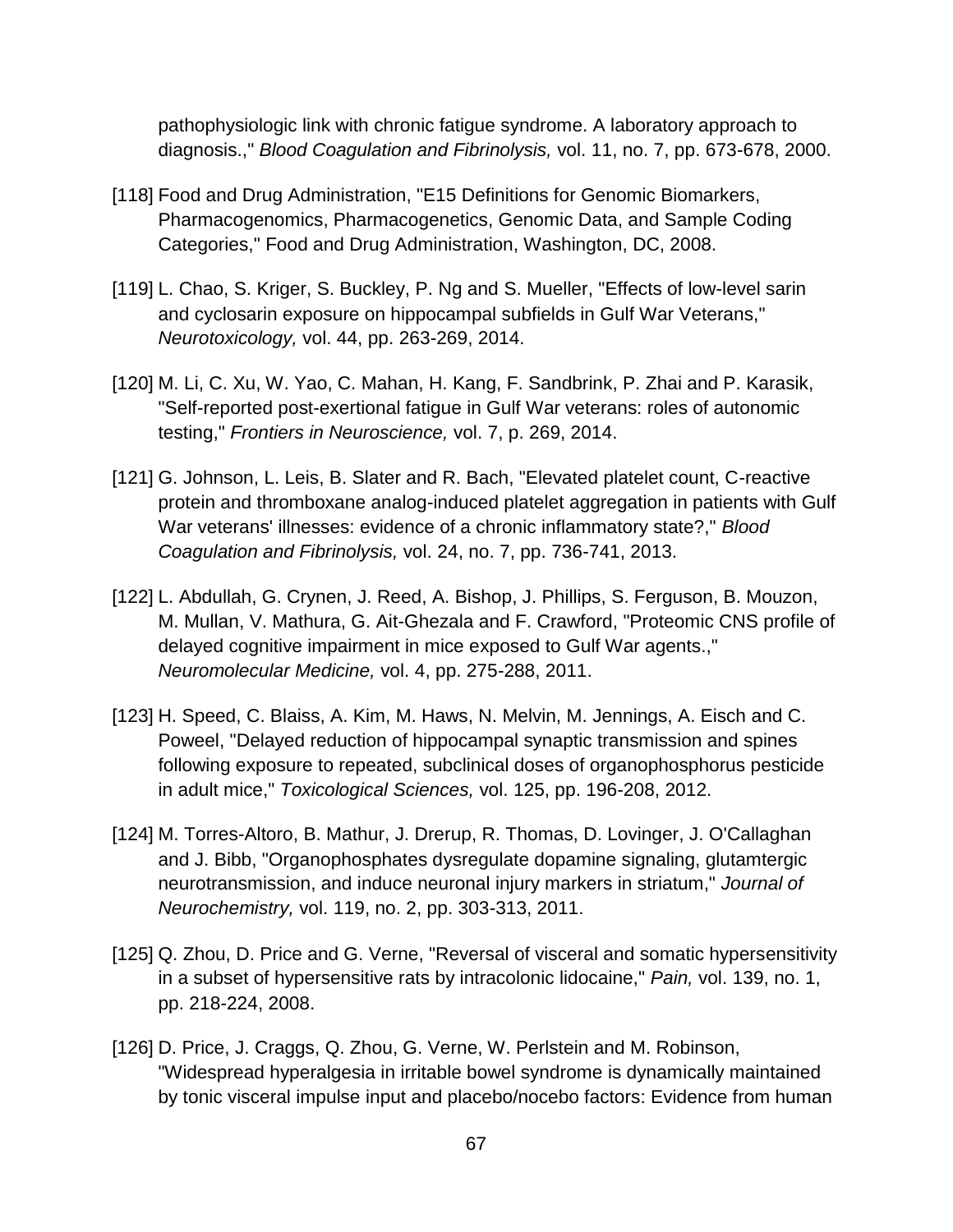psychophysics, animal models, and nueroimaging," *Neuroimage,* vol. 47, no. 3, pp. 995-1001, 2009.

- [127] R. Madison, M. Sofroniew and G. Robinson, "Schwann cell influence on motor neuron regeneration accuracy," *Neuroscience,* vol. 163, no. 1, pp. 213-221, 2009.
- [128] V. Parihar, B. Hattiangady, B. Shuai and A. Shetty, "Mood and memory deficits in a model of Gulf War illness are linked with reduced nuerogenesis, partial neuron loss, and mild inflammation in the hippocampus," *Neuropsychopharmacology,* vol. 38, no. 12, pp. 2348-2362, 2013.
- [129] B. Hattiangady, V. Mishra, M. Kodali, B. Shuai, X. Rao and A. Shetty, "Object location and object recognition memory impairments, motiviation deficits and depression in a model of Gulf War illness," *Frontiers in Behavioral Science,* vol. 8, p. 78, 2014.
- [130] Congressionally Directed Medical Research Program, "Gulf War Illness Research Program," Department of Defense, Washington, DC, 2010.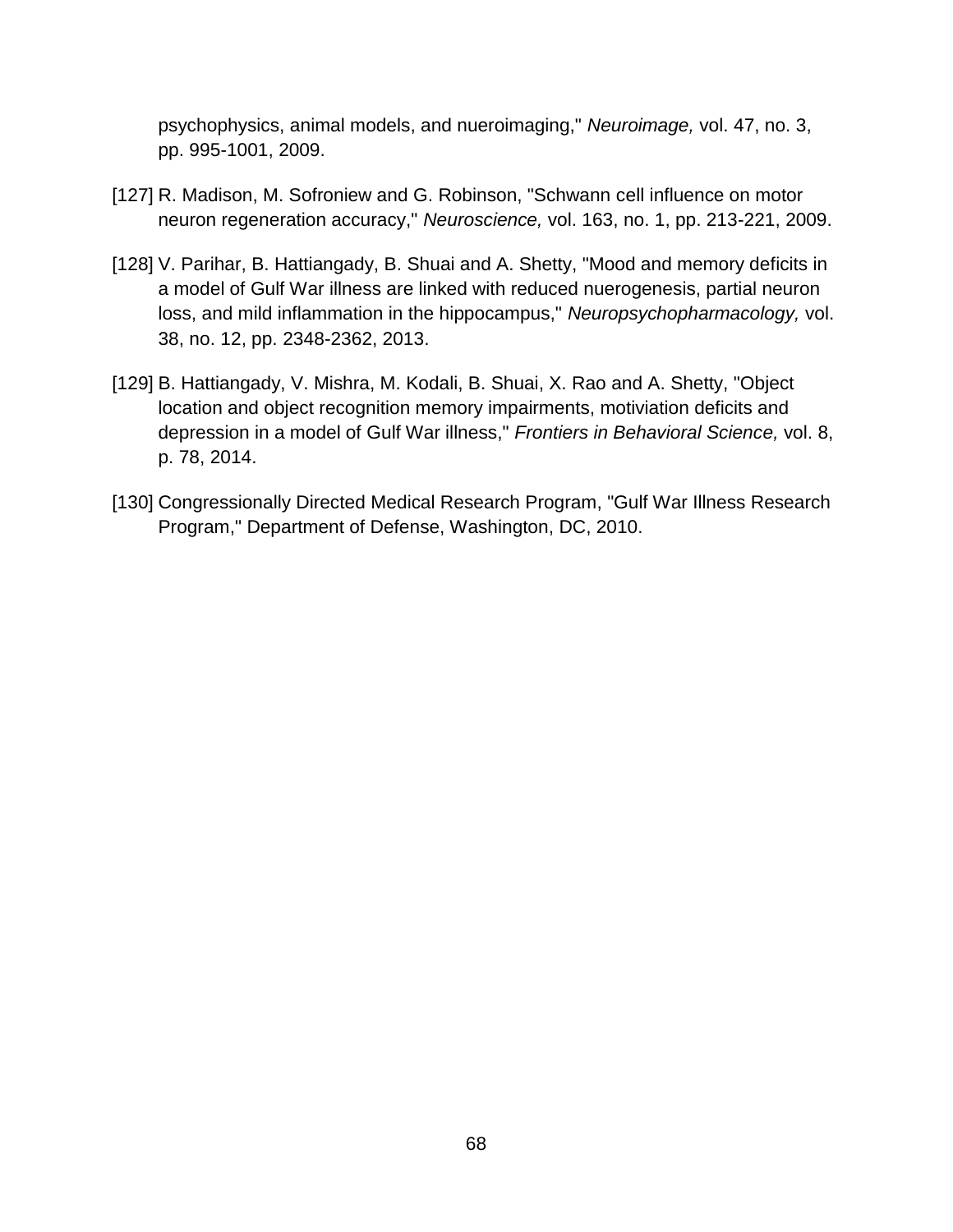### <span id="page-68-0"></span>**APPENDIX II. List of Abbreviations**

| <b>ACTH</b>   | Adrenocorticotropic Hormone                                        |
|---------------|--------------------------------------------------------------------|
| <b>ALS</b>    | <b>Amyotrophic Lateral Sclerosis</b>                               |
| <b>ATO</b>    | <b>Authorization to Operate</b>                                    |
| <b>BBB</b>    | <b>Blood-Brain Barrier</b>                                         |
| <b>BLRD</b>   | <b>Biological Laboratory Research and Development</b>              |
| C&A           | <b>Certification and Accreditation</b>                             |
| <b>CAM</b>    | <b>Complementary and Alternative Medicine</b>                      |
| <b>CBT</b>    | <b>Cognitive Behavioral Therapy</b>                                |
| <b>CCEP</b>   | <b>Comprehensive Clinical Evaluation Program</b>                   |
| <b>CDMRP</b>  | <b>Congressionally Directed Medical Research Programs</b>          |
| <b>CFS</b>    | <b>Chronic Fatigue Syndrome</b>                                    |
| <b>CIPSEA</b> | Confidential Information Protection and Statistical Efficiency Act |
| <b>CNS</b>    | <b>Central Nervous System</b>                                      |
| <b>CPAP</b>   | <b>Continuous Positive Airway Pressure</b>                         |
| <b>CSF</b>    | <b>Cerebrospinal Fluid</b>                                         |
| <b>CSP</b>    | <b>Cooperative Studies Program</b>                                 |
| <b>CSRD</b>   | <b>Clinical Sciences Research and Development</b>                  |
| <b>CTSA</b>   | <b>Clinical and Translational Science Awards</b>                   |
| <b>DHWG</b>   | Deployment Health Working Group                                    |
| <b>DMDC</b>   | Defense Manpower Data Center                                       |
| <b>DoD</b>    | Department of Defense                                              |
| <b>DSI</b>    | <b>Diffusion Spectral Imaging</b>                                  |
| DTI           | <b>Diffusion Tensor Imaging</b>                                    |
| DZ            | Dizygotic                                                          |
| <b>FDG</b>    | Fluorodeoxyglucose (F-18)                                          |
| <b>FM</b>     | Fibromyalgia                                                       |
| fMRI          | functional Magnetic Resonance Imaging                              |
| <b>GLUL</b>   | Glutamate-Ammonia Ligase                                           |
| <b>GWAS</b>   | <b>Genome-Wide Association Studies</b>                             |
| <b>GWIRP</b>  | Gulf War Illness Research Program                                  |
| <b>GWRSP</b>  | Gulf War Research Strategic Plan                                   |
| <b>GWSC</b>   | <b>Gulf War Steering Committee</b>                                 |
| <b>GWVI</b>   | <b>Gulf War Veterans' Illnesses</b>                                |
| <b>GWVITF</b> | <b>Gulf War Veterans' Illnesses Task Force</b>                     |
| <b>HHS</b>    | Department of Health and Human Services                            |
| <b>HIPAA</b>  | Health Insurance Portability and Accountability Act                |
| <b>HSRD</b>   | <b>Health Services Research and Development</b>                    |
| <b>IBS</b>    | Irritable Bowel Syndrome                                           |
| <b>IOM</b>    | <b>Institute of Medicine</b>                                       |
| <b>MCS</b>    | <b>Multiple Chemical Sensitivity</b>                               |
| <b>MEG</b>    | Magneto-Encephalography                                            |
| <b>MMUS</b>   | <b>Multiple Medically Unexplained Symptoms</b>                     |
| <b>MOU</b>    | Memorandum of Understanding                                        |
| <b>MRI</b>    | <b>Magnetic Resonance Imaging</b>                                  |